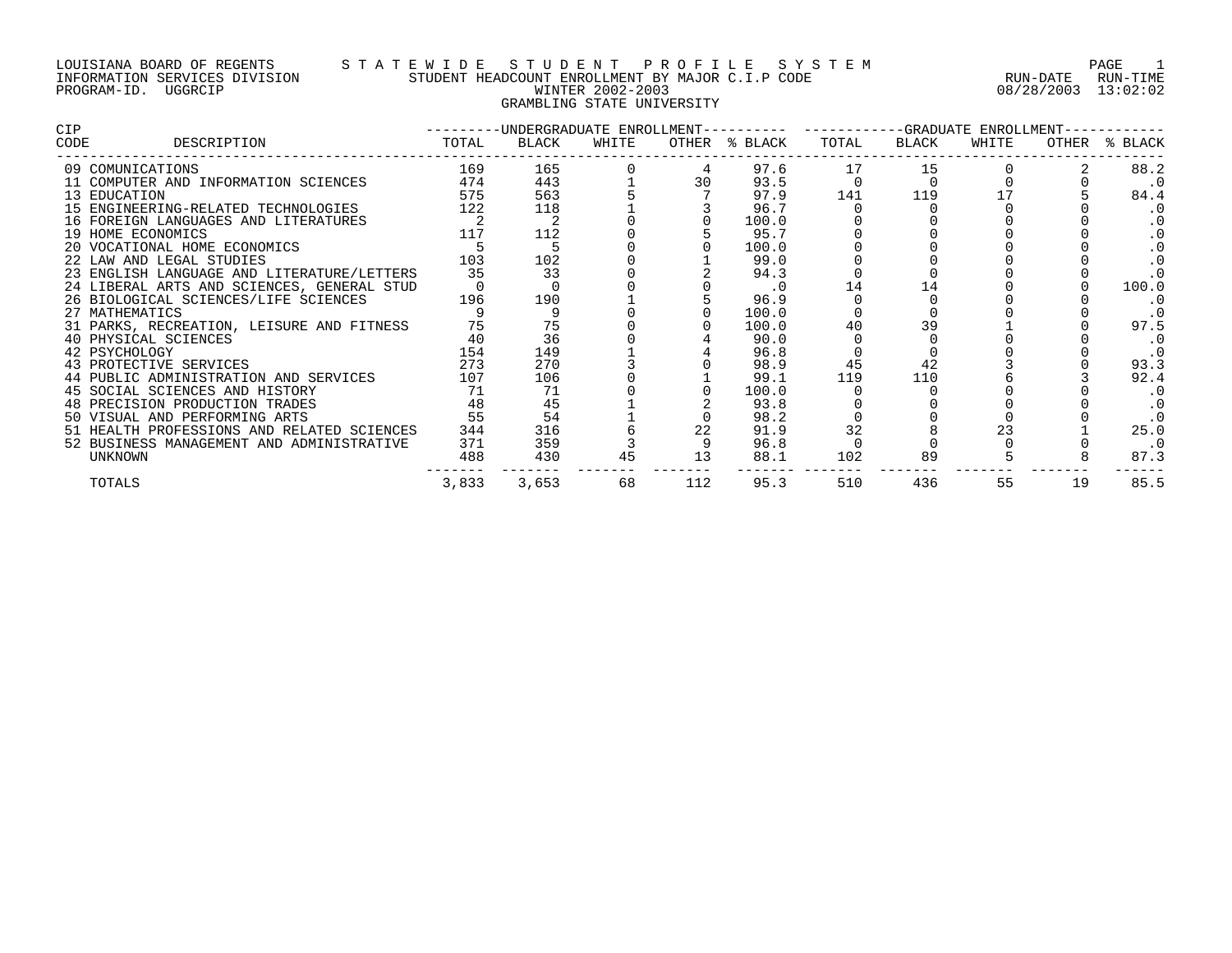### LOUISIANA BOARD OF REGENTS S T A T E W I D E S T U D E N T P R O F I L E S Y S T E M PAGE 2 INFORMATION SERVICES DIVISION STUDENT HEADCOUNT ENROLLMENT BY MAJOR C.I.P CODE RUN-DATE RUN-TIME PROGRAM-ID. UGGRCIP WINTER 2002-2003 08/28/2003 13:02:02 LOUISIANA TECH UNIVERSITY

| <b>CIP</b>                                 |       | ---------UNDERGRADUATE ENROLLMENT---------- ---------GRADUATE ENROLLMENT---------- |       |     |               |       |       |       |     |               |
|--------------------------------------------|-------|------------------------------------------------------------------------------------|-------|-----|---------------|-------|-------|-------|-----|---------------|
| DESCRIPTION<br>CODE                        | TOTAL | BLACK                                                                              | WHITE |     | OTHER % BLACK | TOTAL | BLACK | WHITE |     | OTHER % BLACK |
| 01 AGRICULTURAL BUSINESS AND PRODUCTION    | 40    |                                                                                    | 37    |     | $\cdot$ 0     |       |       |       |     | . 0           |
| 02 AGRICULTURAL SCIENCES                   |       | 115                                                                                | 107   |     | 2.6           |       |       |       |     | . 0           |
| 03 CONSERVATION AND RENEWABLE NATURAL RESO | 187   |                                                                                    | 172   | 10  | 2.7           |       |       |       |     | . 0           |
| 04 ARCHITECTURE AND RELATED PROGRAMS       | 276   |                                                                                    | 219   | 32  | 9.1           |       |       |       |     |               |
| 09 COMUNICATIONS                           | 74    | 11                                                                                 | 57    | 6   | 14.9          |       |       |       |     | $\cdot$ 0     |
| 11 COMPUTER AND INFORMATION SCIENCES 193   |       | 32                                                                                 | 130   | 31  | 16.6          | 98    |       |       | 92  | 2.0           |
| 13 EDUCATION                               | 569   | 52                                                                                 | 492   | 25  | 9.1           | 335   | 78    | 234   | 23  | 23.3          |
| 14 ENGINEERING                             | 1,008 | 113                                                                                | 772   | 123 | 11.2          | 237   |       | 34    | 202 | . 4           |
| 15 ENGINEERING-RELATED TECHNOLOGIES        | 150   | 22                                                                                 | 114   | 14  | 14.7          |       |       |       |     | . 0           |
| 16 FOREIGN LANGUAGES AND LITERATURES       | 14    |                                                                                    | 11    |     | 7.1           |       |       |       |     | $\cdot$ 0     |
| 19 HOME ECONOMICS                          | 250   | 32                                                                                 | 210   |     | 12.8          | 46    |       | 41    |     | 6.5           |
| 23 ENGLISH LANGUAGE AND LITERATURE/LETTERS | 148   | 16                                                                                 | 122   | 10  | 10.8          | 28    |       | 24    |     | 10.7          |
| 24 LIBERAL ARTS AND SCIENCES, GENERAL STUD | 834   | 220                                                                                | 407   | 207 | 26.4          |       |       |       |     | $\cdot$ 0     |
| 26 BIOLOGICAL SCIENCES/LIFE SCIENCES       | 382   | 60                                                                                 | 290   | 32  | 15.7          | 24    |       |       |     | 12.5          |
| 27 MATHEMATICS                             | 18    |                                                                                    | 13    |     | 16.7          |       |       |       |     | $\cdot$ 0     |
| 31 PARKS, RECREATION, LEISURE AND FITNESS  | 105   |                                                                                    | 73    |     | 22.9          |       |       |       |     | $\cdot$ 0     |
| 40 PHYSICAL SCIENCES                       | 56    |                                                                                    | 46    |     | 14.3          | 10    |       |       |     | $\cdot$ 0     |
| 42 PSYCHOLOGY                              | 202   | 30                                                                                 | 156   | 16  | 14.9          | 150   | 31    | 102   |     | 20.7          |
| 45 SOCIAL SCIENCES AND HISTORY 317         |       | 78                                                                                 | 213   | 26  | 24.6          | 28    |       | 22    |     | 10.7          |
| 49 TRANSPORTATION AND MATERIALS MOVING WOR | 251   |                                                                                    | 216   | 30  | 2.0           |       |       |       |     | $\cdot$ 0     |
| 50 VISUAL AND PERFORMING ARTS              | 352   | 34                                                                                 | 302   | 16  | 9.7           | 10    |       |       |     | 10.0          |
| 51 HEALTH PROFESSIONS AND RELATED SCIENCES | 530   | 86                                                                                 | 416   | 28  | 16.2          | 22    |       | 17    |     | 18.2          |
| 52 BUSINESS MANAGEMENT AND ADMINISTRATIVE  | 1,047 | 158                                                                                | 798   | 91  | 15.1          | 144   |       | 86    | 49  | 6.3           |
| TRANSFER                                   | 44    | 13                                                                                 |       | 31  | 29.5          |       |       |       |     | $\cdot$ 0     |
| UNKNOWN                                    | 1,611 | 294                                                                                | 1,144 | 173 | 18.2          | 311   | 74    | 217   | 20  | 23.8          |
| TOTALS                                     |       | 8,773 1,325                                                                        | 6,517 | 931 | 15.1          | 1,448 | 212   | 809   | 427 | 14.6          |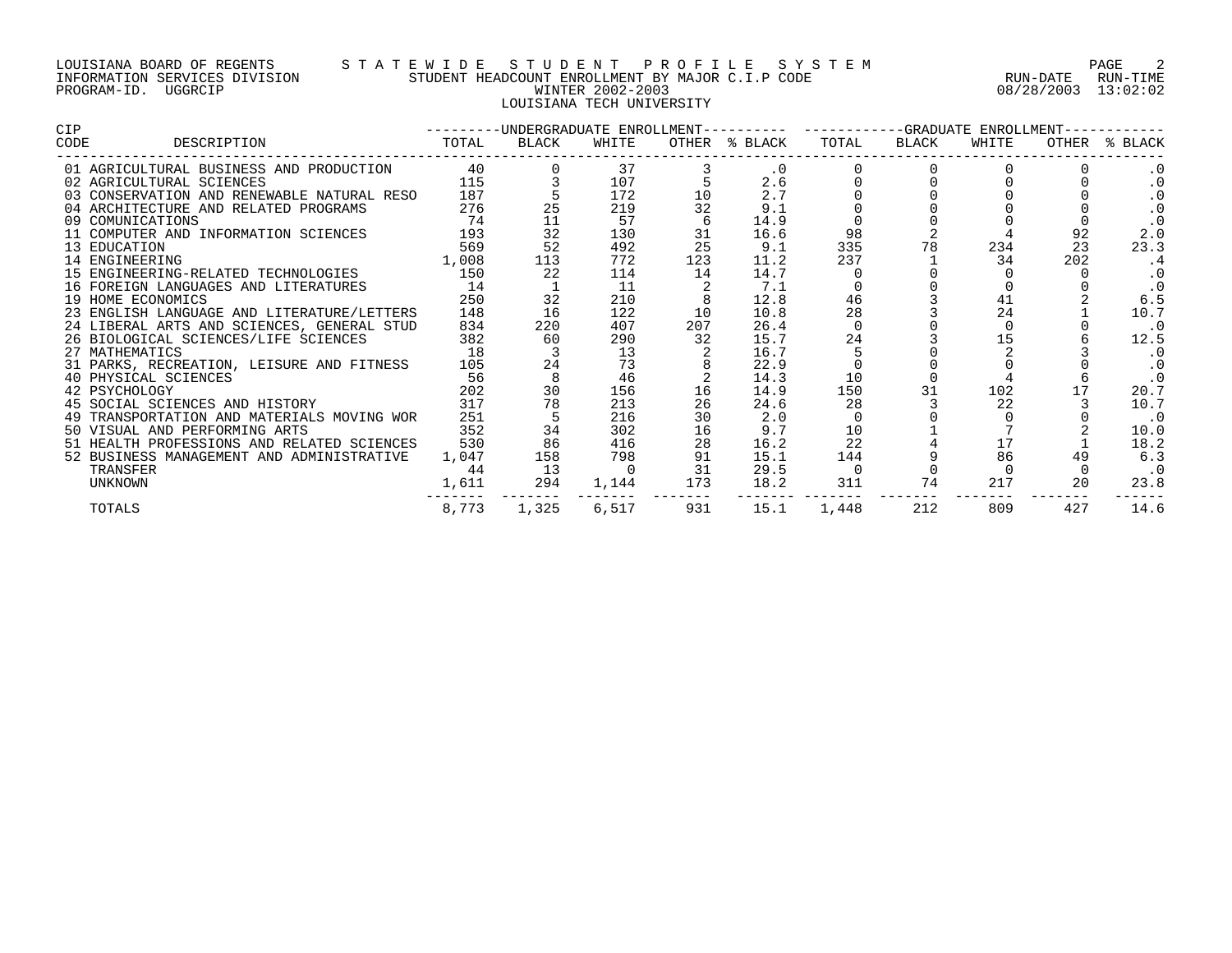## LOUISIANA BOARD OF REGENTS S T A T E W I D E S T U D E N T P R O F I L E S Y S T E M PAGE 3 INFORMATION SERVICES DIVISION STUDENT HEADCOUNT ENROLLMENT BY MAJOR C.I.P CODE RUN-DATE RUN-TIME PROGRAM-ID. UGGRCIP WINTER 2002-2003 08/28/2003 13:02:02 MCNEESE STATE UNIVERSITY

| CIP                                        |       | -UNDERGRADUATE ENROLLMENT---------- |       |     | ------------GRADUATE<br>ENROLLMENT |       |       |       |       |           |
|--------------------------------------------|-------|-------------------------------------|-------|-----|------------------------------------|-------|-------|-------|-------|-----------|
| DESCRIPTION<br>CODE                        | TOTAL | BLACK                               | WHITE |     | OTHER % BLACK                      | TOTAL | BLACK | WHITE | OTHER | % BLACK   |
| 02 AGRICULTURAL SCIENCES                   | 141   |                                     | 135   |     | 1.4                                |       |       |       |       |           |
| 03 CONSERVATION AND RENEWABLE NATURAL RESO | 39    |                                     | 38    |     | 2.6                                |       |       |       |       |           |
| 09 COMUNICATIONS                           | 200   |                                     | 152   |     | 21.0                               |       |       |       |       |           |
| 11 COMPUTER AND INFORMATION SCIENCES       | 177   | 46                                  | 117   | 14  | 26.0                               |       |       |       |       |           |
| 13 EDUCATION                               | 1,341 | 259                                 | 1,046 | 36  | 19.3                               | 378   | 92    | 268   | 18    | 24.3      |
| 14 ENGINEERING                             | 344   | 31                                  | 283   | 30  | 9.0                                | 50    |       | 12    | 36    | 4.0       |
| 15 ENGINEERING-RELATED TECHNOLOGIES        | 159   | 31                                  | 123   |     | 19.5                               |       |       |       |       | . 0       |
| 16 FOREIGN LANGUAGES AND LITERATURES       | 12    |                                     | 10    |     | 8.3                                |       |       |       |       |           |
| 19 HOME ECONOMICS                          | 138   | 29                                  | 104   |     | 21.0                               |       |       |       |       |           |
| 22 LAW AND LEGAL STUDIES                   | 62    |                                     | 50    |     | 17.7                               |       |       |       |       |           |
| 23 ENGLISH LANGUAGE AND LITERATURE/LETTERS | 85    | 13                                  | 70    |     | 15.3                               | 39    |       |       |       |           |
| 24 LIBERAL ARTS AND SCIENCES, GENERAL STUD | 224   | 48                                  | 168   |     | 21.4                               |       |       |       |       | . 0       |
| 26 BIOLOGICAL SCIENCES/LIFE SCIENCES       | 264   | 46                                  | 206   |     | 17.4                               |       |       |       |       |           |
| 27 MATHEMATICS                             | 20    |                                     | 13    |     | 25.0                               | 37    |       | 17    | 19    | 2.7       |
| 40 PHYSICAL SCIENCES                       | 34    |                                     | 23    |     | 14.7                               | 28    |       | 11    |       | 32.1      |
| 42 PSYCHOLOGY                              | 228   |                                     | 169   |     | 20.6                               | 65    |       | 50    |       | 18.5      |
| 43 PROTECTIVE SERVICES                     | 261   | 77                                  | 176   |     | 29.5                               |       |       |       |       |           |
| 45 SOCIAL SCIENCES AND HISTORY             | 187   | 45                                  | 138   |     | 24.1                               |       |       |       |       |           |
| 48 PRECISION PRODUCTION TRADES             |       |                                     |       |     | 33.3                               |       |       |       |       |           |
| 50 VISUAL AND PERFORMING ARTS              | 214   | 24                                  | 174   | 16  | 11.2                               |       |       |       |       |           |
| 51 HEALTH PROFESSIONS AND RELATED SCIENCES | 908   | 197                                 | 689   |     | 21.7                               | 40    |       | 34    |       | 12.5      |
| 52 BUSINESS MANAGEMENT AND ADMINISTRATIVE  | 1,075 | 201                                 | 818   | 56  | 18.7                               | 87    | 12    | 48    |       | 13.8      |
| TRANSFER                                   |       |                                     |       |     | $\cdot$ 0                          |       |       |       |       | $\cdot$ 0 |
| <b>UNKNOWN</b>                             | 464   | 96                                  | 351   | 17  | 20.7                               | 278   | 54    | 211   | 13    | 19.4      |
| TOTALS                                     | 6,587 | 1,258                               | 5,062 | 267 | 19.1                               | 1,008 | 190   | 691   | 127   | 18.8      |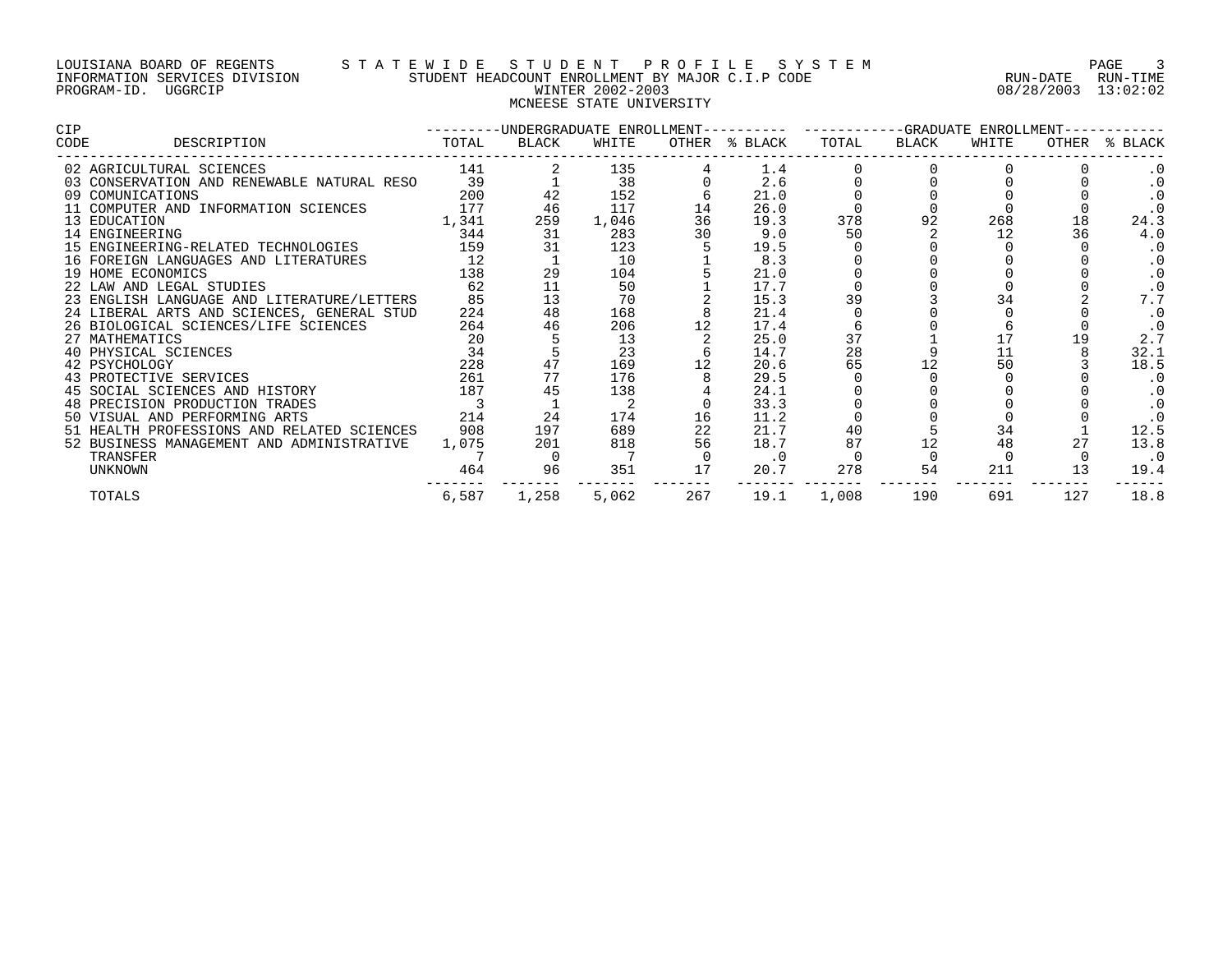### LOUISIANA BOARD OF REGENTS S T A T E W I D E S T U D E N T P R O F I L E S Y S T E M PAGE 4 INFORMATION SERVICES DIVISION STUDENT HEADCOUNT ENROLLMENT BY MAJOR C.I.P CODE RUN-DATE RUN-TIME PROGRAM-ID. UGGRCIP WINTER 2002-2003 08/28/2003 13:02:02 NICHOLLS STATE UNIVERSITY

| CIP                                        |       |       |       | ---------UNDERGRADUATE ENROLLMENT---------- ----------GRADUATE ENROLLMENT-- |               |       |       |       |    |               |
|--------------------------------------------|-------|-------|-------|-----------------------------------------------------------------------------|---------------|-------|-------|-------|----|---------------|
| DESCRIPTION<br>CODE                        | TOTAL | BLACK | WHITE |                                                                             | OTHER % BLACK | TOTAL | BLACK | WHITE |    | OTHER % BLACK |
| 01 AGRICULTURAL BUSINESS AND PRODUCTION    | 51    |       | 49    |                                                                             | 3.9           |       |       |       |    | . 0           |
| 09 COMUNICATIONS                           | 133   | 29    | 95    |                                                                             | 21.8          |       |       |       |    |               |
| 11 COMPUTER AND INFORMATION SCIENCES       | 94    | 14    | 66    | 14                                                                          | 14.9          |       |       |       |    |               |
| 12 PERSONAL AND MISCELLANEOUS SERVICES     | 39    | 10    | 25    |                                                                             | 25.6          |       |       |       |    |               |
| 13 EDUCATION                               | 826   | 67    | 713   | 46                                                                          | 8.1           | 252   |       | 206   |    | 15.1          |
| 15 ENGINEERING-RELATED TECHNOLOGIES        | 152   |       | 125   | 10                                                                          | 11.2          |       |       |       |    | . 0           |
| 16 FOREIGN LANGUAGES AND LITERATURES       |       |       |       |                                                                             | 66.7          |       |       |       |    | . 0           |
| 19 HOME ECONOMICS                          | 180   |       | 128   |                                                                             | 23.9          |       |       |       |    | . 0           |
| 20 VOCATIONAL HOME ECONOMICS               | 222   |       | 169   | 16                                                                          | 16.7          |       |       |       |    | . 0           |
| 22 LAW AND LEGAL STUDIES                   | 50    |       | 37    |                                                                             | 18.0          |       |       |       |    | . 0           |
| 23 ENGLISH LANGUAGE AND LITERATURE/LETTERS | 52    |       | 44    |                                                                             | 9.6           |       |       |       |    |               |
| 24 LIBERAL ARTS AND SCIENCES, GENERAL STUD | 826   | 217   | 529   | 80                                                                          | 26.3          |       |       |       |    |               |
| 26 BIOLOGICAL SCIENCES/LIFE SCIENCES       | 221   | 28    | 171   | 22                                                                          | 12.7          | 12    |       |       |    | 8.3           |
| 27 MATHEMATICS                             | 22    |       | 17    |                                                                             | 9.1           | 19    |       | 15    |    | 5.3           |
| 40 PHYSICAL SCIENCES                       | 36    |       | 25    |                                                                             | 19.4          |       |       |       |    |               |
| 41 SCIENCE TECHNOLOGIES                    |       |       |       |                                                                             | $\cdot$ 0     |       |       |       |    |               |
| 42 PSYCHOLOGY                              | 143   | 21    | 111   | 11                                                                          | 14.7          | 33    |       | 23    |    | 27.3          |
| 43 PROTECTIVE SERVICES                     | 107   | 29    | 72    |                                                                             | 27.1          |       |       |       |    | $\cdot$ 0     |
| 45 SOCIAL SCIENCES AND HISTORY             | 221   | 36    | 162   | 23                                                                          | 16.3          |       |       |       |    | . 0           |
| 50 VISUAL AND PERFORMING ARTS              | 131   |       | 114   |                                                                             | 6.1           |       |       |       |    | $\cdot$ 0     |
| 51 HEALTH PROFESSIONS AND RELATED SCIENCES | 1,033 | 184   | 795   | 54                                                                          | 17.8          |       |       |       |    |               |
| 52 BUSINESS MANAGEMENT AND ADMINISTRATIVE  | 1,228 | 170   | 970   | 88                                                                          | 13.8          | 122   |       |       |    | 6.6           |
| TRANSFER                                   | 113   | 22    | 80    | 11                                                                          | 19.5          |       |       |       |    | . 0           |
| <b>UNKNOWN</b>                             | 46    |       | 37    |                                                                             | 10.9          | 309   | 65    | 232   |    | 21.0          |
| TOTALS                                     | 5,930 | 964   | 4,535 | 431                                                                         | 16.3          | 747   | 122   | 584   | 41 | 16.3          |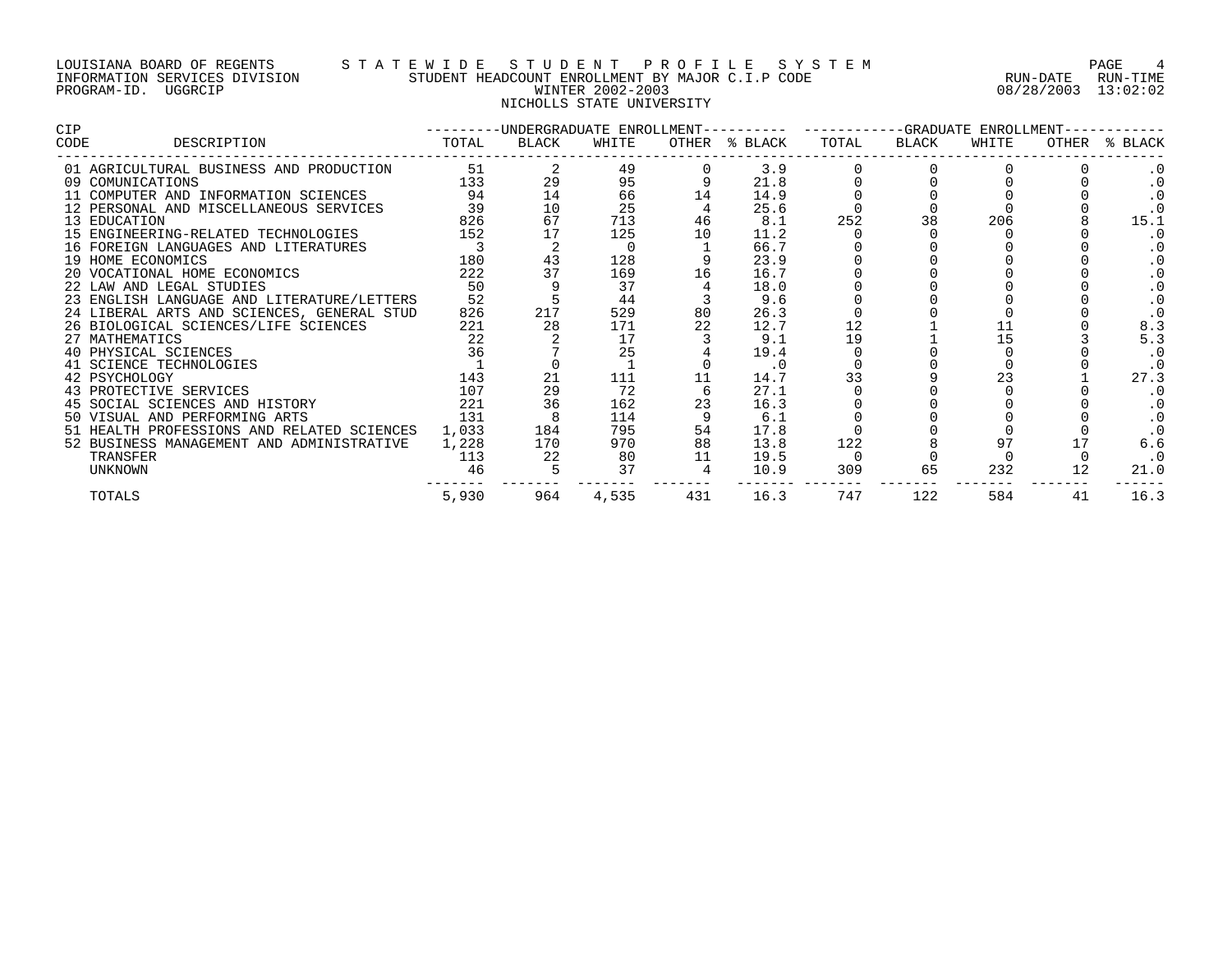### LOUISIANA BOARD OF REGENTS S T A T E W I D E S T U D E N T P R O F I L E S Y S T E M PAGE 5 INFORMATION SERVICES DIVISION STUDENT HEADCOUNT ENROLLMENT BY MAJOR C.I.P CODE RUN-DATE RUN-TIME PROGRAM-ID. UGGRCIP WINTER 2002-2003 08/28/2003 13:02:02 UNIVERSITY OF LA. IN MONROE

| <b>CIP</b>                                 |          | ---------UNDERGRADUATE ENROLLMENT---------- ----------GRADUATE ENROLLMENT-- |          |     |               |          |       |       |     |               |  |  |
|--------------------------------------------|----------|-----------------------------------------------------------------------------|----------|-----|---------------|----------|-------|-------|-----|---------------|--|--|
| CODE<br>DESCRIPTION                        | TOTAL    | BLACK                                                                       | WHITE    |     | OTHER % BLACK | TOTAL    | BLACK | WHITE |     | OTHER % BLACK |  |  |
| 01 AGRICULTURAL BUSINESS AND PRODUCTION    | 51       |                                                                             | 48       |     | 5.9           |          |       |       |     | $\cdot$ 0     |  |  |
| 02 AGRICULTURAL SCIENCES                   |          |                                                                             |          |     | $\cdot$ 0     |          |       |       |     | $\cdot$ 0     |  |  |
| 09 COMUNICATIONS                           | 130      |                                                                             | 84       |     | 33.1          | 14       |       |       |     | 21.4          |  |  |
| 11 COMPUTER AND INFORMATION SCIENCES       | 76       | 21                                                                          | 47       |     | 27.6          |          |       |       |     | $\cdot$ 0     |  |  |
| 13 EDUCATION                               | 784      | 209                                                                         | 556      | 19  | 26.7          | 374      | 135   | 229   | 10  | 36.1          |  |  |
| 15 ENGINEERING-RELATED TECHNOLOGIES        | 189      | 19                                                                          | 167      |     | 10.1          |          |       |       |     | $\cdot$ 0     |  |  |
| 16 FOREIGN LANGUAGES AND LITERATURES       | 31       |                                                                             | 23       |     | 12.9          |          |       |       |     | $\cdot$ 0     |  |  |
| 19 HOME ECONOMICS                          | 75       |                                                                             | 57       |     | 22.7          | 49       | 10    | 35    |     | 20.4          |  |  |
| 20 VOCATIONAL HOME ECONOMICS               | 25       | 20                                                                          |          |     | 80.0          |          |       |       |     | . 0           |  |  |
| 22 LAW AND LEGAL STUDIES                   | 17       |                                                                             |          |     | 47.1          |          |       |       |     | $\cdot$ 0     |  |  |
| 23 ENGLISH LANGUAGE AND LITERATURE/LETTERS | 115      | 30                                                                          | 80       |     | 26.1          | 12       |       | 10    |     | 8.3           |  |  |
| 24 LIBERAL ARTS AND SCIENCES, GENERAL STUD | 370      | 134                                                                         | 228      |     | 36.2          | $\Omega$ |       |       |     | $\cdot$ 0     |  |  |
| 26 BIOLOGICAL SCIENCES/LIFE SCIENCES       | 229      | 64                                                                          | 153      |     | 27.9          | 24       |       | 22    |     | $\cdot$ 0     |  |  |
| 27 MATHEMATICS                             | 17       |                                                                             | 13       |     | 11.8          | $\Omega$ |       |       |     | $\cdot$ 0     |  |  |
| 30 MULTI/INTERDISCIPLINARY STUDIES         | $\Omega$ |                                                                             | $\Omega$ |     | $\cdot$ 0     | 18       |       | 13    |     | 27.8          |  |  |
| 31 PARKS, RECREATION, LEISURE AND FITNESS  | 105      | 33                                                                          | 66       |     | 31.4          | 15       |       | 10    |     | 26.7          |  |  |
| 40 PHYSICAL SCIENCES                       | 61       |                                                                             | 58       |     | 3.3           | 17       |       |       |     | $\cdot$ 0     |  |  |
| 42 PSYCHOLOGY                              | 207      | 63                                                                          | 137      |     | 30.4          | 34       |       | 26    |     | 23.5          |  |  |
| 43 PROTECTIVE SERVICES                     | 240      | 119                                                                         | 115      |     | 49.6          | 31       | 10    | 18    |     | 32.3          |  |  |
| 44 PUBLIC ADMINISTRATION AND SERVICES      | 110      | 62                                                                          | 45       |     | 56.4          |          |       |       |     | $\cdot$ 0     |  |  |
| 45 SOCIAL SCIENCES AND HISTORY             | 120      | 41                                                                          | 77       |     | 34.2          | 11       |       |       |     | 9.1           |  |  |
| 49 TRANSPORTATION AND MATERIALS MOVING WOR | 59       |                                                                             | 47       |     | 11.9          |          |       |       |     | $\cdot$ 0     |  |  |
| 50 VISUAL AND PERFORMING ARTS              | 99       | 16                                                                          | 79       |     | 16.2          | 13       |       |       |     | 15.4          |  |  |
| 51 HEALTH PROFESSIONS AND RELATED SCIENCES | 1,748    | 431                                                                         | 1,232    | 85  | 24.7          | 469      | 38    | 324   | 107 | 8.1           |  |  |
| 52 BUSINESS MANAGEMENT AND ADMINISTRATIVE  | 1,119    | 381                                                                         | 669      | 69  | 34.0          | 89       |       | 29    | 56  | 4.5           |  |  |
| TRANSFER                                   |          | $\overline{0}$                                                              |          |     | $\cdot$ 0     |          |       |       |     | $\cdot$ 0     |  |  |
| <b>UNKNOWN</b>                             | 554      | 111                                                                         | 430      | 13  | 20.0          | 225      | 104   | 113   |     | 46.2          |  |  |
| <b>TOTALS</b>                              | 6,536    | 1,840                                                                       | 4,429    | 267 | 28.2          | 1,395    | 325   | 858   | 212 | 23.3          |  |  |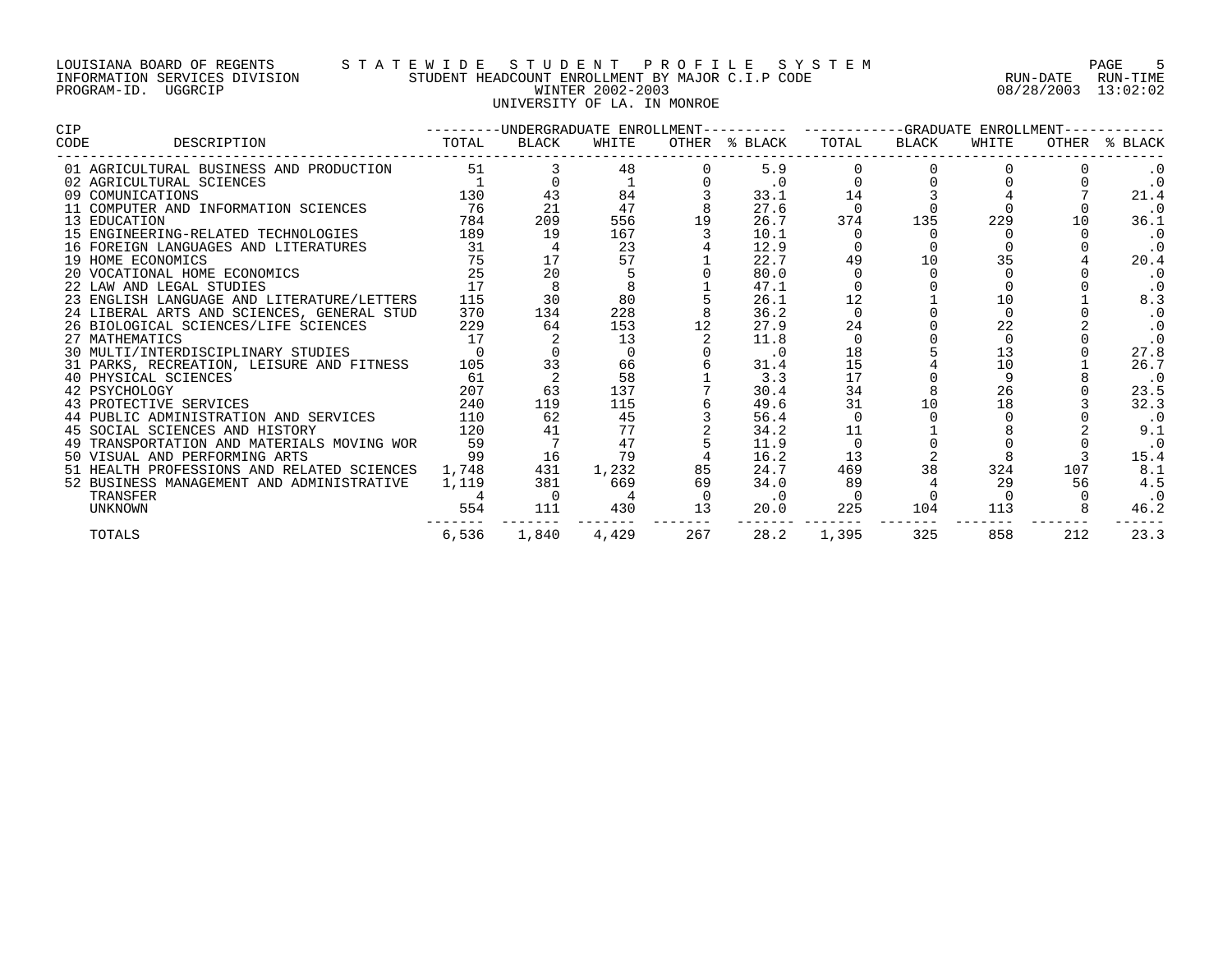### LOUISIANA BOARD OF REGENTS S T A T E W I D E S T U D E N T P R O F I L E S Y S T E M PAGE 6 INFORMATION SERVICES DIVISION STUDENT HEADCOUNT ENROLLMENT BY MAJOR C.I.P CODE RUN-DATE RUN-TIME PROGRAM-ID. UGGRCIP WINTER 2002-2003 08/28/2003 13:02:02 NORTHWESTERN STATE UNIVERSITY

| <b>CIP</b> |                                            | ---------UNDERGRADUATE ENROLLMENT---------- ---------GRADUATE ENROLLMENT-- |       |       |     |               |       |       |       |       |           |  |
|------------|--------------------------------------------|----------------------------------------------------------------------------|-------|-------|-----|---------------|-------|-------|-------|-------|-----------|--|
| CODE       | DESCRIPTION                                | TOTAL                                                                      | BLACK | WHITE |     | OTHER % BLACK | TOTAL | BLACK | WHITE | OTHER | % BLACK   |  |
|            | 09 COMUNICATIONS                           | 165                                                                        | 61    | 93    | 11  | 37.0          |       |       |       |       | . 0       |  |
|            | 11 COMPUTER AND INFORMATION SCIENCES       | 266                                                                        | 119   | 118   | 29  | 44.7          |       |       |       |       | . 0       |  |
|            | 13 EDUCATION                               | 1,021                                                                      | 241   | 695   | 85  | 23.6          | 624   | 173   | 420   |       | 27.7      |  |
|            | 15 ENGINEERING-RELATED TECHNOLOGIES        | 195                                                                        | 63    | 107   | 25  | 32.3          |       |       |       |       | . 0       |  |
|            | 19 HOME ECONOMICS                          | 187                                                                        | 40    | 132   | 15  | 21.4          |       |       |       |       | . 0       |  |
|            | 23 ENGLISH LANGUAGE AND LITERATURE/LETTERS | 41                                                                         | 11    | 27    |     | 26.8          | 18    |       | 18    |       | . 0       |  |
|            | 24 LIBERAL ARTS AND SCIENCES, GENERAL STUD | 1,596                                                                      | 521   | 918   | 157 | 32.6          |       |       |       |       | . 0       |  |
|            | 26 BIOLOGICAL SCIENCES/LIFE SCIENCES       | 410                                                                        | 128   | 247   | 35  | 31.2          |       |       |       |       | . 0       |  |
|            | 27 MATHEMATICS                             | 32                                                                         |       | 26    |     | 9.4           |       |       |       |       | . 0       |  |
|            | 40 PHYSICAL SCIENCES                       | 62                                                                         |       | 36    |     | 21.0          |       |       |       |       |           |  |
|            | 42 PSYCHOLOGY                              | 318                                                                        | 94    | 182   | 42  | 29.6          | 26    |       |       |       | 7.7       |  |
|            | 43 PROTECTIVE SERVICES                     | 337                                                                        | 118   | 192   | 27  | 35.0          |       |       |       |       | . 0       |  |
|            | 44 PUBLIC ADMINISTRATION AND SERVICES      | 217                                                                        | 91    | 112   | 14  | 41.9          |       |       |       |       | . 0       |  |
|            | 45 SOCIAL SCIENCES AND HISTORY             | 203                                                                        | 48    | 132   | 23  | 23.6          |       |       |       |       | 16.7      |  |
|            | 50 VISUAL AND PERFORMING ARTS              | 237                                                                        | 40    | 164   | 33  | 16.9          | 16    |       | 10    |       | 18.8      |  |
|            | 51 HEALTH PROFESSIONS AND RELATED SCIENCES | 2,259                                                                      | 616   | 1,462 | 181 | 27.3          | 77    |       | 66    |       | 7.8       |  |
|            | 52 BUSINESS MANAGEMENT AND ADMINISTRATIVE  | 1,011                                                                      | 370   | 553   | 88  | 36.6          |       |       |       |       | $\cdot$ 0 |  |
|            | UNKNOWN                                    | 52                                                                         |       | 41    |     | 11.5          | 351   | 79    | 268   |       | 22.5      |  |
|            | TOTALS                                     | 8,609                                                                      | 2,583 | 5,237 | 789 | 30.0          | 1,118 | 264   | 807   | 47    | 23.6      |  |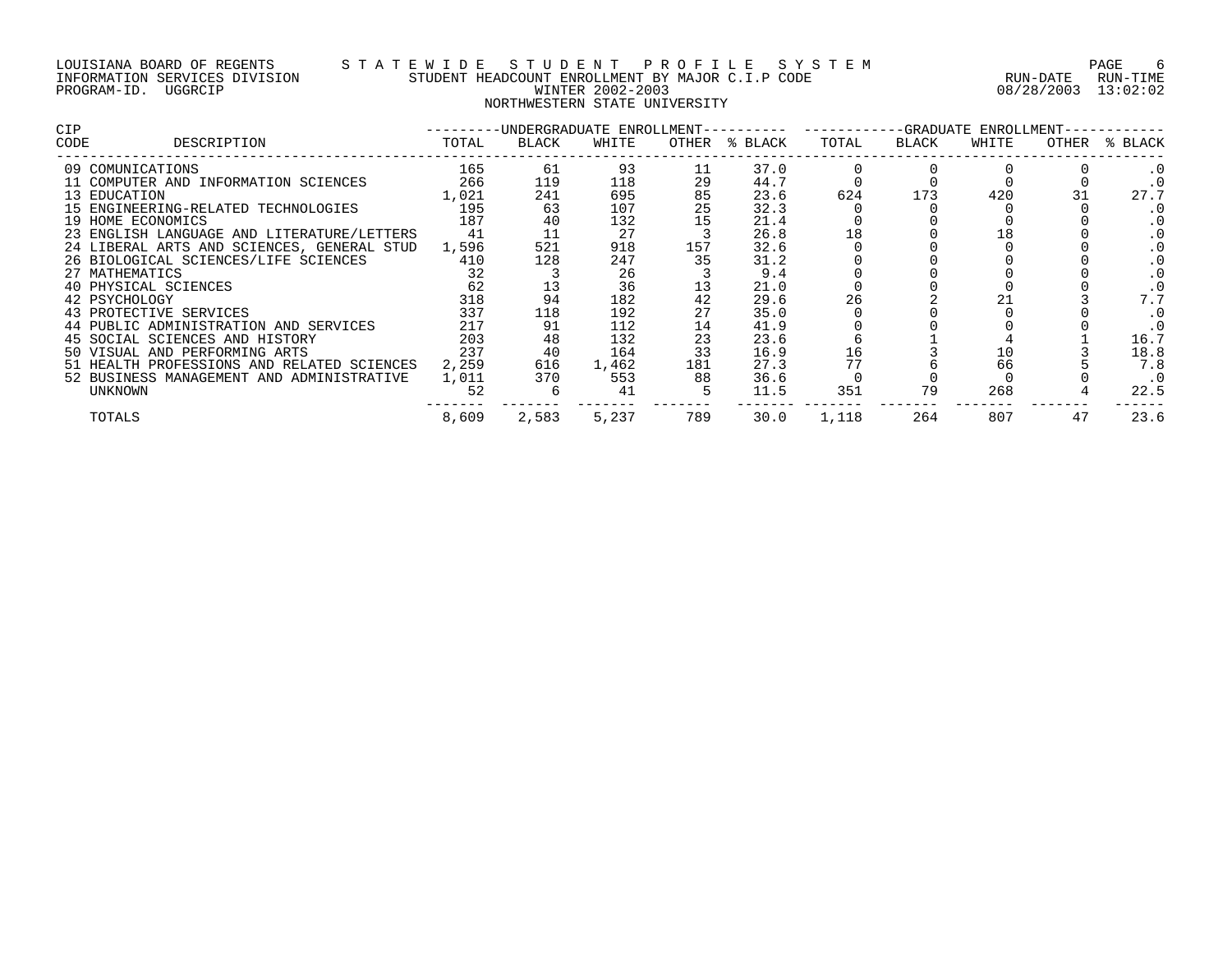### LOUISIANA BOARD OF REGENTS S T A T E W I D E S T U D E N T P R O F I L E S Y S T E M PAGE 7 INFORMATION SERVICES DIVISION STUDENT HEADCOUNT ENROLLMENT BY MAJOR C.I.P CODE RUN-DATE RUN-TIME PROGRAM-ID. UGGRCIP WINTER 2002-2003 08/28/2003 13:02:02 SOUTHEASTERN LA. UNIVERSITY

| CIP  |                                            |        |       |        |     | ---------UNDERGRADUATE ENROLLMENT---------- ----------GRADUATE ENROLLMENT-- |          |       |       |     |               |
|------|--------------------------------------------|--------|-------|--------|-----|-----------------------------------------------------------------------------|----------|-------|-------|-----|---------------|
| CODE | DESCRIPTION                                | TOTAL  | BLACK | WHITE  |     | OTHER % BLACK                                                               | TOTAL    | BLACK | WHITE |     | OTHER % BLACK |
|      | 02 AGRICULTURAL SCIENCES                   | 24     |       | 23     |     | 4.2                                                                         | $\Omega$ |       |       |     | . 0           |
|      | 09 COMUNICATIONS                           | 340    | 56    | 270    | 14  | 16.5                                                                        | 32       |       | 24    |     | 15.6          |
|      | 11 COMPUTER AND INFORMATION SCIENCES       | 346    | 65    | 245    | 36  | 18.8                                                                        |          |       |       |     | $\cdot$ 0     |
|      | 13 EDUCATION                               | 2,147  | 314   | 1,752  | 81  | 14.6                                                                        | 815      | 169   | 625   | 21  | 20.7          |
|      | 15 ENGINEERING-RELATED TECHNOLOGIES        | 410    | 35    | 362    | 13  | 8.5                                                                         |          |       |       |     | $\cdot$ 0     |
|      | 16 FOREIGN LANGUAGES AND LITERATURES       | 40     |       | 31     |     | 10.0                                                                        |          |       |       |     | . 0           |
|      | 19 HOME ECONOMICS                          | 168    | 44    | 120    |     | 26.2                                                                        |          |       |       |     | . 0           |
|      | 23 ENGLISH LANGUAGE AND LITERATURE/LETTERS | 100    |       | 88     |     | 9.0                                                                         | 37       |       |       |     | . 0           |
|      | 24 LIBERAL ARTS AND SCIENCES, GENERAL STUD | 520    | 93    | 409    | 18  | 17.9                                                                        |          |       |       |     |               |
|      | 26 BIOLOGICAL SCIENCES/LIFE SCIENCES       | 768    | 127   | 598    | 43  | 16.5                                                                        | 29       |       | 26    |     | 6.9           |
|      | 27 MATHEMATICS                             | 38     |       | 33     |     | 13.2                                                                        |          |       |       |     | $\cdot$ 0     |
|      | 30 MULTI/INTERDISCIPLINARY STUDIES         |        |       |        |     | $\cdot$ 0                                                                   | 32       |       | 22    |     | 12.5          |
|      | 31 PARKS, RECREATION, LEISURE AND FITNESS  | 101    | 25    | 68     |     | 24.8                                                                        |          |       |       |     | $\cdot$ 0     |
|      | 40 PHYSICAL SCIENCES                       | 168    | 14    | 145    |     | 8.3                                                                         |          |       |       |     | $\cdot$ 0     |
|      | 42 PSYCHOLOGY                              | 401    | 59    | 319    | 23  | 14.7                                                                        | 23       |       |       |     | 17.4          |
|      | 43 PROTECTIVE SERVICES                     | 450    | 99    | 338    | 13  | 22.0                                                                        |          |       |       |     | $\cdot$ 0     |
|      | 44 PUBLIC ADMINISTRATION AND SERVICES      | 256    | 99    | 152    |     | 38.7                                                                        |          |       |       |     |               |
|      | 45 SOCIAL SCIENCES AND HISTORY             | 358    | 73    | 270    | 15  | 20.4                                                                        | 52       |       |       |     | 9.6           |
|      | 50 VISUAL AND PERFORMING ARTS              | 269    | 21    | 230    | 18  | 7.8                                                                         | 17       |       |       |     | $\cdot$ 0     |
|      | 51 HEALTH PROFESSIONS AND RELATED SCIENCES | 1,322  | 197   | 1,078  |     | 14.9                                                                        | 129      |       | 112   |     | 10.1          |
|      | 52 BUSINESS MANAGEMENT AND ADMINISTRATIVE  | 2,704  | 398   | 2,170  | 136 | 14.7                                                                        | 203      | 12    | 139   | 52  | 5.9           |
|      | UNKNOWN                                    | 1,861  | 275   | 1,504  | 82  | 14.8                                                                        | 639      | 78    | 544   | 17  | 12.2          |
|      | TOTALS                                     | 12,791 | 2,013 | 10,205 | 573 | 15.7                                                                        | 2,008    | 292   | 1,602 | 114 | 14.5          |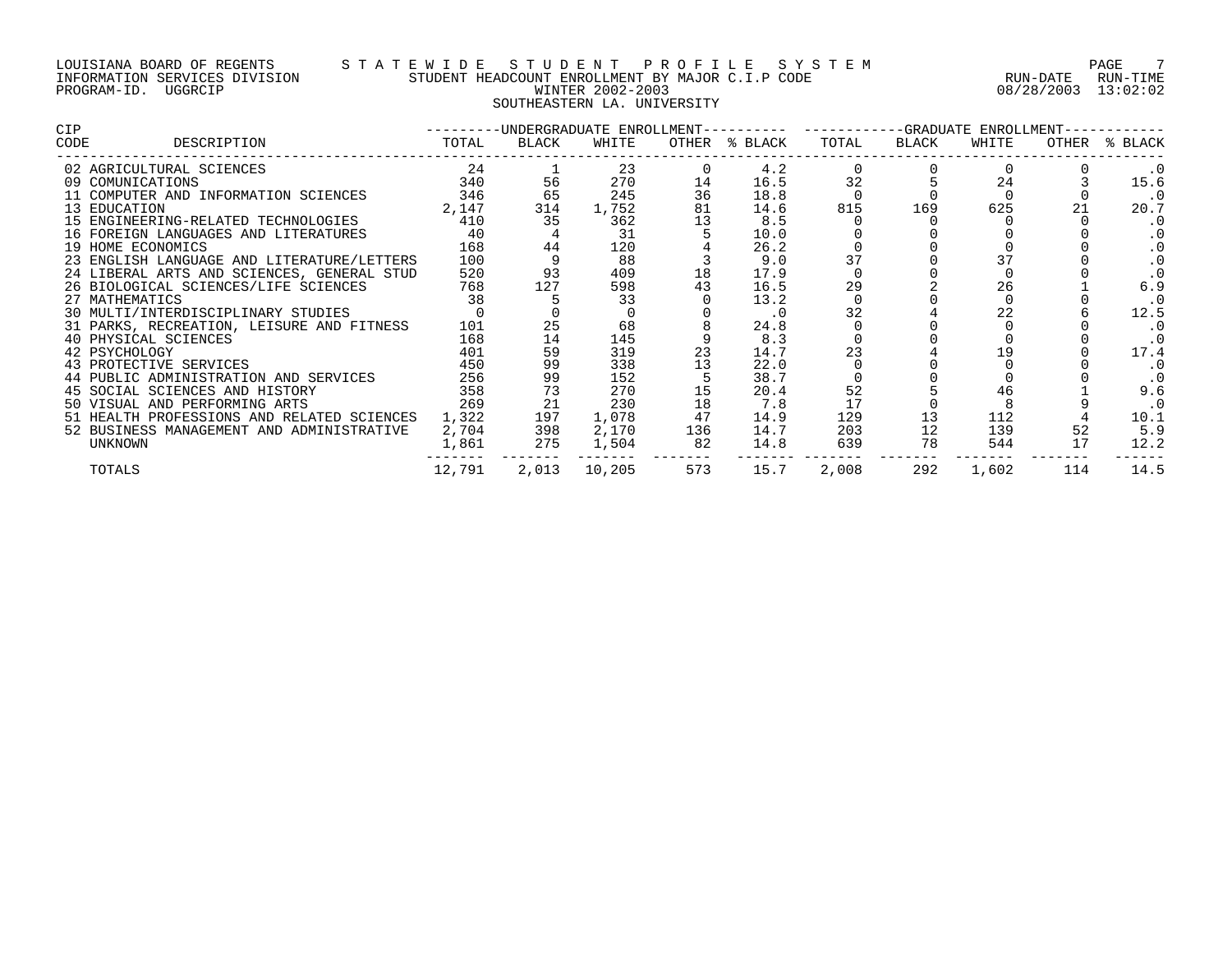## LOUISIANA BOARD OF REGENTS S T A T E W I D E S T U D E N T P R O F I L E S Y S T E M PAGE 8 INFORMATION SERVICES DIVISION STUDENT HEADCOUNT ENROLLMENT BY MAJOR C.I.P CODE RUN-DATE RUN-TIME PROGRAM-ID. UGGRCIP WINTER 2002-2003 08/28/2003 13:02:02 UNIVERSITY OF LA. IN LAFAYETTE

| <b>CIP</b>                                                                                                                           |        | ---------UNDERGRADUATE ENROLLMENT---------    ----------GRADUATE ENROLLMENT---- |              |          |               |                |       |          |     |               |
|--------------------------------------------------------------------------------------------------------------------------------------|--------|---------------------------------------------------------------------------------|--------------|----------|---------------|----------------|-------|----------|-----|---------------|
| DESCRIPTION<br>CODE                                                                                                                  | TOTAL  | BLACK                                                                           | WHITE        |          | OTHER % BLACK | TOTAL          | BLACK | WHITE    |     | OTHER % BLACK |
| 02 AGRICULTURAL SCIENCES                                                                                                             |        | 51 7                                                                            | 46           |          | 5.9           |                |       |          |     | $\cdot$ 0     |
| 03 CONSERVATION AND RENEWABLE NATURAL RESO 81                                                                                        |        |                                                                                 | 77           |          | $\cdot$ 0     |                |       |          |     | $\cdot$ 0     |
| 04 ARCHITECTURE AND RELATED PROGRAMS 348<br>05 AREA, ETHNIC AND CULTURAL STUDIES 0<br>08 MARKETING OPERATIONS/MARKETING AND DIST 125 |        | 27                                                                              | 276          | 45       | 7.8           |                |       |          |     | $\cdot$ 0     |
|                                                                                                                                      |        | $\overline{0}$                                                                  | $\Omega$     | $\Omega$ | $\cdot$ 0     | 19             |       |          |     | 5.3           |
|                                                                                                                                      |        | 27                                                                              | 90           |          | 21.6          | $\Omega$       |       |          |     | $\cdot$ 0     |
| 09 COMUNICATIONS                                                                                                                     | 558    | 116                                                                             | 406          | 36       | 20.8          | 31             |       | 22       |     | 6.5           |
| 11 COMPUTER AND INFORMATION SCIENCES                                                                                                 | 280    | 47                                                                              | 196          | 37       | 16.8          | 172            |       | 19       | 151 | 1.2           |
| 13 EDUCATION                                                                                                                         | 1,634  | 352                                                                             | 1,220        | 62       | 21.5          | 266            | 30    | 227      |     | 11.3          |
| 14 ENGINEERING                                                                                                                       | 866    | 92                                                                              | 655          | 119      | 10.6          | 191            | 5     | 26       | 160 | 2.6           |
| 15 ENGINEERING-RELATED TECHNOLOGIES 268                                                                                              |        | 36                                                                              | 221          | 11       | 13.4          |                |       |          |     | $\cdot$ 0     |
| 16 FOREIGN LANGUAGES AND LITERATURES                                                                                                 | 30     |                                                                                 | 19           |          | 16.7          |                |       |          |     | $\cdot$ 0     |
| 19 HOME ECONOMICS                                                                                                                    | 431    | 108                                                                             | 305          | 18       | 25.1          | 20             |       | 18       |     | 5.0           |
| 22 LAW AND LEGAL STUDIES                                                                                                             | 129    | 26                                                                              | 96           |          | 20.2          | $\Omega$       |       | $\Omega$ |     | $\cdot$ 0     |
| 23 ENGLISH LANGUAGE AND LITERATURE/LETTERS 177                                                                                       |        | 25                                                                              | 138          | 14       | 14.1          | 100            |       | 82       |     | 7.0           |
| 24 LIBERAL ARTS AND SCIENCES, GENERAL STUD 743                                                                                       |        | 215                                                                             | 486          | 42       | 28.9          | $\overline{0}$ |       |          |     | $\cdot$ 0     |
| 26 BIOLOGICAL SCIENCES/LIFE SCIENCES 417                                                                                             |        | 77                                                                              | 294          | 46       | 18.5          | 69             |       | 47       | 22  | $\cdot$ 0     |
| 27 MATHEMATICS                                                                                                                       | 40     |                                                                                 | 31           |          | 15.0          | 32             |       | 10       | 21  | 3.1           |
| 30 MULTI/INTERDISCIPLINARY STUDIES                                                                                                   |        |                                                                                 |              |          | $\cdot$ 0     | 10             |       |          |     | 10.0          |
| 38 PHILOSOPHY AND RELIGION                                                                                                           | 23     |                                                                                 | 22           |          | 4.3           | $\mathbf 0$    |       |          |     | $\cdot$ 0     |
| 40 PHYSICAL SCIENCES                                                                                                                 | 93     |                                                                                 | 71           | 13       | 9.7           | 24             |       | 17       |     | $\cdot$ 0     |
| 42 PSYCHOLOGY                                                                                                                        | 393    | 77                                                                              | 292          | 24       | 19.6          | 23             |       | 20       |     | 4.3           |
| 43 PROTECTIVE SERVICES                                                                                                               | 345    | 124                                                                             | 195          | 26       | 35.9          | $\mathbf 0$    |       |          |     | $\cdot$ 0     |
| 45 SOCIAL SCIENCES AND HISTORY                                                                                                       | 384    | 89                                                                              | 273          | 22       | 23.2          | 17             |       | 14       |     | 11.8          |
| 50 VISUAL AND PERFORMING ARTS                                                                                                        | 687    | 92                                                                              | 552          | 43       | 13.4          | 17             |       | 13       |     | 11.8          |
| 51 HEALTH PROFESSIONS AND RELATED SCIENCES                                                                                           | 1,424  | 298                                                                             | 1,057        | 69       | 20.9          | 119            |       | 103      |     | 5.9           |
| 52 BUSINESS MANAGEMENT AND ADMINISTRATIVE                                                                                            | 2,464  | 415                                                                             | 1,854        | 195      | 16.8          | 148            |       | 106      | 38  | 2.7           |
| TRANSFER                                                                                                                             | 133    | 24                                                                              | 86           | 23       | 18.0          | $\overline{0}$ |       | $\Omega$ |     | $\cdot$ 0     |
| <b>UNKNOWN</b>                                                                                                                       | 1,391  | 265                                                                             |              | 1,042 84 | 19.1          | 368            | 61    | 286      | 21  | 16.6          |
| <b>TOTALS</b>                                                                                                                        | 13,515 |                                                                                 | 2,556 10,000 | 959      | 18.9          | 1,635          | 127   | 1,025    | 483 | 7.8           |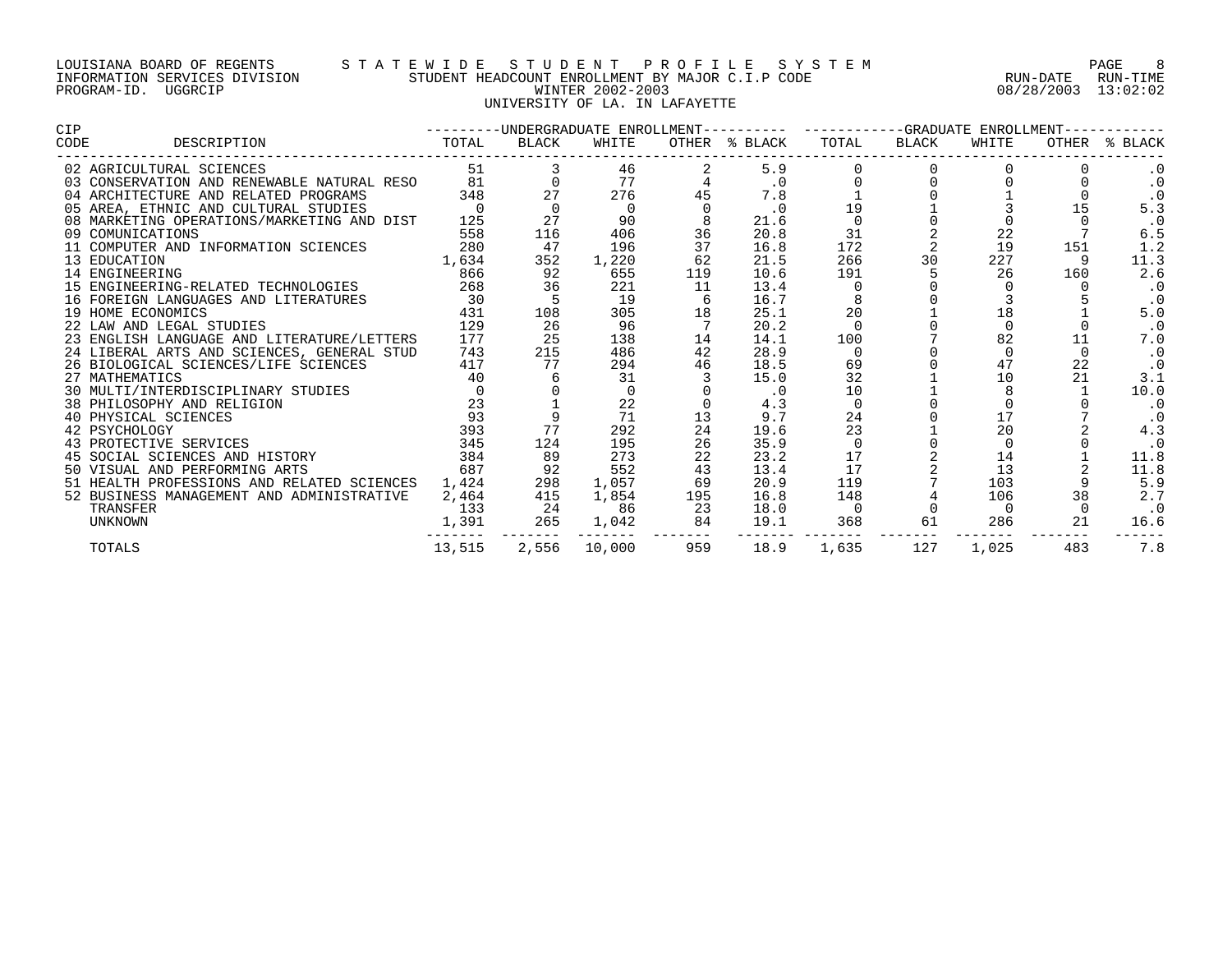## LOUISIANA BOARD OF REGENTS S T A T E W I D E S T U D E N T P R O F I L E S Y S T E M PAGE 9 INFORMATION SERVICES DIVISION STUDENT HEADCOUNT ENROLLMENT BY MAJOR C.I.P CODE RUN-DATE RUN-TIME PROGRAM-ID. UGGRCIP WINTER 2002-2003 08/28/2003 13:02:02 L.S.U. AT ALEXANDRIA

| CIP                                        |       | -UNDERGRADUATE ENROLLMENT---------- ------ |       |       |         |       |              | -GRADUATE ENROLLMENT------------ |       |         |
|--------------------------------------------|-------|--------------------------------------------|-------|-------|---------|-------|--------------|----------------------------------|-------|---------|
| CODE<br>DESCRIPTION                        | TOTAL | <b>BLACK</b>                               | WHITE | OTHER | % BLACK | TOTAL | <b>BLACK</b> | WHITE                            | OTHER | % BLACK |
| 11 COMPUTER AND INFORMATION SCIENCES       | 51    |                                            | 41    |       | 17.6    |       |              |                                  |       |         |
| 13 EDUCATION                               | 60    |                                            | 29    |       | 50.0    |       |              |                                  |       |         |
| 22 LAW AND LEGAL STUDIES                   | 42    |                                            | 34    |       | 9.5     |       |              |                                  |       |         |
| 43 PROTECTIVE SERVICES                     | 125.  |                                            | 84    |       | 28.0    |       |              |                                  |       |         |
| 51 HEALTH PROFESSIONS AND RELATED SCIENCES | 944   | 216                                        | 683   |       | 22.9    |       |              |                                  |       |         |
| TRANSFER                                   | .,790 | 300                                        | L.406 | 84    | 16.8    |       |              |                                  |       |         |
| TOTALS                                     | 3,012 | 594                                        | 2,277 | 141   | 19.7    |       |              |                                  |       |         |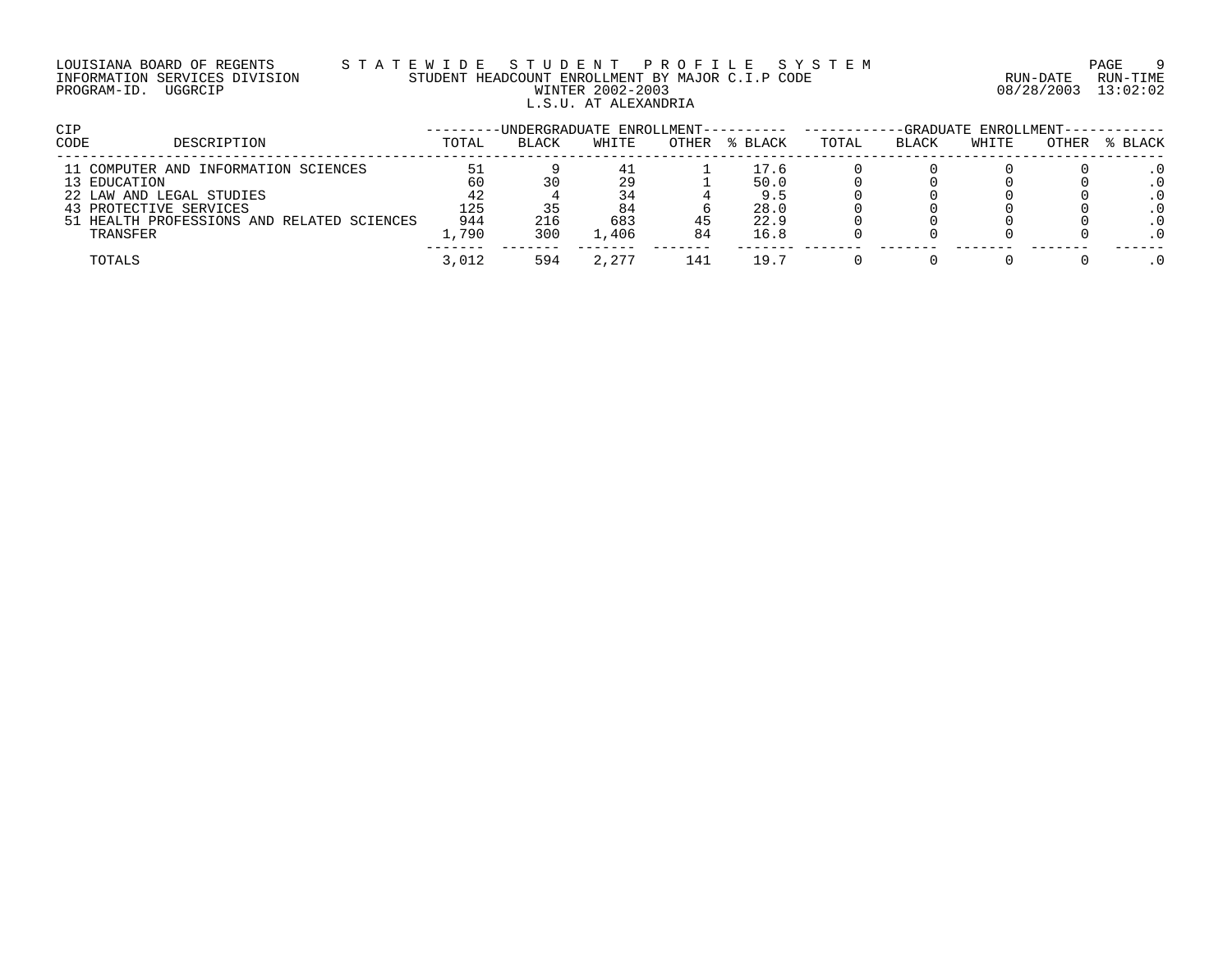# LOUISIANA BOARD OF REGENTS S T A T E W I D E S T U D E N T P R O F I L E S Y S T E M PAGE 10 INFORMATION SERVICES DIVISION STUDENT HEADCOUNT ENROLLMENT BY MAJOR C.I.P CODE RUN-DATE RUN-TIME PROGRAM-ID. UGGRCIP WINTER 2002-2003 08/28/2003 13:02:02 L.S.U. IN BATON ROUGE

| CIP                                                                   |                |                                          |                |                | ---------UNDERGRADUATE ENROLLMENT---------- ----------GRADUATE ENROLLMENT----------- |                |                                             |                |          |               |
|-----------------------------------------------------------------------|----------------|------------------------------------------|----------------|----------------|--------------------------------------------------------------------------------------|----------------|---------------------------------------------|----------------|----------|---------------|
| DESCRIPTION<br>CODE                                                   | TOTAL          | BLACK                                    | WHITE          |                | OTHER % BLACK                                                                        | TOTAL          | BLACK                                       | WHITE          |          | OTHER % BLACK |
| 01 AGRICULTURAL BUSINESS AND PRODUCTION                               | 128            | 13                                       | 92             | 23             | 10.2                                                                                 | 31             |                                             | $\frac{3}{5}$  | 21       | 9.7           |
| 02 AGRICULTURAL SCIENCES                                              | 514            | 27                                       | 451            | 36             | 5.3                                                                                  | 137            |                                             | 67             | 65       | 3.6           |
| 03 CONSERVATION AND RENEWABLE NATURAL RESO 200                        |                | $\overline{4}$                           | 183            | 13             | 2.0                                                                                  | 103            |                                             | 61             | 39       | 2.9           |
| 04 ARCHITECTURE AND RELATED PROGRAMS                                  | 785            | 30                                       | 680            | 75             | 3.8                                                                                  | 76             |                                             | 56             | 20       | . 0           |
| 05 AREA, ETHNIC AND CULTURAL STUDIES                                  | $\overline{9}$ | $\overline{1}$                           |                |                | 11.1                                                                                 | 0              | $\begin{bmatrix} 0 \\ 0 \\ 8 \end{bmatrix}$ |                |          | $\cdot$ 0     |
| 08 MARKETING OPERATIONS/MARKETING AND DIST                            | 265            | 22                                       | 221            | 22             | 8.3                                                                                  | $\overline{0}$ |                                             |                |          | $\cdot$ 0     |
| 09 COMUNICATIONS                                                      | 1,195          | 92                                       | 1,010          | 93             | 7.7                                                                                  | 53             |                                             | 27             | 18       | 15.1          |
| 11 COMPUTER AND INFORMATION SCIENCES                                  | 392            | 43                                       | 258            | 91             | 11.0                                                                                 | 112            |                                             | 11             | 94       | 6.3           |
| 13 EDUCATION                                                          | 2,395          | 246                                      | 2,006          | 143            | 10.3                                                                                 | 544            | 70                                          | 414            | 60       | 12.9          |
|                                                                       | 2,641          | 295                                      | 1,911          | 435            | 11.2                                                                                 | 546            | 14                                          | 97             | 435      | 2.6           |
| 13 EDUCATION<br>14 ENGINEERING<br>15 ENGINEERING-RELATED TECHNOLOGIES | 572            | 15                                       | 524            | 33             | 2.6                                                                                  | $\overline{0}$ | $\mathsf{O}$                                | $\mathbf 0$    | $\Omega$ | $\cdot$ 0     |
| 16 FOREIGN LANGUAGES AND LITERATURES                                  | 85             | 11                                       | 58             | 16             | 12.9                                                                                 | 52             | 2                                           | 20             | 30       | 3.8           |
| 19 HOME ECONOMICS                                                     | 345            | 35                                       | 290            | 20             | 10.1                                                                                 | 34             | 2                                           | 21             | 11       | 5.9           |
| 23 ENGLISH LANGUAGE AND LITERATURE/LETTERS 699                        |                | 95                                       | 541            | 63             | 13.6                                                                                 | 135            | 14                                          | 104            | 17       | 10.4          |
| 24 LIBERAL ARTS AND SCIENCES, GENERAL STUD 1,159                      |                | 121                                      | 955            | 83             | 10.4                                                                                 | 57             | 6                                           | 46             |          | 10.5          |
| 25 LIBRARY SCIENCE                                                    | $\Omega$       | $\overline{0}$                           | $\overline{0}$ | $\overline{0}$ | .0                                                                                   | 176            | 21                                          | 131            | 24       | 11.9          |
| 26 BIOLOGICAL SCIENCES/LIFE SCIENCES 2,333                            |                | 256                                      | 1,765          | 312            | 11.0                                                                                 | 158            | 2                                           | 96             | 60       | 1.3           |
| 27 MATHEMATICS                                                        | 96             |                                          | 70             | 17             | 9.4                                                                                  | 90             | $4\overline{ }$                             | 32             | 54       | 4.4           |
| 30 MULTI/INTERDISCIPLINARY STUDIES 91                                 |                |                                          | 71             | 16             | 4.4                                                                                  | 32             | $\overline{a}$                              | 24             |          | 6.3           |
| 38 PHILOSOPHY AND RELIGION                                            |                |                                          | 78             |                | 3.4                                                                                  | -8             | 0                                           | 6              |          | $\cdot$ 0     |
| 40 PHYSICAL SCIENCES                                                  |                | 20                                       | 199            | 37             | 7.8                                                                                  | 251            | 36                                          | 93             | 122      | 14.3          |
| 87<br>GION 256<br>1,131<br>42 PSYCHOLOGY                              |                | 128                                      | 907            | 96             | 11.3                                                                                 | 92             |                                             | 79             | 10       | 3.3           |
| 44 PUBLIC ADMINISTRATION AND SERVICES                                 | $\overline{0}$ | $\overline{0}$                           | $\overline{0}$ | $\overline{0}$ | $\cdot$ 0                                                                            | 311            | 59                                          | 231            | 21       | 19.0          |
| 1,872<br>45 SOCIAL SCIENCES AND HISTORY                               |                | 240                                      | 1,477          | 155            | 12.8                                                                                 | 255            | 12                                          | 182            | 61       | 4.7           |
| 50 VISUAL AND PERFORMING ARTS                                         | 958            | 56                                       | 780            | 122            | 5.8                                                                                  | 230            | 13                                          | 151            | 66       | 5.7           |
| 51 HEALTH PROFESSIONS AND RELATED SCIENCES                            | 213            | 5                                        | 201            |                | 2.3                                                                                  | 437            | 8                                           | 386            | 43       | 1.8           |
| 52 BUSINESS MANAGEMENT AND ADMINISTRATIVE                             | 3,982          | $\begin{array}{c} 307 \\ 55 \end{array}$ | 3,209          | 466            | 7.7                                                                                  | 446            | 16                                          | 317            | 113      | 3.6           |
| TRANSFER                                                              | 471            |                                          | 377            | $\frac{1}{39}$ | 11.7                                                                                 | $\overline{0}$ | $\overline{0}$                              | $\overline{0}$ | $\Omega$ | $\cdot$ 0     |
| UNKNOWN                                                               | 1,613          | 308                                      | 1,087          | 218            | 19.1                                                                                 | 456            | 84                                          | 283            | 89       | 18.4          |
| TOTALS                                                                | 24,487         | -------<br>2,441                         | 19,408         | 2,638          | 10.0                                                                                 | 4,822          | 394                                         | 2,942          | 1,486    | 8.2           |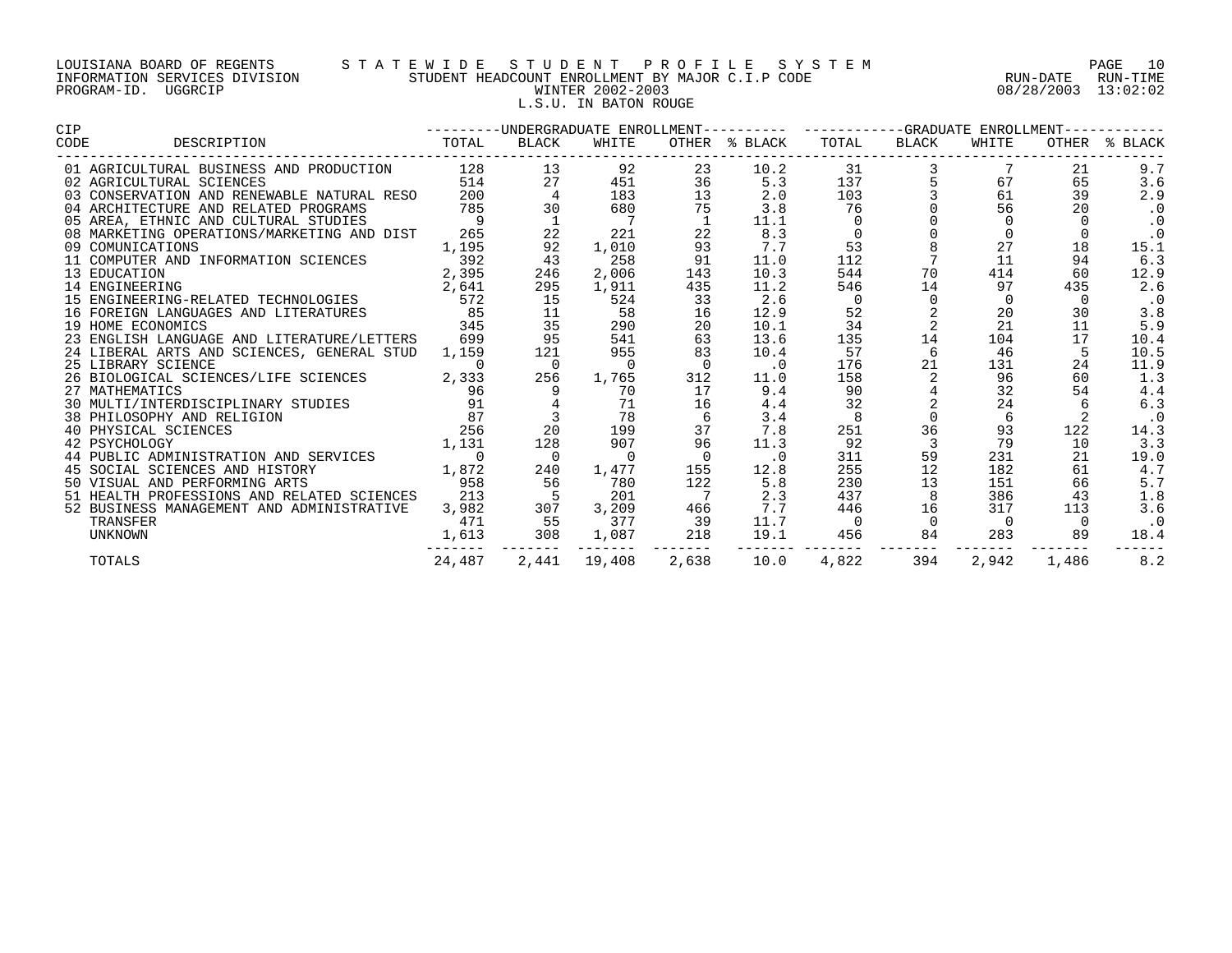| LOUISIANA BOARD OF REGENTS    |  |  |
|-------------------------------|--|--|
| INFORMATION SERVICES DIVISION |  |  |
| PROGRAM-ID. UGGRCIP           |  |  |

# LOUISIANA BOARD OF REGENTS S T A T E W I D E S T U D E N T P R O F I L E S Y S T E M PAGE 11 INFORMATION SERVICES DIVISION STUDENT HEADCOUNT ENROLLMENT BY MAJOR C.I.P CODE RUN-DATE RUN-TIME WINTER 2002-2003 **DEGREE 2002-2003 DEGREE 2002-2003** L.S.U. AT EUNICE

| <b>CIP</b> |                                            |       | -UNDERGRADUATE ENROLLMENT---------- |       |       |         | -GRADUATE ENROLLMENT-- |       |       |       |         |
|------------|--------------------------------------------|-------|-------------------------------------|-------|-------|---------|------------------------|-------|-------|-------|---------|
| CODE       | DESCRIPTION                                | TOTAL | BLACK                               | WHITE | OTHER | % BLACK | TOTAL                  | BLACK | WHITE | OTHER | % BLACK |
|            | 11 COMPUTER AND INFORMATION SCIENCES       | 106   | 38                                  | 65    |       | 35.8    |                        |       |       |       |         |
|            | 13 EDUCATION                               | L38   |                                     | 62    |       | 53.6    |                        |       |       |       |         |
|            | 22 LAW AND LEGAL STUDIES                   | 42    |                                     |       |       | 26.2    |                        |       |       |       |         |
|            | 24 LIBERAL ARTS AND SCIENCES, GENERAL STUD | 200   |                                     | 153   |       | 22.5    |                        |       |       |       |         |
|            | 43 PROTECTIVE SERVICES                     | 255   | 65                                  | 190   |       | 25.5    |                        |       |       |       |         |
|            | 51 HEALTH PROFESSIONS AND RELATED SCIENCES | 854   | 194                                 | 651   |       | 22.7    |                        |       |       |       |         |
|            | 52 BUSINESS MANAGEMENT AND ADMINISTRATIVE  | 242   | 86                                  | 155   |       | 35.5    |                        |       |       |       |         |
|            | TRANSFER                                   | 1,013 | 217                                 | 782   | 14    | 21.4    |                        |       |       |       |         |
|            | UNKNOWN                                    | ⊥l6   |                                     | 101   |       | 12.9    |                        |       |       |       |         |
|            | TOTALS                                     | 2,966 | 745                                 | 2,190 |       | 25.1    |                        |       |       |       |         |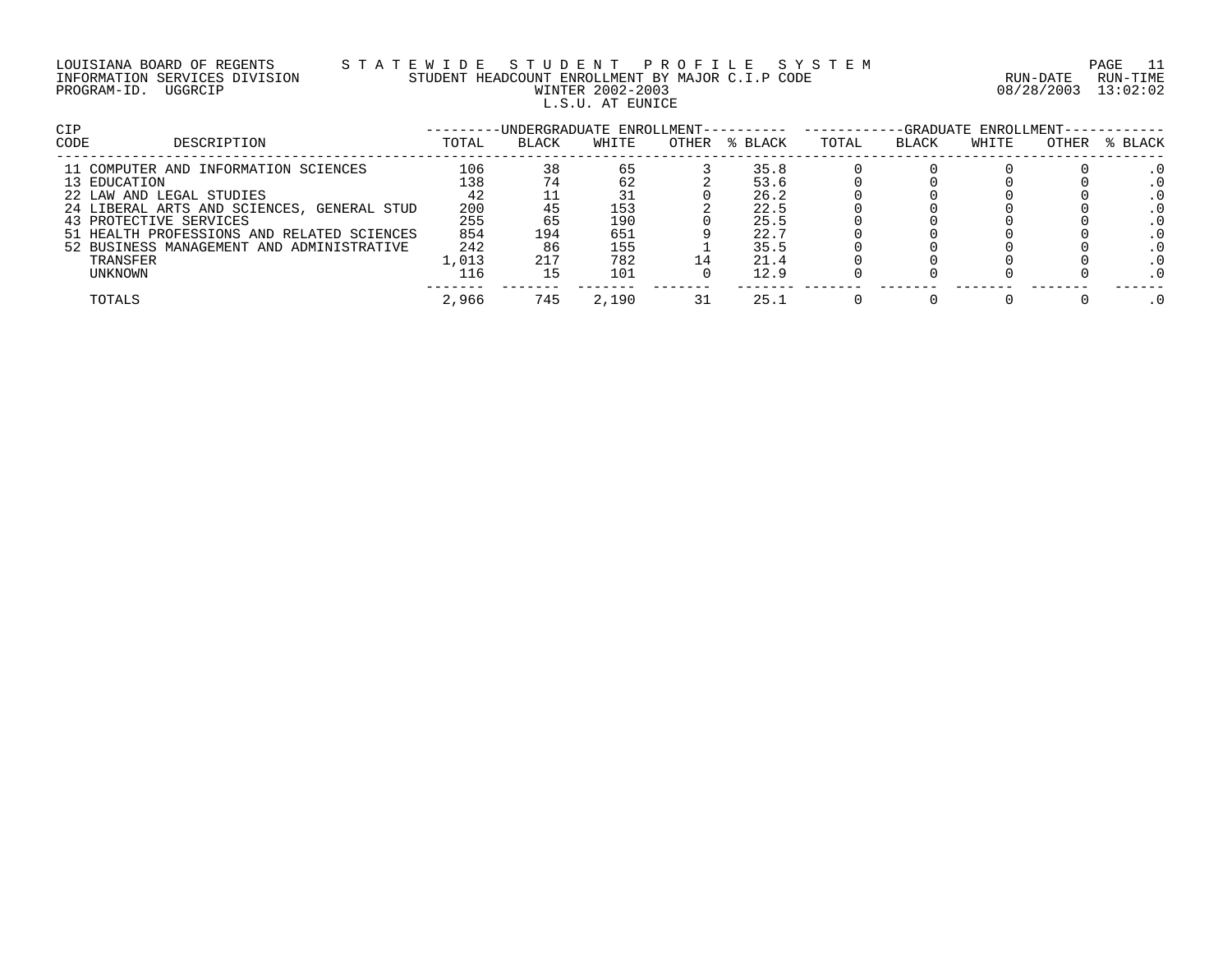## LOUISIANA BOARD OF REGENTS S T A T E W I D E S T U D E N T P R O F I L E S Y S T E M PAGE 12 INFORMATION SERVICES DIVISION STUDENT HEADCOUNT ENROLLMENT BY MAJOR C.I.P CODE RUN-DATE RUN-TIME PROGRAM-ID. UGGRCIP WINTER 2002-2003 08/28/2003 13:02:02 L.S.U. IN SHREVEPORT

| <b>CIP</b> |                                            |       |       |       |     |               | ---------DNDERGRADUATE_ENROLLMENT--------------------GRADUATE_ENROLLMENT-- |       |       |    |               |  |
|------------|--------------------------------------------|-------|-------|-------|-----|---------------|----------------------------------------------------------------------------|-------|-------|----|---------------|--|
| CODE       | DESCRIPTION                                | TOTAL | BLACK | WHITE |     | OTHER % BLACK | TOTAL                                                                      | BLACK | WHITE |    | OTHER % BLACK |  |
|            | 03 CONSERVATION AND RENEWABLE NATURAL RESO | 10    |       |       |     |               |                                                                            |       |       |    | . 0           |  |
|            | 09 COMUNICATIONS                           | 107   | 24    | 68    |     | 22.4          |                                                                            |       |       |    |               |  |
|            | 11 COMPUTER AND INFORMATION SCIENCES       | 170   | 35    | 113   | 22  | 20.6          |                                                                            |       |       |    |               |  |
|            | 13 EDUCATION                               | 437   |       | 319   | 49  | 15.8          |                                                                            |       |       |    | 8.6           |  |
|            | 16 FOREIGN LANGUAGES AND LITERATURES       | 13    |       | 10    |     | $\cdot$ 0     |                                                                            |       |       |    | . 0           |  |
|            | 23 ENGLISH LANGUAGE AND LITERATURE/LETTERS | 44    |       | 32    |     | 9.1           |                                                                            |       |       |    | . 0           |  |
|            | 24 LIBERAL ARTS AND SCIENCES, GENERAL STUD | 162   |       | 103   | 22  | 22.8          | 20                                                                         |       |       |    | 10.0          |  |
|            | 26 BIOLOGICAL SCIENCES/LIFE SCIENCES       | 267   |       | 177   |     | 17.6          |                                                                            |       |       |    |               |  |
|            | 27 MATHEMATICS                             | 22    |       | 19    |     | 9.1           |                                                                            |       |       |    |               |  |
|            | 40 PHYSICAL SCIENCES                       | 33    |       | 19    | 10  | 12.1          |                                                                            |       |       |    |               |  |
|            | 42 PSYCHOLOGY                              | 182   | 39    | 111   | 32  | 21.4          |                                                                            |       |       |    |               |  |
|            | 43 PROTECTIVE SERVICES                     | 110   |       | 57    |     | 29.1          |                                                                            |       |       |    | . 0           |  |
|            | 44 PUBLIC ADMINISTRATION AND SERVICES      |       |       |       |     | . 0           |                                                                            |       |       |    | 38.1          |  |
|            | 45 SOCIAL SCIENCES AND HISTORY             | 130   |       | 90    |     | 20.8          |                                                                            |       |       |    |               |  |
|            | 50 VISUAL AND PERFORMING ARTS              | 56    |       | 42    |     | 12.5          |                                                                            |       |       |    |               |  |
|            | 51 HEALTH PROFESSIONS AND RELATED SCIENCES |       |       | 10    |     | 9.1           |                                                                            |       |       |    |               |  |
|            | 52 BUSINESS MANAGEMENT AND ADMINISTRATIVE  | 773   | 157   | 527   | 89  | 20.3          | 55                                                                         |       |       |    | 5.5           |  |
|            | UNKNOWN                                    | 703   | 182   | 421   | 100 | 25.9          | 608                                                                        | 166   | 394   |    | 27.3          |  |
|            | TOTALS                                     | 3,230 | 667   | 2,127 | 436 | 20.7          | 748                                                                        | 182   | 504   | 62 | 24.3          |  |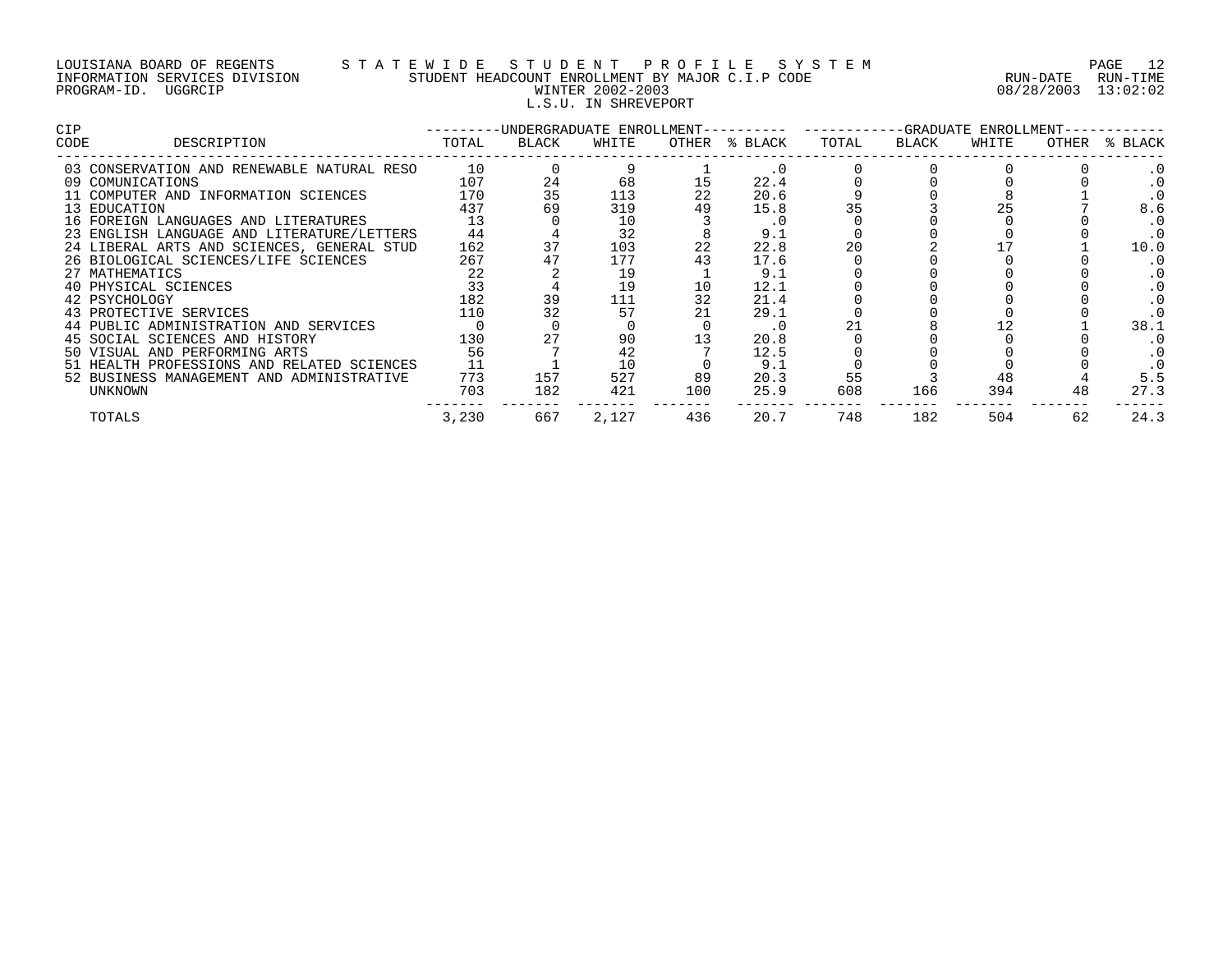### LOUISIANA BOARD OF REGENTS S T A T E W I D E S T U D E N T P R O F I L E S Y S T E M PAGE 13 INFORMATION SERVICES DIVISION STUDENT HEADCOUNT ENROLLMENT BY MAJOR C.I.P CODE RUN-DATE RUN-TIME PROGRAM-ID. UGGRCIP WINTER 2002-2003 08/28/2003 13:02:02 UNIVERSITY OF NEW ORLEANS

| <b>CIP</b>                         |                                            |        |       |       |       | ---------UNDERGRADUATE ENROLLMENT---------- ----------GRADUATE ENROLLMENT-- |       |       |       |     |               |
|------------------------------------|--------------------------------------------|--------|-------|-------|-------|-----------------------------------------------------------------------------|-------|-------|-------|-----|---------------|
| CODE                               | DESCRIPTION                                | TOTAL  | BLACK | WHITE |       | OTHER % BLACK                                                               | TOTAL | BLACK | WHITE |     | OTHER % BLACK |
|                                    | 03 CONSERVATION AND RENEWABLE NATURAL RESO | 16     |       | 14    |       | 6.3                                                                         |       |       |       |     | $\cdot$ 0     |
|                                    | 04 ARCHITECTURE AND RELATED PROGRAMS       |        |       |       |       | $\cdot$ 0                                                                   | 46    |       | 32    |     | 17.4          |
| 09 COMUNICATIONS                   |                                            | 705    | 154   | 419   | 132   | 21.8                                                                        |       |       |       |     | 20.0          |
|                                    | 11 COMPUTER AND INFORMATION SCIENCES       | 435    | 122   | 187   | 126   | 28.0                                                                        | 61    |       | 16    | 44  | 1.6           |
| 13 EDUCATION                       |                                            | 697    | 153   | 462   | 82    | 22.0                                                                        | 688   | 188   | 416   | 84  | 27.3          |
| 14 ENGINEERING                     |                                            | 1,046  | 204   | 572   | 270   | 19.5                                                                        | 240   |       | 89    | 142 | 3.8           |
|                                    | 16 FOREIGN LANGUAGES AND LITERATURES       | 49     | 10    | 24    | 15    | 20.4                                                                        | 27    |       |       | 13  | 22.2          |
|                                    | 23 ENGLISH LANGUAGE AND LITERATURE/LETTERS | 276    | 50    | 181   | 45    | 18.1                                                                        | 73    |       | 53    |     | 12.3          |
|                                    | 24 LIBERAL ARTS AND SCIENCES, GENERAL STUD | 919    | 226   | 558   | 135   | 24.6                                                                        |       |       |       |     | $\cdot$ 0     |
|                                    | 26 BIOLOGICAL SCIENCES/LIFE SCIENCES       | 370    | 75    | 214   | 81    | 20.3                                                                        | 38    |       | 22    |     | 13.2          |
| 27 MATHEMATICS                     |                                            | 49     | 20    | 17    |       | 40.8                                                                        | 32    |       | 12    | 16  | 12.5          |
| 30 MULTI/INTERDISCIPLINARY STUDIES |                                            |        |       |       |       |                                                                             |       |       |       |     | 50.0          |
| 38 PHILOSOPHY AND RELIGION         |                                            | 41     |       | 27    | 10    | 9.8                                                                         |       |       |       |     | $\cdot$ 0     |
| 40 PHYSICAL SCIENCES               |                                            | 151    | 45    | 80    | 26    | 29.8                                                                        | 103   | 10    | 33    | 60  | 9.7           |
| 42 PSYCHOLOGY                      |                                            | 563    | 156   | 311   | 96    | 27.7                                                                        | 30    |       | 26    |     | 6.7           |
|                                    | 44 PUBLIC ADMINISTRATION AND SERVICES      |        |       |       |       | $\cdot$ 0                                                                   | 35    | 14    | 15    |     | 40.0          |
| 45 SOCIAL SCIENCES AND HISTORY     |                                            | 732    | 161   | 445   | 126   | 22.0                                                                        | 187   | 28    | 118   | 41  | 15.0          |
| 50 VISUAL AND PERFORMING ARTS      |                                            | 428    | 73    | 268   | 87    | 17.1                                                                        | 180   | 11    | 116   | 53  | 6.1           |
|                                    | 51 HEALTH PROFESSIONS AND RELATED SCIENCES | 15     |       |       |       | 33.3                                                                        | 72    | 27    | 34    | 11  | 37.5          |
|                                    | 52 BUSINESS MANAGEMENT AND ADMINISTRATIVE  | 3,337  | 775   | 1,765 | 797   | 23.2                                                                        | 855   | 168   | 440   | 247 | 19.6          |
| UNKNOWN                            |                                            | 2,429  | 731   | 1,086 | 612   | 30.1                                                                        | 1,206 | 291   | 709   | 206 | 24.1          |
| TOTALS                             |                                            | 12,258 | 2,965 | 6,633 | 2,660 | 24.2                                                                        | 3,880 | 783   | 2,142 | 955 | 20.2          |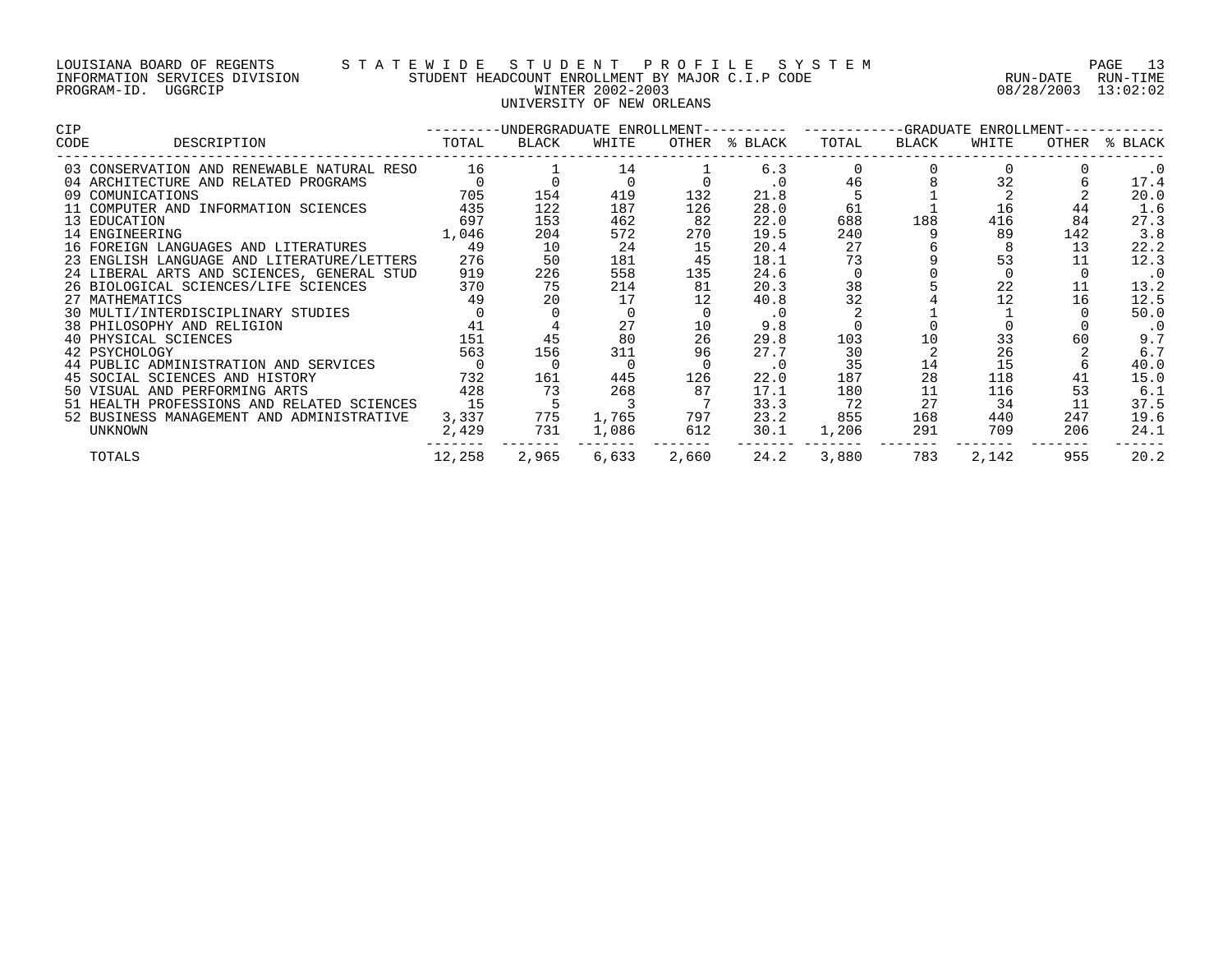| LOUISIANA BOARD OF REGENTS    | STATEWIDE STUDENT PROFILE SYSTEM                 |                     | PAGE 14  |
|-------------------------------|--------------------------------------------------|---------------------|----------|
| INFORMATION SERVICES DIVISION | STUDENT HEADCOUNT ENROLLMENT BY MAJOR C.I.P CODE | RUN-DATE            | RUN-TIME |
| PROGRAM-ID.<br>UGGRCIP        | WINTER 2002-2003                                 | 08/28/2003 13:02:02 |          |
|                               | L.S.U. LAW CENTER                                |                     |          |

| <b>CIP</b>                          |             |       | ------UNDERGRADUATE ENROLLMENT---------- | -----------GRADUATE ENROLLMENT------------ |       |       |            |       |       |       |              |
|-------------------------------------|-------------|-------|------------------------------------------|--------------------------------------------|-------|-------|------------|-------|-------|-------|--------------|
| CODE                                | DESCRIPTION | TOTAL | <b>BLACK</b>                             | WHITE                                      | OTHER | BLACK | TOTAL      | BLACK | WHITE | OTHER | BLACK        |
| 22 LAW AND LEGAL STUDIES<br>UNKNOWN |             |       |                                          |                                            |       |       | 630<br>1 Q | 65    | 528   | -     | 10.3<br>26.3 |
| TOTALS                              |             |       |                                          |                                            |       |       | 649        |       | 535   |       | $\bot0.8$    |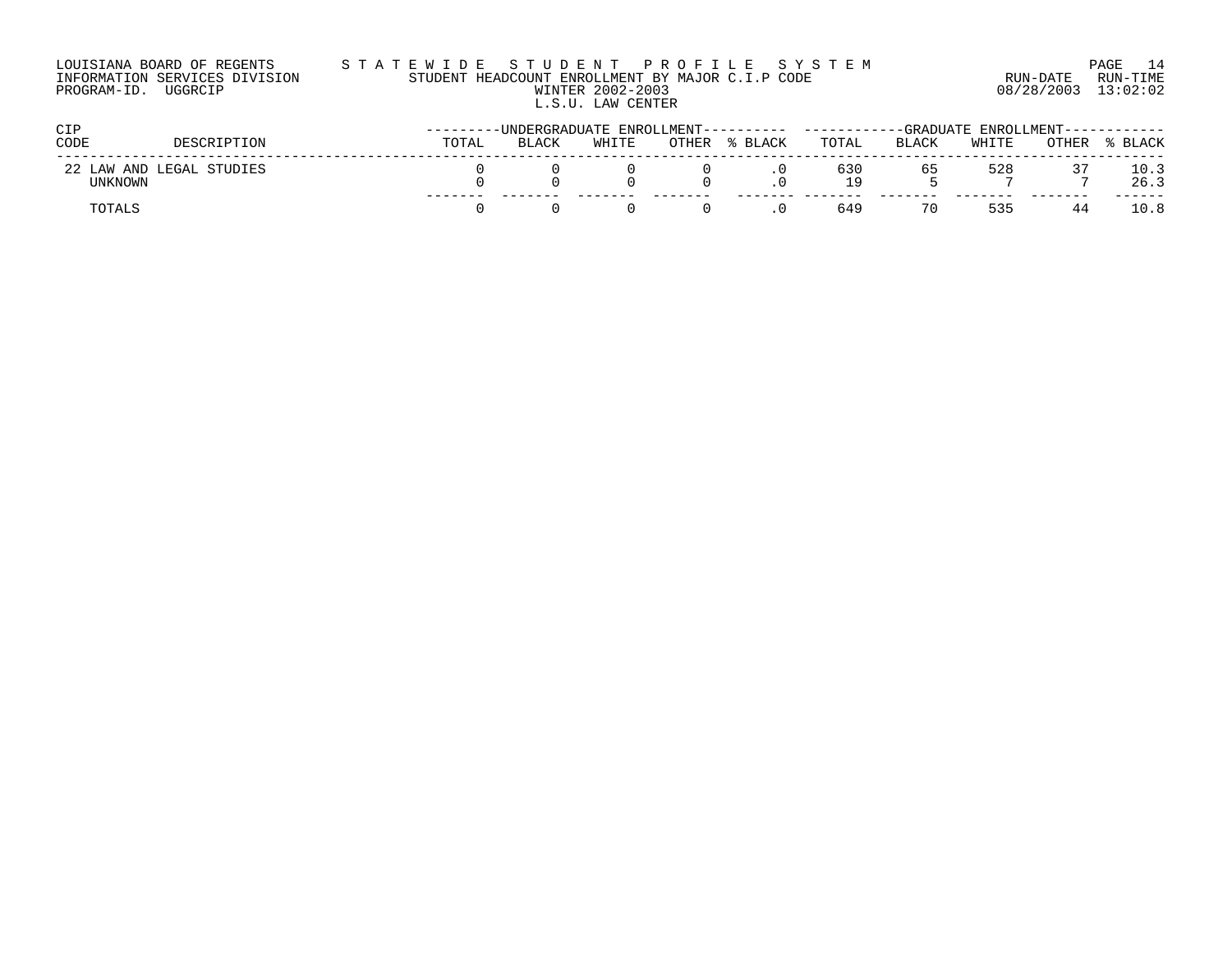# LOUISIANA BOARD OF REGENTS S T A T E W I D E S T U D E N T P R O F I L E S Y S T E M PAGE 15 INFORMATION SERVICES DIVISION STUDENT HEADCOUNT ENROLLMENT BY MAJOR C.I.P CODE RUN-DATE RUN-TIME PROGRAM-ID. UGGRCIP WINTER 2002-2003 08/28/2003 13:02:02 SOUTHERN U. IN BATON ROUGE

| <b>CIP</b>                                 |       |              | ---------UNDERGRADUATE ENROLLMENT---------- ----------GRADUATE ENROLLMENT----------- |    |               |          |          |       |     |               |
|--------------------------------------------|-------|--------------|--------------------------------------------------------------------------------------|----|---------------|----------|----------|-------|-----|---------------|
| DESCRIPTION<br>CODE                        | TOTAL | BLACK        | WHITE                                                                                |    | OTHER % BLACK | TOTAL    | BLACK    | WHITE |     | OTHER % BLACK |
| 01 AGRICULTURAL BUSINESS AND PRODUCTION    |       | 31 — 1<br>30 |                                                                                      |    | 96.8          |          |          |       |     | . 0           |
| 02 AGRICULTURAL SCIENCES                   | 38    | 37           |                                                                                      |    | 97.4          |          |          |       |     | $\cdot$ 0     |
| 03 CONSERVATION AND RENEWABLE NATURAL RESO | 32    | 32           |                                                                                      |    | 100.0         | 14       | 11       |       |     | 78.6          |
| 04 ARCHITECTURE AND RELATED PROGRAMS       | 116   | 113          |                                                                                      |    | 97.4          |          |          |       |     | $\cdot$ 0     |
| 09 COMUNICATIONS                           | 242   | 241          |                                                                                      |    | 99.6          | 28       | 26       |       |     | 92.9          |
| 11 COMPUTER AND INFORMATION SCIENCES       | 510   | 506          |                                                                                      |    | 99.2          | 59       | 16       |       | 43  | 27.1          |
| 13 EDUCATION                               | 629   | 619          | 10                                                                                   |    | 98.4          | 382      | 326      |       | 11  | 85.3          |
| 14 ENGINEERING                             | 586   | 556          |                                                                                      | 22 | 94.9          | 14       |          |       | 10  | 28.6          |
| 15 ENGINEERING-RELATED TECHNOLOGIES        | 165   | 161          |                                                                                      |    | 97.6          |          |          |       |     | $\cdot$ 0     |
| 16 FOREIGN LANGUAGES AND LITERATURES       |       |              |                                                                                      |    | 100.0         |          |          |       |     | $\cdot$ 0     |
| 19 HOME ECONOMICS                          | 127   | 125          |                                                                                      |    | 98.4          |          |          |       |     | $\cdot$ 0     |
| 22 LAW AND LEGAL STUDIES                   |       |              |                                                                                      |    | 100.0         | 377      | 238      | 133   |     | 63.1          |
| 23 ENGLISH LANGUAGE AND LITERATURE/LETTERS | 70    | 70           |                                                                                      |    | 100.0         |          | $\Omega$ |       |     | $\cdot$ 0     |
| 26 BIOLOGICAL SCIENCES/LIFE SCIENCES       | 343   | 339          |                                                                                      |    | 98.8          |          | 20       |       |     | 74.1          |
| 27 MATHEMATICS                             | 27    | 25           |                                                                                      |    | 92.6          | 13       | 12       |       |     | 92.3          |
| 31 PARKS, RECREATION, LEISURE AND FITNESS  | 220   | 216          |                                                                                      |    | 98.2          |          | 50       |       |     | 98.0          |
| 40 PHYSICAL SCIENCES                       | 142   | 139          |                                                                                      |    | 97.9          | 12       |          |       |     | 75.0          |
| 42 PSYCHOLOGY                              | 321   | 319          |                                                                                      |    | 99.4          |          |          |       |     | $\cdot$ 0     |
| 43 PROTECTIVE SERVICES                     | 240   | 239          |                                                                                      |    | 99.6          |          |          |       |     | $\cdot$ 0     |
| 44 PUBLIC ADMINISTRATION AND SERVICES      | 219   | 219          |                                                                                      |    | 100.0         | 159      | 130      | 10    | 19  | 81.8          |
| 45 SOCIAL SCIENCES AND HISTORY             | 304   | 299          |                                                                                      |    | 98.4          | 64       | 60       |       |     | 93.8          |
| 50 VISUAL AND PERFORMING ARTS              | 155   | 152          |                                                                                      |    | 98.1          |          | $\Omega$ |       |     | $\cdot$ 0     |
| 51 HEALTH PROFESSIONS AND RELATED SCIENCES | 1,033 | 1,001        | 23                                                                                   |    | 96.9          | 150      | 137      | 13    |     | 91.3          |
| 52 BUSINESS MANAGEMENT AND ADMINISTRATIVE  | 1,159 | 1,140        |                                                                                      | 14 | 98.4          | $\Omega$ | $\Omega$ |       |     | $\cdot$ 0     |
| <b>UNKNOWN</b>                             | 361   | 313          | 24                                                                                   | 24 | 86.7          | 360      | 318      | 33    |     | 88.3          |
| TOTALS                                     | 7,076 | 6,897        | 82                                                                                   | 97 | 97.5          | 1,710    | 1,357    | 239   | 114 | 79.4          |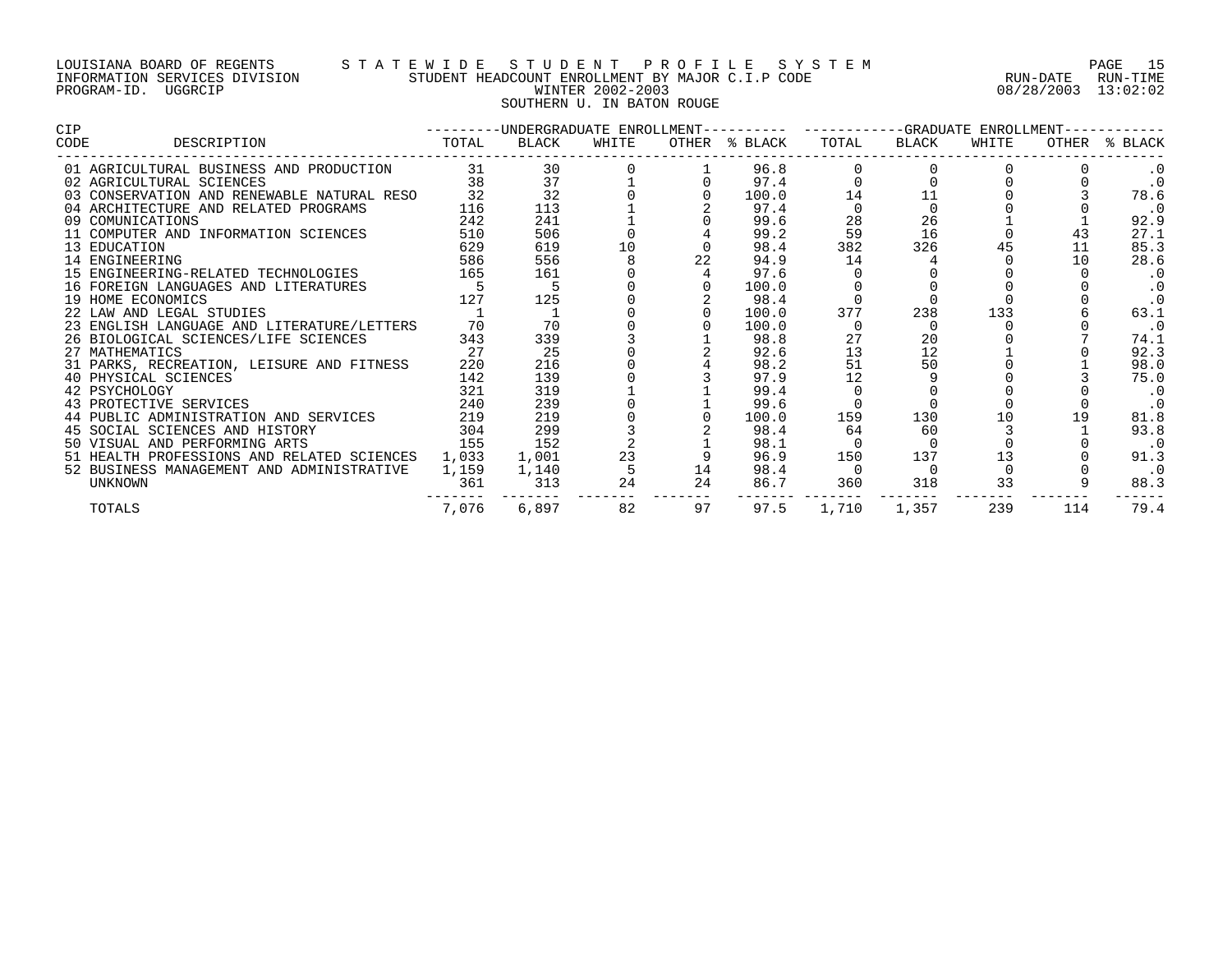## LOUISIANA BOARD OF REGENTS S T A T E W I D E S T U D E N T P R O F I L E S Y S T E M PAGE 16 INFORMATION SERVICES DIVISION STUDENT HEADCOUNT ENROLLMENT BY MAJOR C.I.P CODE RUN-DATE RUN-TIME PROGRAM-ID. UGGRCIP WINTER 2002-2003 08/28/2003 13:02:02 SOUTHERN U. IN NEW ORLEANS

| <b>CIP</b> |                                            | -------- |       |       |     |               | -UNDERGRADUATE ENROLLMENT---------- -----------GRADUATE ENROLLMENT-- |       |       |    |               |
|------------|--------------------------------------------|----------|-------|-------|-----|---------------|----------------------------------------------------------------------|-------|-------|----|---------------|
| CODE       | DESCRIPTION                                | TOTAL    | BLACK | WHITE |     | OTHER % BLACK | TOTAL                                                                | BLACK | WHITE |    | OTHER % BLACK |
|            | 09 COMUNICATIONS                           | 29       | 27    |       |     | 93.1          |                                                                      |       |       |    | $\cdot$ 0     |
|            | 11 COMPUTER AND INFORMATION SCIENCES       | 177      | 145   |       | 31  | 81.9          | 38                                                                   | 28    |       |    | 73.7          |
|            | 13 EDUCATION                               | 333      | 303   |       | 23  | 91.0          |                                                                      | 83    |       |    | 87.4          |
|            | 16 FOREIGN LANGUAGES AND LITERATURES       |          |       |       |     | $\cdot$ 0     |                                                                      |       |       |    | . 0           |
|            | 23 ENGLISH LANGUAGE AND LITERATURE/LETTERS | 18       | 18    |       |     | 100.0         |                                                                      |       |       |    | $\cdot$ 0     |
|            | 24 LIBERAL ARTS AND SCIENCES, GENERAL STUD | 25       | 23    |       |     | 92.0          |                                                                      |       |       |    | 100.0         |
|            | 26 BIOLOGICAL SCIENCES/LIFE SCIENCES       | 131      | 116   |       | 14  | 88.5          |                                                                      |       |       |    | 66.7          |
|            | 27 MATHEMATICS                             | 22       | 21    |       |     | 95.5          |                                                                      |       |       |    | 100.0         |
|            | 30 MULTI/INTERDISCIPLINARY STUDIES         |          |       |       |     | $\cdot$ 0     |                                                                      |       |       |    | 100.0         |
|            | 40 PHYSICAL SCIENCES                       | 36       |       |       |     | 86.1          |                                                                      |       |       |    | 100.0         |
|            | 42 PSYCHOLOGY                              | 134      | 131   |       |     | 97.8          |                                                                      |       |       |    | 100.0         |
|            | 43 PROTECTIVE SERVICES                     | 155      | 145   |       |     | 93.5          | 67                                                                   | 59    |       |    | 88.1          |
|            | 44 PUBLIC ADMINISTRATION AND SERVICES      | 167      | 154   |       |     | 92.2          | 270                                                                  | 220   |       |    | 81.5          |
|            | 45 SOCIAL SCIENCES AND HISTORY             | 75       | 70    |       |     | 93.3          |                                                                      |       |       |    | 100.0         |
|            | 50 VISUAL AND PERFORMING ARTS              | 18       | 16    |       |     | 88.9          |                                                                      |       |       |    | $\cdot$ 0     |
|            | 51 HEALTH PROFESSIONS AND RELATED SCIENCES | 37       | 31    |       |     | 83.8          | 21                                                                   | 20    |       |    | 95.2          |
|            | 52 BUSINESS MANAGEMENT AND ADMINISTRATIVE  | 373      | 347   |       | 25  | 93.0          |                                                                      |       |       |    | 100.0         |
|            | UNKNOWN                                    | 1,158    | 1,072 |       | 81  | 92.6          | 195                                                                  | 170   | 11    | 14 | 87.2          |
|            | TOTALS                                     | 2,888    | 2,650 | 28    | 210 | 91.8          | 707                                                                  | 599   | 60    | 48 | 84.7          |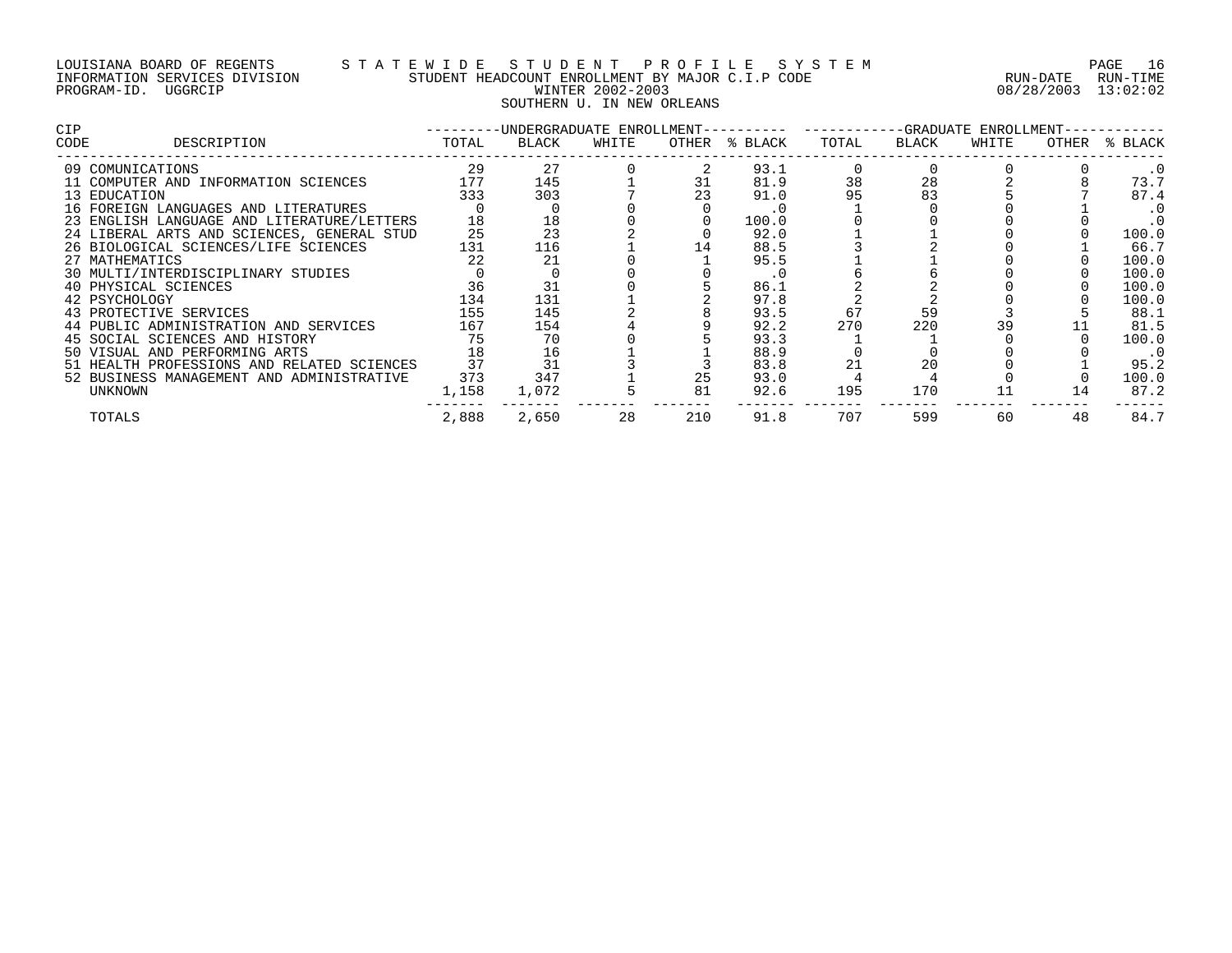### LOUISIANA BOARD OF REGENTS S T A T E W I D E S T U D E N T P R O F I L E S Y S T E M PAGE 17 INFORMATION SERVICES DIVISION STUDENT HEADCOUNT ENROLLMENT BY MAJOR C.I.P CODE RUN-DATE RUN-TIME PROGRAM-ID. UGGRCIP WINTER 2002-2003 08/28/2003 13:02:02 SOUTHERN U. IN SHREVEPORT

| <b>CIP</b> |                                            |       | -UNDERGRADUATE ENROLLMENT-- |       |    |               | -GRADUATE ENROLLMENT- |       |       |       |         |  |
|------------|--------------------------------------------|-------|-----------------------------|-------|----|---------------|-----------------------|-------|-------|-------|---------|--|
| CODE       | DESCRIPTION                                | TOTAL | BLACK                       | WHITE |    | OTHER % BLACK | TOTAL                 | BLACK | WHITE | OTHER | % BLACK |  |
|            | 11 COMPUTER AND INFORMATION SCIENCES       | 61    | 58                          |       |    | 95.1          |                       |       |       |       |         |  |
|            | 12 PERSONAL AND MISCELLANEOUS SERVICES     |       |                             |       |    | 75.0          |                       |       |       |       |         |  |
|            | 13 EDUCATION                               | 282   | 262                         |       |    | 92.9          |                       |       |       |       |         |  |
|            | 15 ENGINEERING-RELATED TECHNOLOGIES        | 36    |                             |       |    | 94.4          |                       |       |       |       |         |  |
|            | 20 VOCATIONAL HOME ECONOMICS               |       |                             |       |    | 100.0         |                       |       |       |       |         |  |
|            | 22 LAW AND LEGAL STUDIES                   |       |                             |       |    | 100.0         |                       |       |       |       |         |  |
|            | 24 LIBERAL ARTS AND SCIENCES, GENERAL STUD | 602   | 539                         | 50    |    | 89.5          |                       |       |       |       |         |  |
|            | 26 BIOLOGICAL SCIENCES/LIFE SCIENCES       | 40    |                             |       |    | 95.0          |                       |       |       |       |         |  |
|            | 27 MATHEMATICS                             |       |                             |       |    | 100.0         |                       |       |       |       |         |  |
|            | 40 PHYSICAL SCIENCES                       |       |                             |       |    | 57.1          |                       |       |       |       |         |  |
|            | 43 PROTECTIVE SERVICES                     | 86    |                             |       |    | 87.2          |                       |       |       |       |         |  |
|            | 45 SOCIAL SCIENCES AND HISTORY             |       |                             |       |    | 100.0         |                       |       |       |       |         |  |
|            | 47 MECHANICS AND REPAIRERS                 | 38    |                             |       |    | 55.3          |                       |       |       |       |         |  |
|            | 51 HEALTH PROFESSIONS AND RELATED SCIENCES | 781   | 641                         | 124   | 16 | 82.1          |                       |       |       |       |         |  |
|            | 52 BUSINESS MANAGEMENT AND ADMINISTRATIVE  | 227   | 219                         |       |    | 96.5          |                       |       |       |       |         |  |
|            | TOTALS                                     | 2,192 | 1,917                       | 225   | 50 | 87.5          |                       |       |       |       |         |  |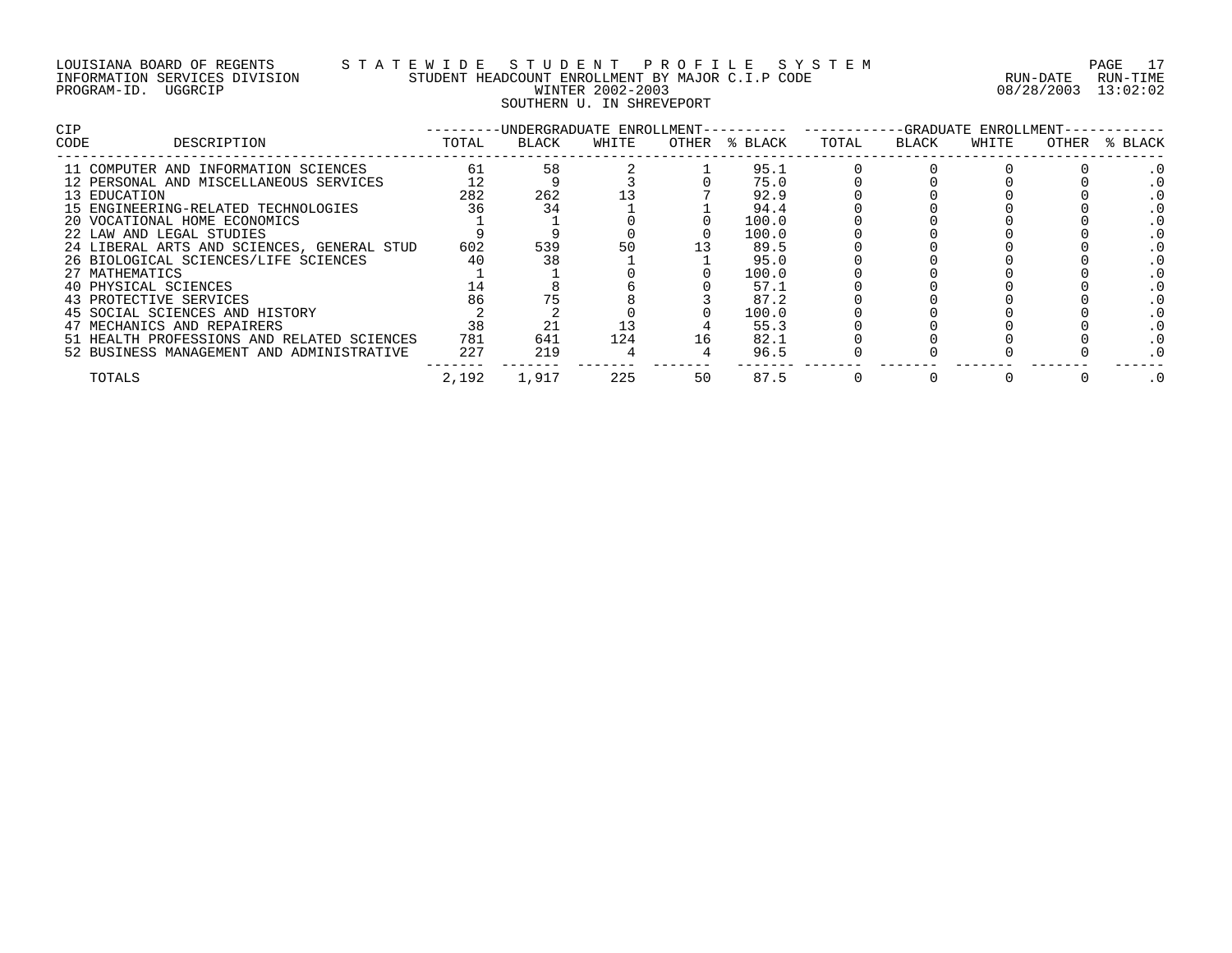### LOUISIANA BOARD OF REGENTS S T A T E W I D E S T U D E N T P R O F I L E S Y S T E M PAGE 18 INFORMATION SERVICES DIVISION STUDENT HEADCOUNT ENROLLMENT BY MAJOR C.I.P CODE RUN-DATE RUN-TIME PROGRAM-ID. UGGRCIP WINTER 2002-2003 08/28/2003 13:02:02 BATON ROUGE COMMUNITY COLLEGE

| CIP  |                                                                                   |              |              | -UNDERGRADUATE ENROLLMENT---------- |           |              | -GRADUATE ENROLLMENT--- |       |       |       |         |
|------|-----------------------------------------------------------------------------------|--------------|--------------|-------------------------------------|-----------|--------------|-------------------------|-------|-------|-------|---------|
| CODE | DESCRIPTION                                                                       | TOTAL        | <b>BLACK</b> | WHITE                               | OTHER     | % BLACK      | TOTAL                   | BLACK | WHITE | OTHER | % BLACK |
|      | 15 ENGINEERING-RELATED TECHNOLOGIES<br>24 LIBERAL ARTS AND SCIENCES, GENERAL STUD | 263<br>960   | 341          | 164<br>548                          |           | 35.4<br>35.5 |                         |       |       |       |         |
|      | 52 BUSINESS MANAGEMENT AND ADMINISTRATIVE<br>UNKNOWN                              | 432<br>2,845 | 170<br>784   | 239<br>. . 874                      | 23<br>187 | 39.4<br>27.6 |                         |       |       |       |         |
|      | TOTALS                                                                            | 4,500        | ,388         | 2,825                               | 287       | 30.8         |                         |       |       |       |         |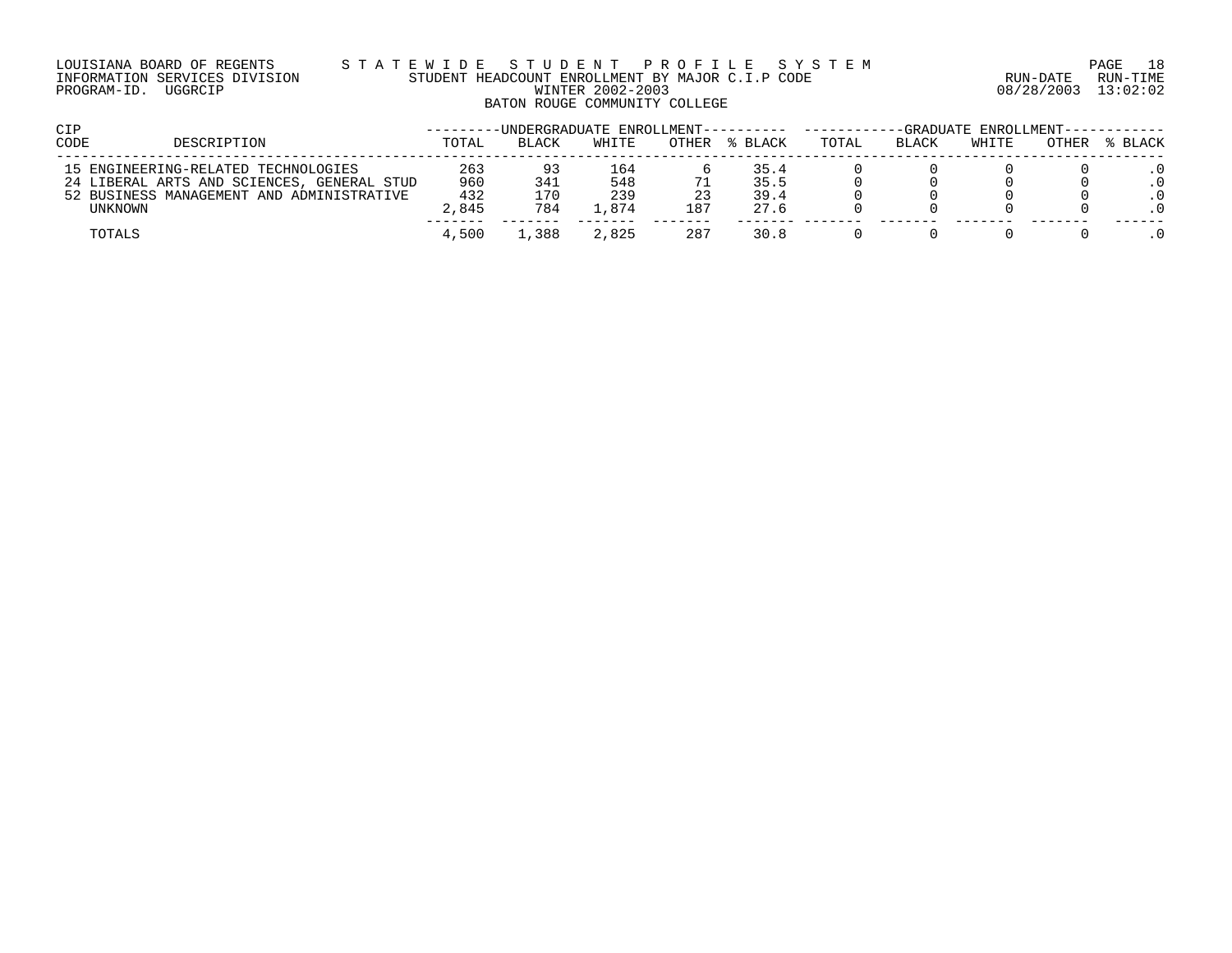## LOUISIANA BOARD OF REGENTS S T A T E W I D E S T U D E N T P R O F I L E S Y S T E M PAGE 19 INFORMATION SERVICES DIVISION STUDENT HEADCOUNT ENROLLMENT BY MAJOR C.I.P CODE RUN-DATE RUN-TIME PROGRAM-ID. UGGRCIP WINTER 2002-2003 08/28/2003 13:02:02 BOSSIER PARISH COMMUNITY COLLEGE

| <b>CIP</b>                                 |       |              | -UNDERGRADUATE ENROLLMENT- |       |         | -GRADUATE<br>ENROLLMENT- |       |       |       |         |
|--------------------------------------------|-------|--------------|----------------------------|-------|---------|--------------------------|-------|-------|-------|---------|
| DESCRIPTION<br>CODE                        | TOTAL | <b>BLACK</b> | WHITE                      | OTHER | % BLACK | TOTAL                    | BLACK | WHITE | OTHER | % BLACK |
| 09 COMUNICATIONS                           | 125   | 30           | 83                         |       | 24.0    |                          |       |       |       |         |
| 10 COMMUNICATIONS TECHNOLOGIES             | 18    |              | 12                         |       | 33.3    |                          |       |       |       |         |
| 11 COMPUTER AND INFORMATION SCIENCES       | 176   |              | 92                         | 10    | 42.0    |                          |       |       |       |         |
| 12 PERSONAL AND MISCELLANEOUS SERVICES     | 21    |              |                            |       | 28.6    |                          |       |       |       |         |
| 15 ENGINEERING-RELATED TECHNOLOGIES        | 22    |              |                            |       | 40.9    |                          |       |       |       |         |
| 24 LIBERAL ARTS AND SCIENCES, GENERAL STUD | 1,226 | 223          | 917                        | 86    | 18.2    |                          |       |       |       |         |
| 43 PROTECTIVE SERVICES                     | 206   |              | 125                        |       | 35.0    |                          |       |       |       |         |
| 47 MECHANICS AND REPAIRERS                 | 39    |              | 32                         |       | 5.1     |                          |       |       |       |         |
| 48 PRECISION PRODUCTION TRADES             | 58    |              | 42                         |       | 17.2    |                          |       |       |       |         |
| 50 VISUAL AND PERFORMING ARTS              | 24    |              | 17                         |       | 20.8    |                          |       |       |       |         |
| 51 HEALTH PROFESSIONS AND RELATED SCIENCES | 845   | 324          | 464                        |       | 38.3    |                          |       |       |       |         |
| 52 BUSINESS MANAGEMENT AND ADMINISTRATIVE  | 554   | 149          | 357                        | 48    | 26.9    |                          |       |       |       |         |
| TRANSFER                                   | 497   | 73           | 380                        | 44    | 14.7    |                          |       |       |       |         |
| UNKNOWN                                    | 396   | 60           | 317                        | 19    | 15.2    |                          |       |       |       |         |
| TOTALS                                     | 4,207 | 1,043        | 2,864                      | 300   | 24.8    |                          |       |       |       |         |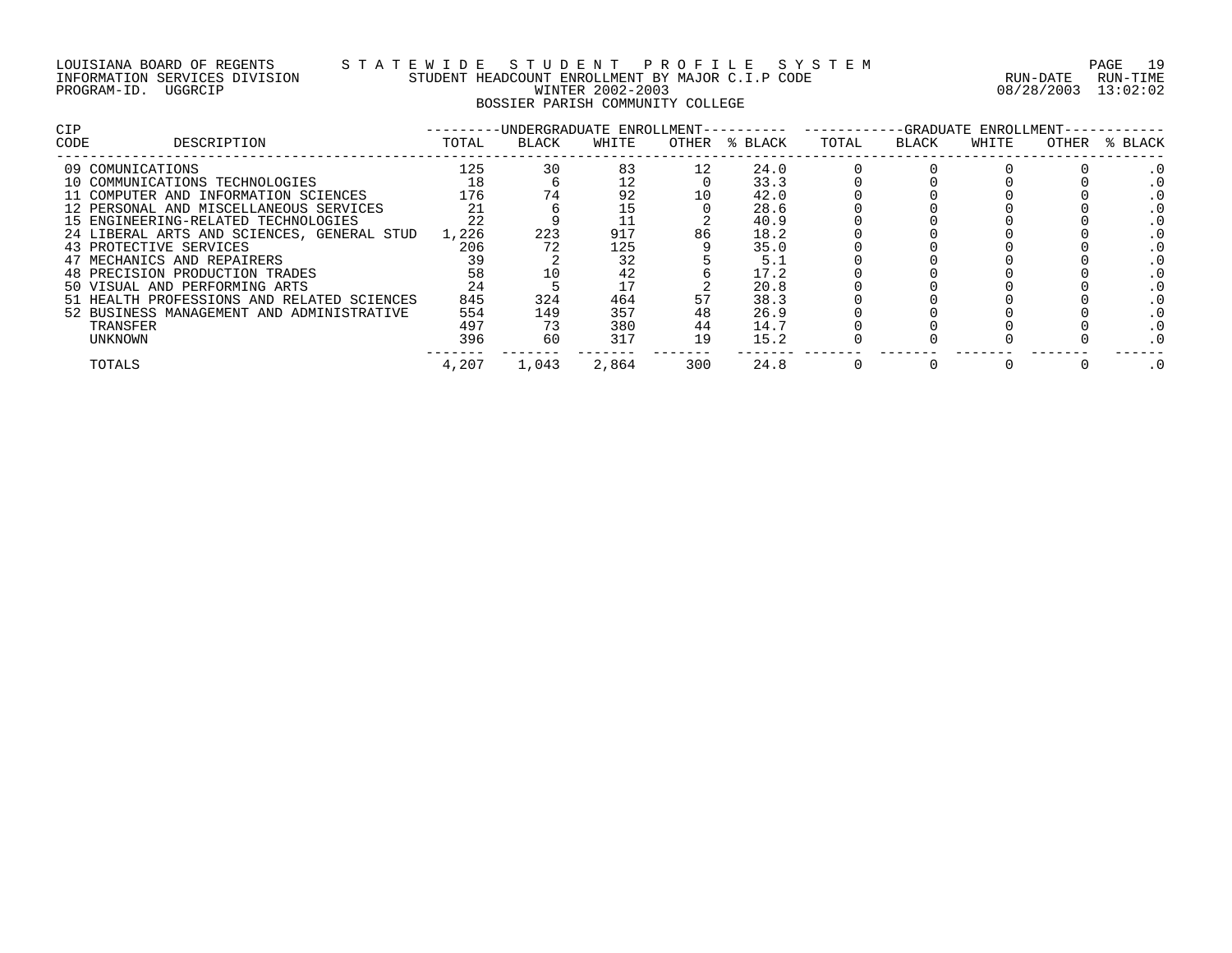### LOUISIANA BOARD OF REGENTS S T A T E W I D E S T U D E N T P R O F I L E S Y S T E M PAGE 20 INFORMATION SERVICES DIVISION STUDENT HEADCOUNT ENROLLMENT BY MAJOR C.I.P CODE RUN-DATE RUN-TIME PROGRAM-ID. UGGRCIP WINTER 2002-2003 08/28/2003 13:02:02 DELGADO COMMUNITY COLLEGE

| <b>CIP</b> |                                            |        |           |       |             |               | ---------UNDERGRADUATE ENROLLMENT---------- ---------GRADUATE ENROLLMENT-- |                |       |       |         |
|------------|--------------------------------------------|--------|-----------|-------|-------------|---------------|----------------------------------------------------------------------------|----------------|-------|-------|---------|
| CODE       | DESCRIPTION                                | TOTAL  | BLACK     | WHITE |             | OTHER % BLACK | TOTAL                                                                      | BLACK          | WHITE | OTHER | % BLACK |
|            | 01 AGRICULTURAL BUSINESS AND PRODUCTION    | 36     |           | 23    | 11          | 5.6           |                                                                            |                |       |       | . 0     |
|            | 04 ARCHITECTURE AND RELATED PROGRAMS       | 177    | 28        | 113   | 36          | 15.8          |                                                                            |                |       |       |         |
|            | 09 COMUNICATIONS                           | 186    | 78        | 71    | 37          | 41.9          |                                                                            |                |       |       |         |
|            | 11 COMPUTER AND INFORMATION SCIENCES       | 484    | 266       | 123   | 95          | 55.0          |                                                                            |                |       |       |         |
|            | 12 PERSONAL AND MISCELLANEOUS SERVICES     | 163    | 99        | 41    | 23          | 60.7          |                                                                            |                |       |       |         |
|            | 13 EDUCATION                               | 734    | 448       | 195   | 91          | 61.0          |                                                                            |                |       |       | . 0     |
|            | 15 ENGINEERING-RELATED TECHNOLOGIES        | 712    | 315       | 247   | 150         | 44.2          |                                                                            |                |       |       |         |
|            | 19 HOME ECONOMICS                          | 55     | 23        | 26    |             | 41.8          |                                                                            |                |       |       | . 0     |
|            | 183<br>20 VOCATIONAL HOME ECONOMICS        |        | 57        | 97    | 29          | 31.1          |                                                                            |                |       |       |         |
|            | 24 LIBERAL ARTS AND SCIENCES, GENERAL STUD | 1,578  | 517       | 697   | 364         | 32.8          |                                                                            |                |       |       |         |
|            | 30 MULTI/INTERDISCIPLINARY STUDIES 207     |        | 82        | 84    | 41          | 39.6          |                                                                            |                |       |       |         |
|            | 657<br>43 PROTECTIVE SERVICES              |        | 331       | 226   | 100         | 50.4          |                                                                            |                |       |       |         |
|            | 46 CONSTRUCTION TRADES                     | 76     | 32        | 33    | 11          | 42.1          |                                                                            |                |       |       |         |
|            | 47 MECHANICS AND REPAIRERS                 | 282    | 128       | 100   | 54          | 45.4          |                                                                            |                |       |       |         |
|            | 48 PRECISION PRODUCTION TRADES             | 108    | 24        | 61    | 23          | 22.2          |                                                                            |                |       |       |         |
|            | 410<br>50 VISUAL AND PERFORMING ARTS       |        | 130       | 193   | 87          | 31.7          |                                                                            |                |       |       |         |
|            | 51 HEALTH PROFESSIONS AND RELATED SCIENCES | 6,083  | 2,665     |       | 2,306 1,112 | 43.8          |                                                                            |                |       |       | . 0     |
|            | 52 BUSINESS MANAGEMENT AND ADMINISTRATIVE  | 2,011  | 919       | 682   | 410         | 45.7          |                                                                            |                |       |       |         |
|            | UNKNOWN                                    |        | 1,230 304 | 541   | 385         | 24.7          |                                                                            |                |       |       |         |
|            | TOTALS                                     | 15,372 | 6,448     | 5,859 | 3,065       | 41.9          | $\overline{0}$                                                             | $\overline{0}$ |       |       | . 0     |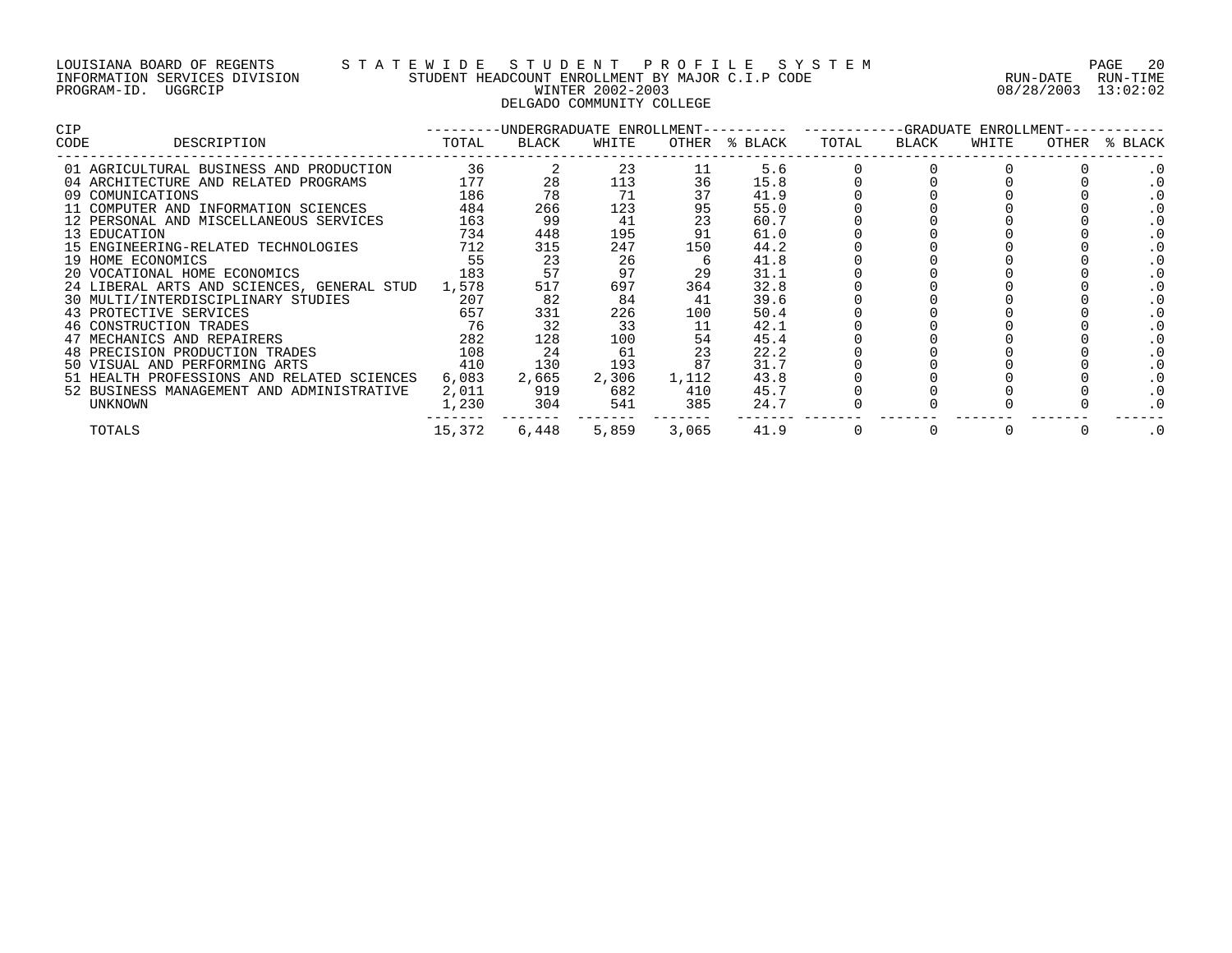### LOUISIANA BOARD OF REGENTS S T A T E W I D E S T U D E N T P R O F I L E S Y S T E M PAGE 21 INFORMATION SERVICES DIVISION STUDENT HEADCOUNT ENROLLMENT BY MAJOR C.I.P CODE RUN-DATE RUN-TIME PROGRAM-ID. UGGRCIP WINTER 2002-2003 08/28/2003 13:02:02 ELAINE P. NUNEZ COMMUN. COLLEGE

| <b>CIP</b> |                                            |       |       | -UNDERGRADUATE ENROLLMENT- |     |               | -GRADUATE ENROLLMENT- |       |       |       |         |
|------------|--------------------------------------------|-------|-------|----------------------------|-----|---------------|-----------------------|-------|-------|-------|---------|
| CODE       | DESCRIPTION                                | TOTAL | BLACK | WHITE                      |     | OTHER % BLACK | TOTAL                 | BLACK | WHITE | OTHER | % BLACK |
|            | 11 COMPUTER AND INFORMATION SCIENCES       | 107   | 33    | 63                         |     | 30.8          |                       |       |       |       |         |
|            | 13 EDUCATION                               | 94    |       | 53                         |     | 38.3          |                       |       |       |       |         |
|            | 15 ENGINEERING-RELATED TECHNOLOGIES        | 117   |       | 84                         | 16  | 14.5          |                       |       |       |       |         |
|            | 20 VOCATIONAL HOME ECONOMICS               | 45    |       | 32                         |     | 24.4          |                       |       |       |       |         |
|            | 22 LAW AND LEGAL STUDIES                   | 66    | 16    | 45                         |     | 24.2          |                       |       |       |       |         |
|            | 24 LIBERAL ARTS AND SCIENCES, GENERAL STUD | 590   | 100   | 434                        | 56  | 16.9          |                       |       |       |       |         |
|            | 41 SCIENCE TECHNOLOGIES                    |       |       |                            |     |               |                       |       |       |       |         |
|            | 46 CONSTRUCTION TRADES                     |       |       |                            |     | 27.3          |                       |       |       |       |         |
|            | 47 MECHANICS AND REPAIRERS                 |       |       | 32                         |     | 17.0          |                       |       |       |       |         |
|            | 48 PRECISION PRODUCTION TRADES             | 67    |       | 53                         |     | 11.9          |                       |       |       |       |         |
|            | 51 HEALTH PROFESSIONS AND RELATED SCIENCES | 415   | 189   | 196                        |     | 45.5          |                       |       |       |       |         |
|            | 52 BUSINESS MANAGEMENT AND ADMINISTRATIVE  | 272   | 78    | 173                        | 21  | 28.7          |                       |       |       |       |         |
|            | UNKNOWN                                    | 349   | 85    | 238                        | 26  | 24.4          |                       |       |       |       |         |
|            | TOTALS                                     | 2,203 | 590   | 1,425                      | 188 | 26.8          |                       |       |       |       |         |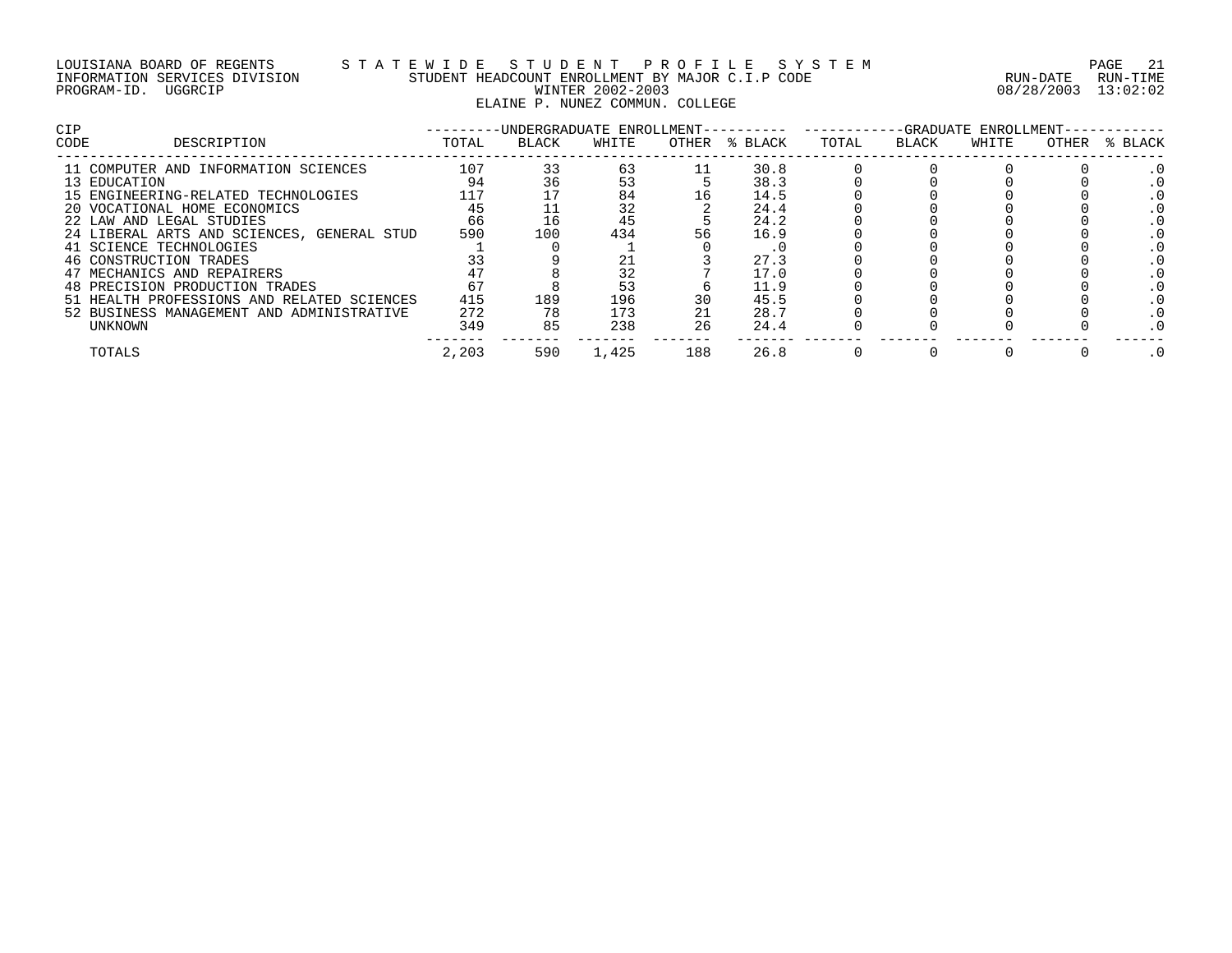| LOUISIANA BOARD OF REGENTS    | STATEWIDE STUDENT PROFILE SYSTEM                                                         |                     | PAGE 22           |
|-------------------------------|------------------------------------------------------------------------------------------|---------------------|-------------------|
| INFORMATION SERVICES DIVISION | STUDENT HEADCOUNT ENROLLMENT BY MAJOR C.I.P CODE                                         |                     | RUN-DATE RUN-TIME |
| PROGRAM-ID. UGGRCIP           | WINTER 2002-2003                                                                         | 08/28/2003 13:02:02 |                   |
|                               | RIVER PARISHES COMMUNITY COLLEGE                                                         |                     |                   |
| <b>CIP</b>                    | ---------UNDERGRADUATE_ENROLLMENT------------------------GRADUATE_ENROLLMENT------------ |                     |                   |

| ---     |                                            |            |              |            |       |              |       |              |       |       |         |  |
|---------|--------------------------------------------|------------|--------------|------------|-------|--------------|-------|--------------|-------|-------|---------|--|
| CODE    | IPTION<br>ר הר                             | TOTAL      | <b>BLACK</b> | WHITE      | OTHER | BLACK        | TOTAL | <b>BLACK</b> | WHITE | OTHER | % BLACK |  |
| UNKNOWN | 24 LIBERAL ARTS AND SCIENCES, GENERAL STUD | 327<br>263 | 82           | 235<br>227 |       | 25.1<br>10.3 |       |              |       |       |         |  |
| TOTALS  |                                            | 590        | ⊥09          | 462        | ∣q.   | 18.5         |       |              |       |       |         |  |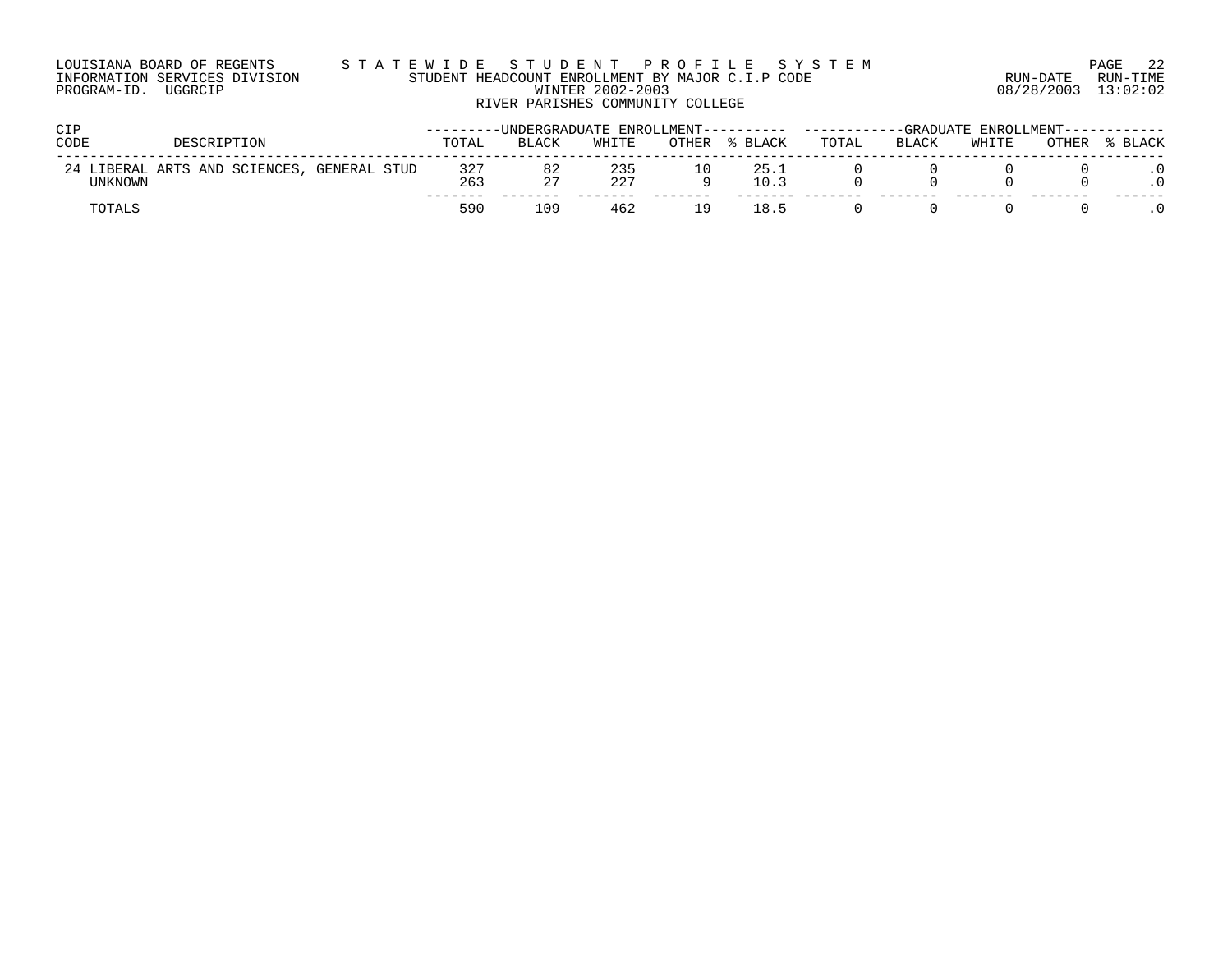## LOUISIANA BOARD OF REGENTS S T A T E W I D E S T U D E N T P R O F I L E S Y S T E M PAGE 23 INFORMATION SERVICES DIVISION STUDENT HEADCOUNT ENROLLMENT BY MAJOR C.I.P CODE RUN-DATE RUN-TIME PROGRAM-ID. UGGRCIP WINTER 2002-2003 08/28/2003 13:02:02 SOUTH LA. COMMUNITY COLLEGE

| <b>CIP</b> |                                            |       |              |       |       |         | -GRADUATE ENROLLMENT-----------<br>-UNDERGRADUATE ENROLLMENT---------- ------- |       |       |       |         |  |
|------------|--------------------------------------------|-------|--------------|-------|-------|---------|--------------------------------------------------------------------------------|-------|-------|-------|---------|--|
| CODE       | DESCRIPTION                                | TOTAL | <b>BLACK</b> | WHITE | OTHER | % BLACK | TOTAL                                                                          | BLACK | WHITE | OTHER | % BLACK |  |
|            | 13 EDUCATION                               | 291   | 169          | 119   |       | 58.1    |                                                                                |       |       |       |         |  |
|            | 15 ENGINEERING-RELATED TECHNOLOGIES        | 29    |              | 20    |       | 20.7    |                                                                                |       |       |       |         |  |
|            | 24 LIBERAL ARTS AND SCIENCES, GENERAL STUD | 196   |              | 127   |       | 30.1    |                                                                                |       |       |       |         |  |
|            | 43 PROTECTIVE SERVICES                     |       |              | 26    |       | 42.6    |                                                                                |       |       |       |         |  |
|            | 51 HEALTH PROFESSIONS AND RELATED SCIENCES | 18    |              |       |       | 50.0    |                                                                                |       |       |       |         |  |
|            | 52 BUSINESS MANAGEMENT AND ADMINISTRATIVE  | 117   |              | 85    |       | 22.2    |                                                                                |       |       |       |         |  |
|            | UNKNOWN                                    | 523   | 142          | 356   | 25    | 27.2    |                                                                                |       |       |       |         |  |
|            | TOTALS                                     | 1,221 | 431          | 741   | 49    | 35.3    |                                                                                |       |       |       |         |  |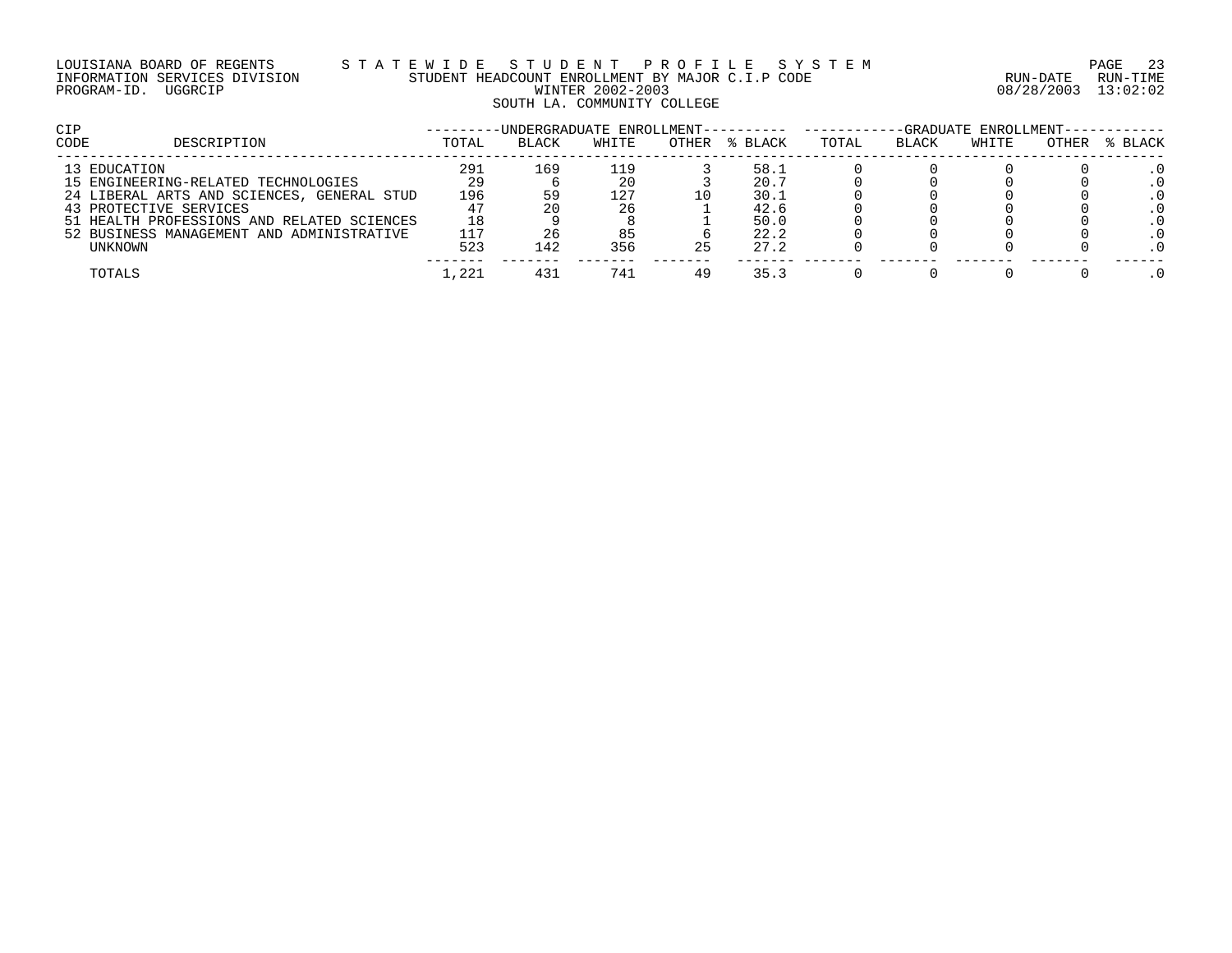### LOUISIANA BOARD OF REGENTS S T A T E W I D E S T U D E N T P R O F I L E S Y S T E M PAGE 24 INFORMATION SERVICES DIVISION STUDENT HEADCOUNT ENROLLMENT BY MAJOR C.I.P CODE RUN-DATE RUN-TIME PROGRAM-ID. UGGRCIP WINTER 2002-2003 08/28/2003 13:02:02 LA. DELTA COMMUNITY COLLEGE

| <b>CIP</b> |                                            |           | -UNDERGRADUATE ENROLLMENT------ |       |       |              | -GRADUATE ENROLLMENT-- |       |       |       |         |
|------------|--------------------------------------------|-----------|---------------------------------|-------|-------|--------------|------------------------|-------|-------|-------|---------|
| CODE       | DESCRIPTION                                | TOTAL     | <b>BLACK</b>                    | WHITE | OTHER | % BLACK      | TOTAL                  | BLACK | WHITE | OTHER | % BLACK |
|            | 24 LIBERAL ARTS AND SCIENCES, GENERAL STUD | 116       |                                 | 65    |       | 40.5         |                        |       |       |       |         |
| UNKNOWN    | 52 BUSINESS MANAGEMENT AND ADMINISTRATIVE  | 29<br>380 | 147                             | 212   |       | 34.5<br>38.7 |                        |       |       |       |         |
| TOTALS     |                                            | 525       | 204                             | 296   | 25    | 38.9         |                        |       |       |       |         |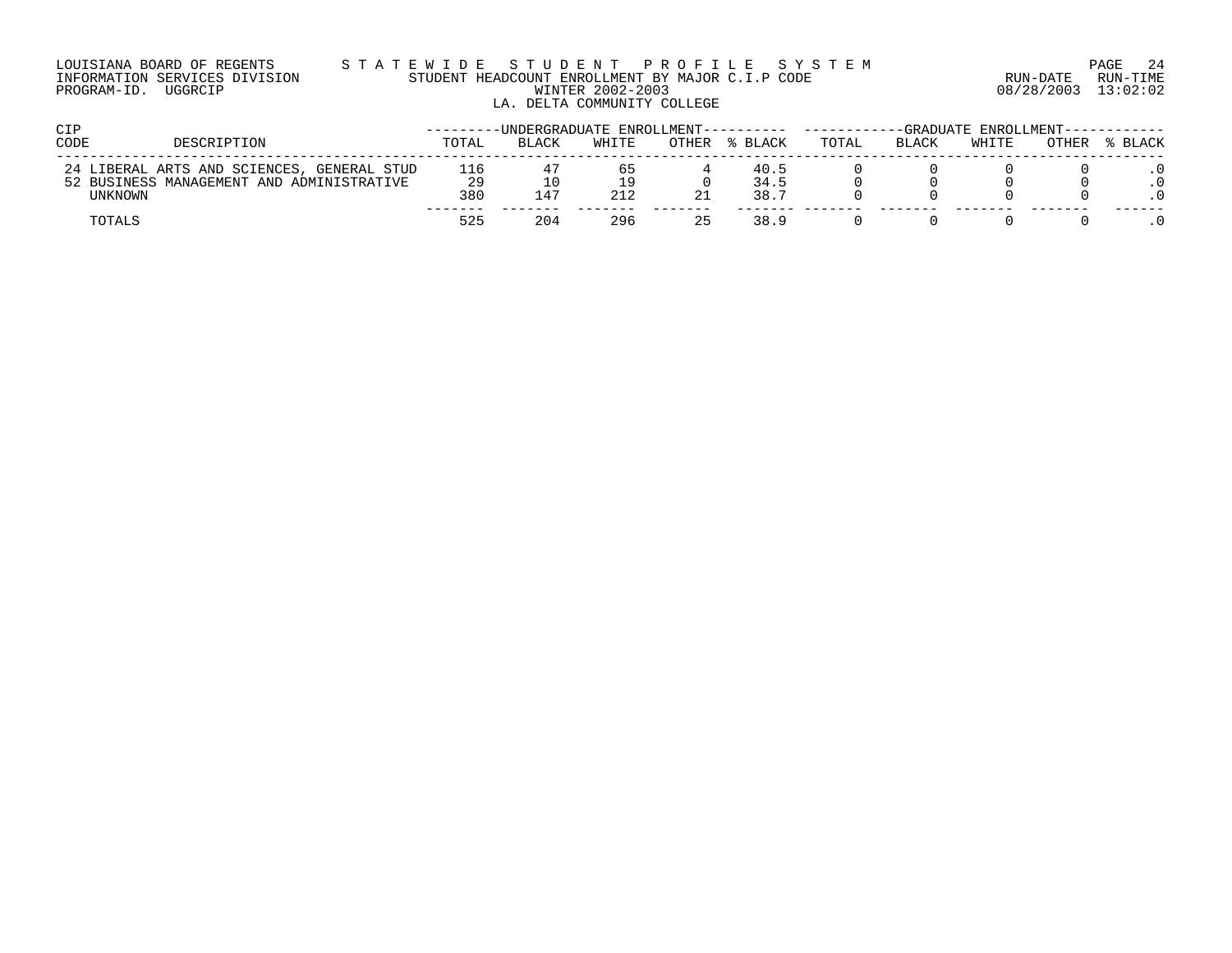### LOUISIANA BOARD OF REGENTS S T A T E W I D E S T U D E N T P R O F I L E S Y S T E M PAGE 25 INFORMATION SERVICES DIVISION STUDENT HEADCOUNT ENROLLMENT BY MAJOR C.I.P CODE RUN-DATE RUN-TIME PROGRAM-ID. UGGRCIP WINTER 2002-2003 08/28/2003 13:02:02 UNIVERSITY OF LA. SYSTEM TOTALS

| <b>CIP</b>                                                                                                                                                                                                                                     |                |                |                          |                            |               | --------UNDERGRADUATE ENROLLMENT---------- ---------GRADUATE ENROLLMENT---------- |                                      |          |                          |               |  |
|------------------------------------------------------------------------------------------------------------------------------------------------------------------------------------------------------------------------------------------------|----------------|----------------|--------------------------|----------------------------|---------------|-----------------------------------------------------------------------------------|--------------------------------------|----------|--------------------------|---------------|--|
| DESCRIPTION<br>CODE                                                                                                                                                                                                                            | TOTAL          | BLACK          | WHITE                    |                            | OTHER % BLACK | TOTAL                                                                             | BLACK                                | WHITE    |                          | OTHER % BLACK |  |
| 01 AGRICULTURAL BUSINESS AND PRODUCTION                                                                                                                                                                                                        | 142            |                | 134                      | 3                          | 3.5           |                                                                                   | $\overline{0}$                       | $\Omega$ |                          | . 0           |  |
| 02 AGRICULTURAL SCIENCES<br>02 AGRICULTURAL SCIENCES<br>03 CONSERVATION AND RENEWABLE NATURAL RESO 307                                                                                                                                         | 332            |                | 312                      | 11                         | 2.7           |                                                                                   | $\overline{0}$                       | $\Omega$ | $\Omega$                 | $\cdot$ 0     |  |
|                                                                                                                                                                                                                                                |                | 6              | 287                      | 14                         | 2.0           | $\mathbf 0$                                                                       | $\overline{0}$                       |          | $\Omega$                 | $\cdot$ 0     |  |
| 04 ARCHITECTURE AND RELATED PROGRAMS                                                                                                                                                                                                           | 624            | 52             | 495                      | 77                         | 8.3           |                                                                                   |                                      |          |                          | $\cdot$ 0     |  |
| 05 AREA, ETHNIC AND CULTURAL STUDIES                                                                                                                                                                                                           | $\overline{0}$ | $\overline{0}$ | $\overline{0}$           | $\overline{0}$             | .0            | 19                                                                                | $\begin{matrix} 1 \\ 0 \end{matrix}$ |          | 15                       | 5.3           |  |
| 08 MARKETING OPERATIONS/MARKETING AND DIST                                                                                                                                                                                                     | 125            | 27             | 90                       |                            | 21.6          | $\overline{0}$                                                                    |                                      |          | $\Omega$                 | $\cdot$ 0     |  |
| 09 COMUNICATIONS                                                                                                                                                                                                                               | 1,769          | 523            | 1,157                    | 89                         | 29.6          | 94                                                                                | 25                                   | 50       | 19                       | 26.6          |  |
| 11 COMPUTER AND INFORMATION SCIENCES                                                                                                                                                                                                           | 1,906          | 787            | 920                      | 199                        | 41.3          | 270                                                                               | $\overline{4}$                       | 23       | 243                      | 1.5           |  |
| 12 PERSONAL AND MISCELLANEOUS SERVICES                                                                                                                                                                                                         | 39             | 10             | 25                       | $\frac{4}{3}$              | 25.6          | $\bigcirc$                                                                        | $\overline{0}$                       | $\Omega$ | $\Omega$                 | $\cdot$ 0     |  |
| 13 EDUCATION                                                                                                                                                                                                                                   | 8,897          | 2,057          | 6,479                    | 361                        | 23.1          | 3,185                                                                             | 834                                  | 2,226    | 125                      | 26.2          |  |
| 14 ENGINEERING                                                                                                                                                                                                                                 | 2,218          | 236            | 1,710                    | 272                        | 10.6          | 478                                                                               | 8                                    | 72       | 398                      | 1.7           |  |
| 15 ENGINEERING-RELATED TECHNOLOGIES 1,645                                                                                                                                                                                                      |                | 341            | 1,220                    | 84                         | 20.7          | $\Omega$                                                                          | $\Omega$                             |          | $\Omega$                 | $\cdot$ 0     |  |
|                                                                                                                                                                                                                                                |                | 19             | 94                       | 19                         | 14.4          |                                                                                   | $\Omega$                             |          |                          | $\cdot$ 0     |  |
| 16 FOREIGN LANGUAGES AND LITERATURES<br>19 HOME ECONOMICS<br>20 VOCATIONAL HOME ECONOMICS<br>20 VOCATIONAL HOME ECONOMICS<br>252                                                                                                               |                | 425            | 1,056                    | 65                         | 27.5          | 115                                                                               | 14                                   | 94       |                          | 12.2          |  |
|                                                                                                                                                                                                                                                |                | 62             | 174                      | 16                         | 24.6          | $\Omega$                                                                          | $\overline{0}$                       | 0        |                          | $\cdot$ 0     |  |
| 22 LAW AND LEGAL STUDIES                                                                                                                                                                                                                       | 361            | 156            | 191                      | 14                         | 43.2          | $\mathbf 0$                                                                       | $\overline{0}$                       | $\Omega$ |                          | $\cdot$ 0     |  |
| 23 ENGLISH LANGUAGE AND LITERATURE/LETTERS 753                                                                                                                                                                                                 |                | 142            | 569                      | 42                         | 18.9          | 234                                                                               | 14                                   | 205      | 15                       | 6.0           |  |
| 24 LIBERAL ARTS AND SCIENCES, GENERAL STUD                                                                                                                                                                                                     | 5,113          | 1,448          | 3,145                    | 520                        | 28.3          | 14                                                                                | 14                                   | $\Omega$ | $\Omega$                 | 100.0         |  |
| 26 BIOLOGICAL SCIENCES/LIFE SCIENCES                                                                                                                                                                                                           | 2,887          | 720            | 1,960                    | 207                        | 24.9          | 164                                                                               | 6                                    | 127      | 31                       | 3.7           |  |
| 27 MATHEMATICS                                                                                                                                                                                                                                 | 196            | 35             | 146                      | 15                         | 17.9          | 93                                                                                | 3                                    | 44       | 46                       | 3.2           |  |
| 31 PARKS, RECREATION, LEISURE AND FITNESS 386<br>38 PHILOSOPHY AND RELIGION<br>38 PHILOSOPHY AND RELIGION                                                                                                                                      |                | $\overline{0}$ | $\overline{0}$           | $\overline{0}$             | $\cdot$ 0     | 60                                                                                | 10                                   | 43       | 7                        | 16.7          |  |
|                                                                                                                                                                                                                                                |                | 157            | 207                      | 22                         | 40.7          | 55                                                                                | 43                                   | 11       |                          | 78.2          |  |
|                                                                                                                                                                                                                                                |                | $\overline{1}$ | 22                       | $\overline{0}$             | 4.3           | $\Omega$                                                                          | $\Omega$                             | $\Omega$ | $\Omega$                 | $\cdot$ 0     |  |
|                                                                                                                                                                                                                                                |                | 94             | 404                      | 52                         | 17.1          | 79                                                                                | 9                                    | 41       | 29                       | 11.4          |  |
|                                                                                                                                                                                                                                                |                | $\overline{0}$ | $\overline{1}$           | $\overline{0}$             | $\cdot$ 0     | $\Omega$                                                                          | $\Omega$                             | $\Omega$ | $\Omega$                 | $\cdot$ 0     |  |
| 38 PHILOSOPHY AND RELIGION<br>40 PHYSICAL SCIENCES<br>42 PSYCHOLOGY<br>43 PROTECTIVE SERVICES<br>43 PROTECTIVE SERVICES<br>44 PUBLIC ADMINISTRATION AND SERVICES<br>45 SOCIAL SCIENCES AND HISTORY<br>45 SOCIAL SCIENCES AND HISTORY<br>45 SOC |                | 540            | 1,367                    | 139                        | 26.4          | 354                                                                               | 67                                   | 261      | 26                       | 18.9          |  |
|                                                                                                                                                                                                                                                |                | 836            | 1,091                    | 86                         | 41.5          | 76                                                                                | 52                                   | 21       |                          | 68.4          |  |
|                                                                                                                                                                                                                                                |                | 358            | 309                      | 23                         | 51.9          | 119                                                                               | 110                                  | 6        |                          | 92.4          |  |
|                                                                                                                                                                                                                                                |                | 481            | 1,265                    | 115                        | 25.8          | 114                                                                               | 12                                   | 94       |                          | 10.5          |  |
| 48 PRECISION PRODUCTION TRADES                                                                                                                                                                                                                 | 51             | 46             | $\overline{\phantom{a}}$ | $\overline{\phantom{0}}^2$ | 90.2          |                                                                                   | $\Omega$                             | $\Omega$ |                          | $\cdot$ 0     |  |
| 49 TRANSPORTATION AND MATERIALS MOVING WOR                                                                                                                                                                                                     | 310            | 12             | 263                      | 35                         | 3.9           | $\Omega$                                                                          | $\Omega$                             | $\Omega$ | $\Omega$                 | $\cdot$ 0     |  |
| 50 VISUAL AND PERFORMING ARTS                                                                                                                                                                                                                  | 2,044          | 289            | 1,616                    | 139                        | 14.1          | 73                                                                                | 8                                    | 46       | 19                       | 11.0          |  |
| 51 HEALTH PROFESSIONS AND RELATED SCIENCES 9,568                                                                                                                                                                                               |                | 2,325          | 6,735                    | 508                        | 24.3          | 888                                                                               | 81                                   | 679      | 128                      | 9.1           |  |
| 52 BUSINESS MANAGEMENT AND ADMINISTRATIVE 11,019                                                                                                                                                                                               |                | 2,452          | 7,835                    | 732                        | 22.3          | 793                                                                               | 49                                   | 505      | 239                      | 6.2           |  |
| TRANSFER                                                                                                                                                                                                                                       | 301            | 59             | 177                      | 65                         | 19.6          | $\overline{0}$                                                                    | $\overline{0}$                       | $\Omega$ | $\overline{0}$           | $\cdot$ 0     |  |
| UNKNOWN                                                                                                                                                                                                                                        | 6,467          | 1,482          | 4,594                    | 391                        | 22.9          | 2,583                                                                             | 604                                  | 1,876    | 103<br>$- - - - - - - -$ | 23.4          |  |
| TOTALS                                                                                                                                                                                                                                         | 66,574         | 16,192         | 46,053                   | 4,329                      | 24.3          | 9,869                                                                             | 1,968                                | 6,431    | 1,470                    | 19.9          |  |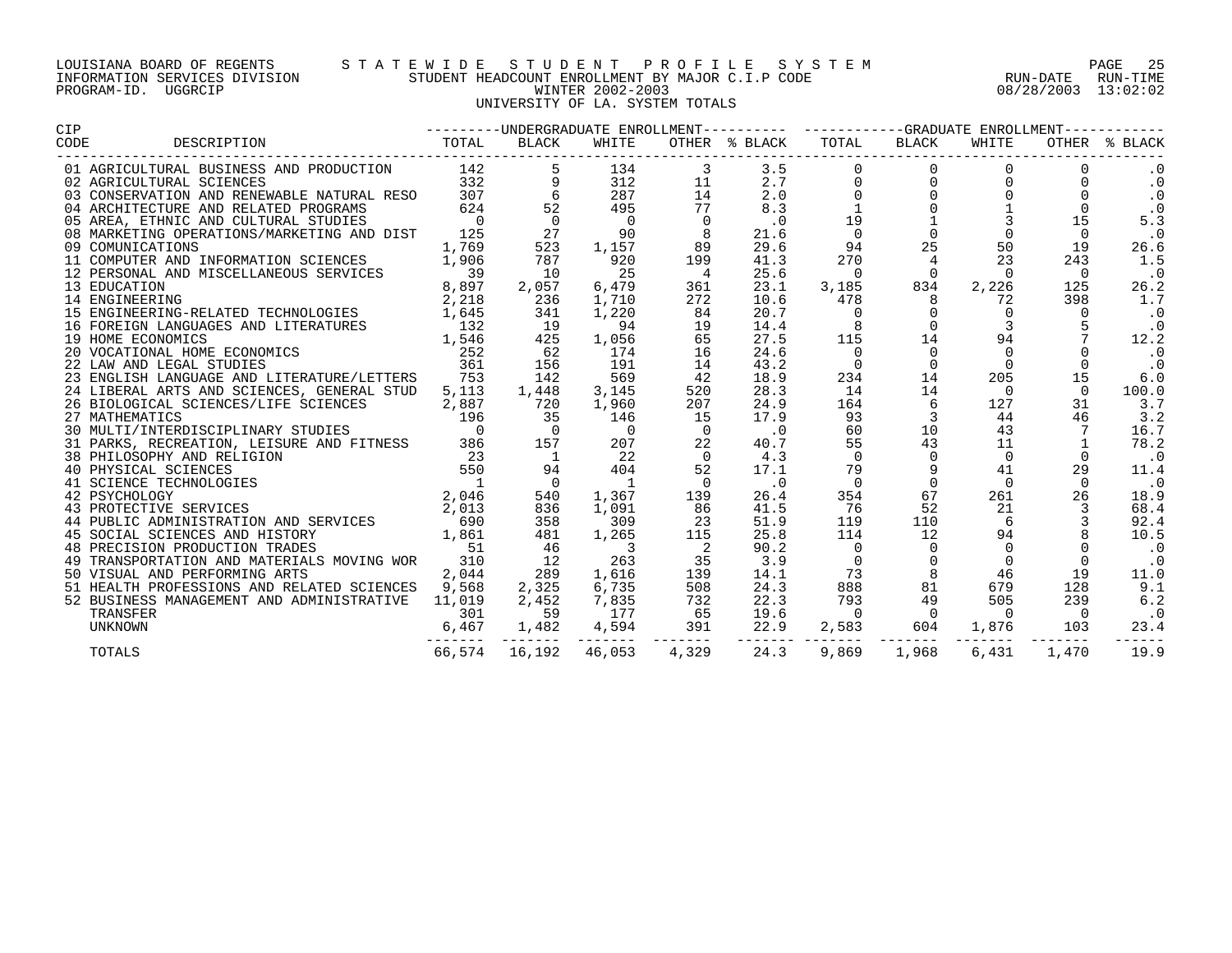# LOUISIANA BOARD OF REGENTS S T A T E W I D E S T U D E N T P R O F I L E S Y S T E M PAGE 26 INFORMATION SERVICES DIVISION STUDENT HEADCOUNT ENROLLMENT BY MAJOR C.I.P CODE RUN-DATE RUN-TIME PROGRAM-ID. UGGRCIP WINTER 2002-2003 08/28/2003 13:02:02 L.S.U. SYSTEM TOTALS

| CIP                                                                                                                                                      |                |                          |                |                          |               | ---------UNDERGRADUATE ENROLLMENT---------- ----------GRADUATE ENROLLMENT------- |                                             |                |                |               |  |
|----------------------------------------------------------------------------------------------------------------------------------------------------------|----------------|--------------------------|----------------|--------------------------|---------------|----------------------------------------------------------------------------------|---------------------------------------------|----------------|----------------|---------------|--|
| DESCRIPTION TOTAL<br>CODE                                                                                                                                |                | BLACK                    | WHITE          |                          | OTHER % BLACK | TOTAL                                                                            | BLACK                                       | WHITE          |                | OTHER % BLACK |  |
| 01 AGRICULTURAL BUSINESS AND PRODUCTION                                                                                                                  | 128            | 13                       | 92             | 23                       | 10.2          | 31                                                                               |                                             |                | 21             | 9.7           |  |
| 02 AGRICULTURAL SCIENCES                                                                                                                                 | 514            | $\frac{27}{5}$           | 451            | 36                       | 5.3           | 137                                                                              |                                             | 67             | 65             | 3.6           |  |
| 03 CONSERVATION AND RENEWABLE NATURAL RESO 226                                                                                                           |                |                          | 206            | 15                       | 2.2           | 103                                                                              |                                             | 61             | 39             | 2.9           |  |
| 04 ARCHITECTURE AND RELATED PROGRAMS                                                                                                                     | 785            | 30                       | 680            | 75                       | 3.8           | 122                                                                              |                                             | 88             | 26             | 6.6           |  |
| 05 AREA, ETHNIC AND CULTURAL STUDIES                                                                                                                     | $\overline{9}$ | $\overline{\phantom{a}}$ | $\overline{7}$ | $\overline{1}$           | 11.1          | $\overline{\phantom{0}}$                                                         |                                             | 0              |                | $\cdot$ 0     |  |
| 08 MARKETING OPERATIONS/MARKETING AND DIST                                                                                                               | 265            | 22                       | 221            | 22                       | 8.3           | $\overline{\phantom{0}}$                                                         | $\begin{bmatrix} 0 \\ 0 \\ 0 \end{bmatrix}$ | $\mathbf 0$    | $\overline{0}$ | $\cdot$ 0     |  |
| 09 COMUNICATIONS                                                                                                                                         | 2,007          | 270                      | 1,497          | 240                      | 13.5          | 58                                                                               | $\overline{9}$                              | 29             | 20             | 15.5          |  |
| 11 COMPUTER AND INFORMATION SCIENCES                                                                                                                     | 1,154          | 247                      | 664            | 243                      | 21.4          | 182                                                                              | 8                                           | 35             | 139            | 4.4           |  |
| 13 EDUCATION                                                                                                                                             | 3,727          | 572                      | 2,878          | 277                      | 15.3          | 1,267                                                                            | 261                                         | 855            | 151            | 20.6          |  |
| 14 ENGINEERING                                                                                                                                           | 3,687          | 499                      | 2,483          | 705                      | 13.5          | 786                                                                              | 23                                          | 186            | 577            | 2.9           |  |
| 15 ENGINEERING-RELATED TECHNOLOGIES 572                                                                                                                  |                | 15                       | 524            | 33                       | 2.6           | $\Omega$                                                                         | $\mathbf 0$                                 | 0              | 0              | $\cdot$ 0     |  |
| 16 FOREIGN LANGUAGES AND LITERATURES                                                                                                                     | 147            | 21                       | 92             | 34                       | 14.3          | 79                                                                               | 8                                           | 28             | 43             | 10.1          |  |
| 19 HOME ECONOMICS                                                                                                                                        | 345            | 35                       | 290            | 20                       | 10.1          | 34                                                                               | 2                                           | 21             | 11             | 5.9           |  |
| 22 LAW AND LEGAL STUDIES                                                                                                                                 | 84             | 15                       | 65             | $\overline{4}$           | 17.9          | 630                                                                              | 65                                          | 528            | 37             | 10.3          |  |
| 23 ENGLISH LANGUAGE AND LITERATURE/LETTERS                                                                                                               | 1,019          | 149                      | 754            | 116                      | 14.6          | 208                                                                              | 23                                          | 157            | 28             | 11.1          |  |
| 24 LIBERAL ARTS AND SCIENCES, GENERAL STUD                                                                                                               | 2,440          | 429                      | 1,769          | 242                      | 17.6          | 77                                                                               | 8                                           | 63             | 6              | 10.4          |  |
| 25 LIBRARY SCIENCE                                                                                                                                       | 0              | $\overline{0}$           | $\overline{0}$ | $\overline{0}$           | $\cdot$ 0     | 176                                                                              | 21                                          | 131            | 24             | 11.9          |  |
| 26 BIOLOGICAL SCIENCES/LIFE SCIENCES                                                                                                                     | 2,970          | 378                      | 2,156          | 436                      | 12.7          | 196                                                                              | 7                                           | 118            | 71             | 3.6           |  |
| 27 MATHEMATICS                                                                                                                                           | 167            | 31                       | 106            | 30                       | 18.6          | 122                                                                              |                                             | 44             | 70             | 6.6           |  |
| 30 MULTI/INTERDISCIPLINARY STUDIES                                                                                                                       | 91             | $\overline{4}$           | 71             | 16                       | 4.4           | 34                                                                               | $\overline{3}$                              | 25             | 6              | 8.8           |  |
|                                                                                                                                                          |                |                          | 105            | 16                       | 5.5           | $\overline{\phantom{0}}$                                                         | $\overline{0}$                              | 6              | 2              | $\cdot$ 0     |  |
|                                                                                                                                                          |                | 69                       | 298            | 73                       | 15.7          | 354                                                                              | 46                                          | 126            | 182            | 13.0          |  |
|                                                                                                                                                          |                | 323                      | 1,329          | 224                      | 17.2          | 122                                                                              | 5                                           | 105            | 12             | 4.1           |  |
| 38 PHILOSOPHY AND RELIGION 128<br>40 PHYSICAL SCIENCES 440<br>42 PSYCHOLOGY 1,876<br>43 PROTECTIVE SERVICES 490<br>44 PUBLIC ADMINISTRATION AND SERVICES |                | 132                      | 331            | 27                       | 26.9          | $\overline{0}$                                                                   | $\Omega$                                    | $\Omega$       | $\Omega$       | $\cdot$ 0     |  |
|                                                                                                                                                          |                | $\overline{0}$           | $\overline{0}$ | $\overline{\phantom{0}}$ | $\cdot$ 0     | 367                                                                              | 81                                          | 258            | 28             | 22.1          |  |
| 45 SOCIAL SCIENCES AND HISTORY                                                                                                                           | 2,734          | 428                      | 2,012          | 294                      | 15.7          | 442                                                                              | 40                                          | 300            | 102            | 9.0           |  |
| 50 VISUAL AND PERFORMING ARTS                                                                                                                            | 1,442          | 136                      | 1,090          | 216                      | 9.4           | 410                                                                              | 24                                          | 267            | 119            | 5.9           |  |
| 51 HEALTH PROFESSIONS AND RELATED SCIENCES                                                                                                               | 2,037          | 421                      | 1,548          | 68                       | 20.7          | 509                                                                              | 35                                          | 420            | 54             | 6.9           |  |
| 52 BUSINESS MANAGEMENT AND ADMINISTRATIVE                                                                                                                | 8,334          | 1,325                    | 5,656          | 1,353                    | 15.9          | 1,356                                                                            | 187                                         | 805            | 364            | 13.8          |  |
| TRANSFER                                                                                                                                                 | 3,274          | 572                      | 2,565          | 137                      | 17.5          | $\overline{0}$                                                                   | $\overline{0}$                              | $\overline{0}$ | $\overline{0}$ | $\cdot$ 0     |  |
| UNKNOWN                                                                                                                                                  | 4,861          | 1,236                    | 2,695          | 930                      | 25.4          | 2,289                                                                            | 546                                         | 1,393          | 350            | 23.9          |  |
| TOTALS                                                                                                                                                   | 45,953         | 7,412                    | 32,635         | 5,906                    | 16.1          | 10,099                                                                           | --------<br>1,429                           | 6,123          | 2,547          | 14.1          |  |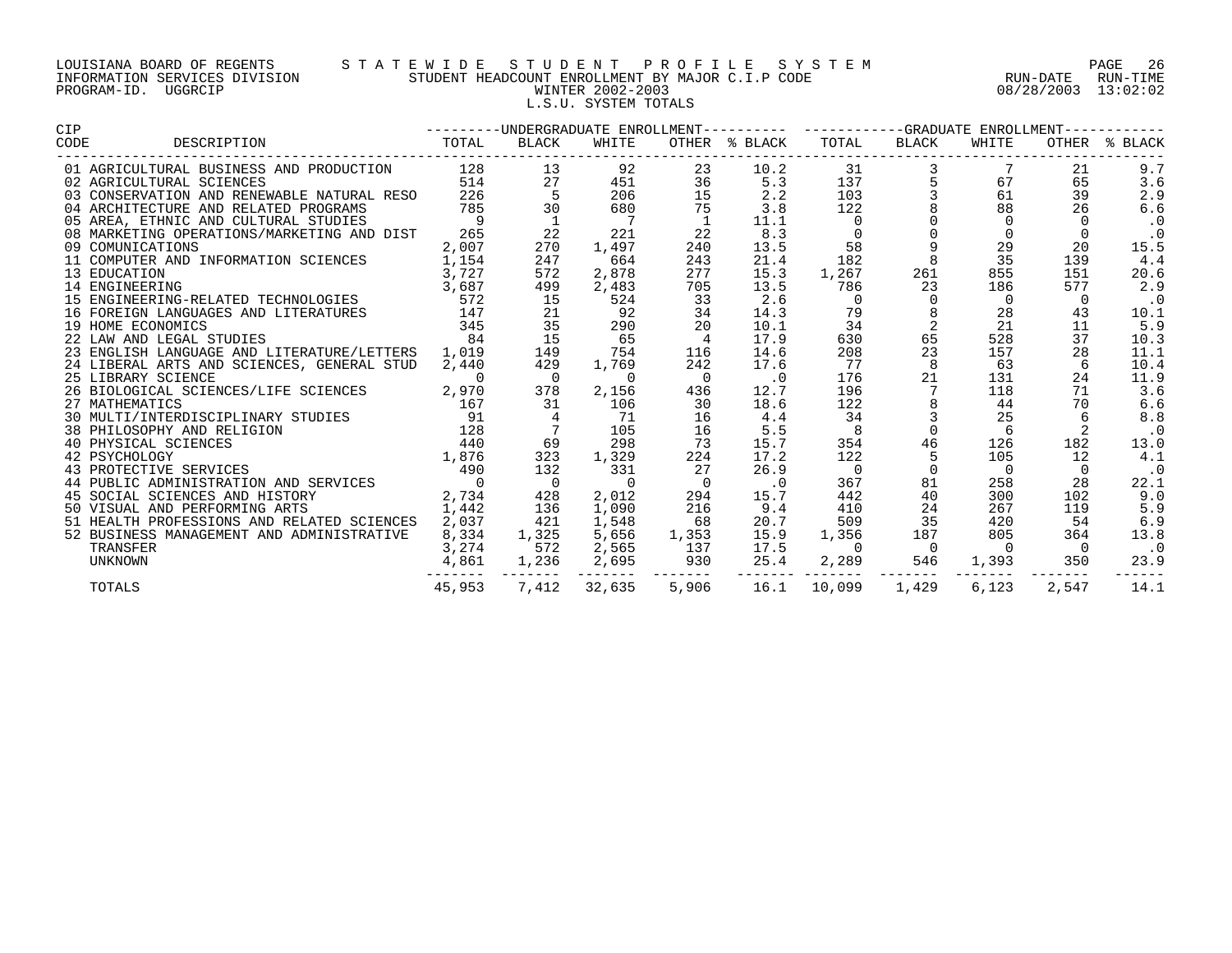# LOUISIANA BOARD OF REGENTS S T A T E W I D E S T U D E N T P R O F I L E S Y S T E M PAGE 27 INFORMATION SERVICES DIVISION STUDENT HEADCOUNT ENROLLMENT BY MAJOR C.I.P CODE RUN-DATE RUN-TIME PROGRAM-ID. UGGRCIP WINTER 2002-2003 08/28/2003 13:02:02 SOUTHERN U. SYSTEM TOTALS

| <b>CIP</b> |                                                                                 |                |                                                                                                                                                                                                                                                                                                                                                                                                                                                                          |                         |             |                           | ---------UNDERGRADUATE ENROLLMENT---------- -----------GRADUATE ENROLLMENT----------- |                |       |     |               |  |
|------------|---------------------------------------------------------------------------------|----------------|--------------------------------------------------------------------------------------------------------------------------------------------------------------------------------------------------------------------------------------------------------------------------------------------------------------------------------------------------------------------------------------------------------------------------------------------------------------------------|-------------------------|-------------|---------------------------|---------------------------------------------------------------------------------------|----------------|-------|-----|---------------|--|
| CODE       | DESCRIPTION                                                                     | TOTAL          | BLACK                                                                                                                                                                                                                                                                                                                                                                                                                                                                    | WHITE                   |             | OTHER % BLACK TOTAL BLACK |                                                                                       |                | WHITE |     | OTHER % BLACK |  |
|            | 01 AGRICULTURAL BUSINESS AND PRODUCTION                                         |                | $\begin{array}{ccccccccc} \multicolumn{4}{c }{\text{\bf 31}} & {\textbf{30}} & & & & & \\ & {\textbf{31}} & {\textbf{30}} & & & & \\ & {\textbf{38}} & {\textbf{37}} & {\textbf{1}} & & & \\ & {\textbf{38}} & {\textbf{37}} & {\textbf{1}} & & \\ & {\textbf{32}} & {\textbf{32}} & {\textbf{38}} & {\textbf{0}} \\ & {\textbf{38}} & {\textbf{39}} & {\textbf{30}} & {\textbf{30}} & {\textbf{31}} \\ & {\textbf{31}} & {\textbf{32}} & {\textbf{33}} & {\textbf{32}}$ |                         |             | 96.8                      |                                                                                       | $\overline{0}$ |       |     | $\cdot$ 0     |  |
|            | 02 AGRICULTURAL SCIENCES                                                        |                |                                                                                                                                                                                                                                                                                                                                                                                                                                                                          |                         |             |                           | $97.4$ 0<br>100.0 14                                                                  | $\overline{0}$ |       |     | $\cdot$ 0     |  |
|            | 03 CONSERVATION AND RENEWABLE NATURAL RESO 32                                   |                |                                                                                                                                                                                                                                                                                                                                                                                                                                                                          |                         | $\mathbf 0$ |                           |                                                                                       | 11             |       |     | 78.6          |  |
|            | 04 ARCHITECTURE AND RELATED PROGRAMS                                            | 116            |                                                                                                                                                                                                                                                                                                                                                                                                                                                                          |                         |             | 97.4                      | $\Omega$                                                                              | $\Omega$       |       |     | $\cdot$ 0     |  |
|            | 09 COMUNICATIONS                                                                | 271            | 268                                                                                                                                                                                                                                                                                                                                                                                                                                                                      |                         |             | 98.9                      | 28                                                                                    | 26             |       |     | 92.9          |  |
|            | 11 COMPUTER AND INFORMATION SCIENCES 748                                        |                | 709                                                                                                                                                                                                                                                                                                                                                                                                                                                                      |                         | 36          | 94.8                      | 97                                                                                    | 44             |       | 51  | 45.4          |  |
|            | 12 PERSONAL AND MISCELLANEOUS SERVICES                                          | 12             | 9                                                                                                                                                                                                                                                                                                                                                                                                                                                                        |                         |             | 75.0                      |                                                                                       |                |       |     | . 0           |  |
|            | 13 EDUCATION                                                                    | 1,244          | 1,184                                                                                                                                                                                                                                                                                                                                                                                                                                                                    | 30                      | 30          | 95.2                      | 477                                                                                   | 409            | 50    | 18  | 85.7          |  |
|            | 14 ENGINEERING                                                                  | 586            | 556                                                                                                                                                                                                                                                                                                                                                                                                                                                                      |                         | 22          | 94.9                      | 14                                                                                    |                |       | 10  | 28.6          |  |
|            | 15 ENGINEERING-RELATED TECHNOLOGIES                                             | 201            | 195                                                                                                                                                                                                                                                                                                                                                                                                                                                                      |                         |             | 97.0                      |                                                                                       |                |       |     | $\cdot$ 0     |  |
|            | 16 FOREIGN LANGUAGES AND LITERATURES                                            | $\overline{5}$ | $5^{\circ}$                                                                                                                                                                                                                                                                                                                                                                                                                                                              |                         | $\Omega$    | 100.0                     |                                                                                       |                |       |     | $\cdot$ 0     |  |
|            | 19 HOME ECONOMICS                                                               | 127            | 125                                                                                                                                                                                                                                                                                                                                                                                                                                                                      |                         |             | 98.4                      |                                                                                       |                |       |     | $\cdot$ 0     |  |
|            | 20 VOCATIONAL HOME ECONOMICS                                                    |                |                                                                                                                                                                                                                                                                                                                                                                                                                                                                          |                         |             | 100.0                     |                                                                                       | $\Omega$       |       |     | $\cdot$ 0     |  |
|            | 22 LAW AND LEGAL STUDIES                                                        |                | 10                                                                                                                                                                                                                                                                                                                                                                                                                                                                       |                         |             | 100.0                     | 377                                                                                   | 238            | 133   |     | 63.1          |  |
|            | 23 ENGLISH LANGUAGE AND LITERATURE/LETTERS                                      | 88             | 88                                                                                                                                                                                                                                                                                                                                                                                                                                                                       |                         |             | 100.0                     | $\Omega$                                                                              |                |       |     | $\cdot$ 0     |  |
|            | 24 LIBERAL ARTS AND SCIENCES, GENERAL STUD                                      | 627            | 562                                                                                                                                                                                                                                                                                                                                                                                                                                                                      | 52                      | 13          | 89.6                      |                                                                                       |                |       |     | 100.0         |  |
|            | 26 BIOLOGICAL SCIENCES/LIFE SCIENCES                                            | 514            | 493                                                                                                                                                                                                                                                                                                                                                                                                                                                                      |                         | 16          | 95.9                      | 30                                                                                    | 22             |       |     | 73.3          |  |
|            | 27 MATHEMATICS                                                                  | 50             | 47                                                                                                                                                                                                                                                                                                                                                                                                                                                                       |                         |             | 94.0                      | 14                                                                                    | 13             |       |     | 92.9          |  |
|            | 30 MULTI/INTERDISCIPLINARY STUDIES                                              | $\overline{0}$ | $\overline{0}$                                                                                                                                                                                                                                                                                                                                                                                                                                                           |                         |             | $\cdot$ 0                 | 6                                                                                     | 6              |       |     | 100.0         |  |
|            | 31 PARKS, RECREATION, LEISURE AND FITNESS                                       | 220            | 216                                                                                                                                                                                                                                                                                                                                                                                                                                                                      |                         |             | 98.2                      | 51                                                                                    | 50             |       |     | 98.0          |  |
|            | 40 PHYSICAL SCIENCES                                                            | 192            | 178                                                                                                                                                                                                                                                                                                                                                                                                                                                                      |                         |             | 92.7                      | 14                                                                                    | 11             |       |     | 78.6          |  |
|            | 42 PSYCHOLOGY                                                                   | 455            | 450                                                                                                                                                                                                                                                                                                                                                                                                                                                                      |                         |             | 98.9                      | 2                                                                                     | $\overline{2}$ |       |     | 100.0         |  |
|            | 43 PROTECTIVE SERVICES                                                          | 481            | 459                                                                                                                                                                                                                                                                                                                                                                                                                                                                      |                         | 10 12       | 95.4                      | 67                                                                                    | 59             |       |     | 88.1          |  |
|            | 44 PUBLIC ADMINISTRATION AND SERVICES 386<br>45 SOCIAL SCIENCES AND HISTORY 381 |                | 373                                                                                                                                                                                                                                                                                                                                                                                                                                                                      |                         |             | 96.6                      | 429                                                                                   | 350            | 49    |     | 81.6          |  |
|            |                                                                                 |                | 371                                                                                                                                                                                                                                                                                                                                                                                                                                                                      |                         |             | 97.4                      | 65                                                                                    | 61             |       |     | 93.8          |  |
|            | 47 MECHANICS AND REPAIRERS                                                      | 38             | 21                                                                                                                                                                                                                                                                                                                                                                                                                                                                       | 13                      |             | 55.3                      | 0                                                                                     | $\overline{0}$ |       |     | $\cdot$ 0     |  |
|            | 50 VISUAL AND PERFORMING ARTS<br>173                                            |                | 168                                                                                                                                                                                                                                                                                                                                                                                                                                                                      | $\overline{\mathbf{3}}$ |             | 97.1                      | $\Omega$                                                                              | $\Omega$       |       |     | $\cdot$ 0     |  |
|            | 51 HEALTH PROFESSIONS AND RELATED SCIENCES 1,851                                |                | 1,673                                                                                                                                                                                                                                                                                                                                                                                                                                                                    | 150                     | 28          | 90.4                      | 171                                                                                   | 157            | 13    |     | 91.8          |  |
|            | 52 BUSINESS MANAGEMENT AND ADMINISTRATIVE                                       | 1,759          | 1,706                                                                                                                                                                                                                                                                                                                                                                                                                                                                    | 10                      | 43          |                           | 97.0 4                                                                                |                |       |     | 100.0         |  |
|            | UNKNOWN                                                                         | 1,519          | 1,385                                                                                                                                                                                                                                                                                                                                                                                                                                                                    | 29 105                  |             | 91.2                      | 555                                                                                   | 488            | 44    | 23  | 87.9          |  |
|            | TOTALS                                                                          | 12,156         | 11,464                                                                                                                                                                                                                                                                                                                                                                                                                                                                   | 335                     | 357         | 94.3                      | --------------<br>2,417                                                               | 1,956          | 299   | 162 | 80.9          |  |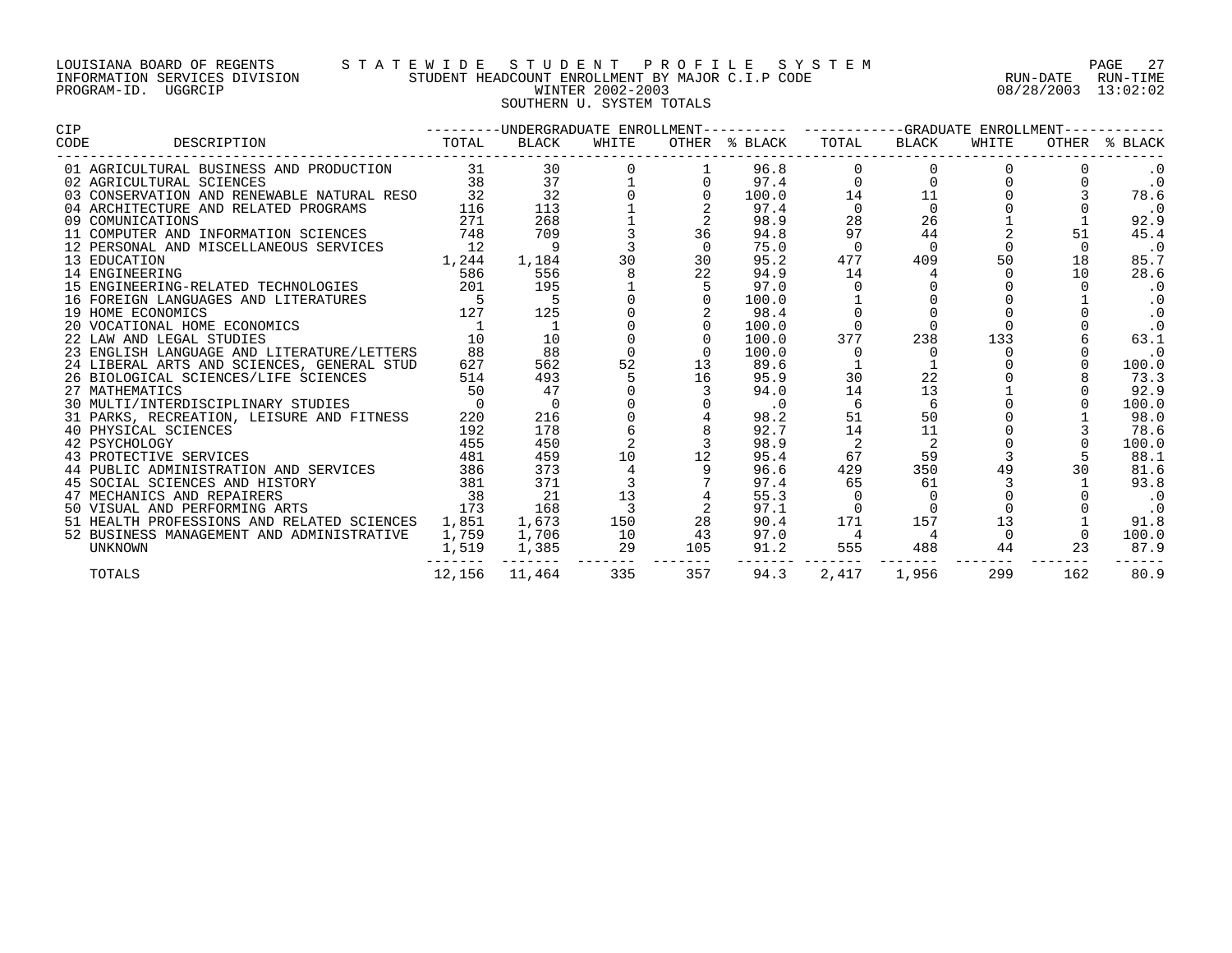# LOUISIANA BOARD OF REGENTS S T A T E W I D E S T U D E N T P R O F I L E S Y S T E M PAGE 28 INFORMATION SERVICES DIVISION STUDENT HEADCOUNT ENROLLMENT BY MAJOR C.I.P CODE RUN-DATE RUN-TIME PROGRAM-ID. UGGRCIP WINTER 2002-2003 08/28/2003 13:02:02 L.C.T.C.S TOTALS

| CIP. |                                                                                                                                                                                                                                                |        |       |                 |                     |               | --------DNDERGRADUATE ENROLLMENT---------- ---------GRADUATE ENROLLMENT- |       |       |  |               |  |
|------|------------------------------------------------------------------------------------------------------------------------------------------------------------------------------------------------------------------------------------------------|--------|-------|-----------------|---------------------|---------------|--------------------------------------------------------------------------|-------|-------|--|---------------|--|
| CODE | DESCRIPTION<br><b>TOTAL</b>                                                                                                                                                                                                                    |        | BLACK | WHITE           |                     | OTHER % BLACK | TOTAL                                                                    | BLACK | WHITE |  | OTHER % BLACK |  |
|      | 01 AGRICULTURAL BUSINESS AND PRODUCTION                                                                                                                                                                                                        | $36$ 2 |       |                 | 23 and $\sim$<br>11 | 5.6           |                                                                          |       |       |  | . 0           |  |
|      | 04 ARCHITECTURE AND RELATED PROGRAMS<br>09 COMUNICATIONS TECHNOLOGIES 18<br>10 COMMUNICATIONS TECHNOLOGIES 18<br>11 COMPUTER AND INFORMATION SCIENCES 767 3                                                                                    |        | 28    | 113             | 36                  | 15.8          |                                                                          |       |       |  |               |  |
|      |                                                                                                                                                                                                                                                |        | 108   | 154             | 49                  | 34.7          |                                                                          |       |       |  | . 0           |  |
|      |                                                                                                                                                                                                                                                |        | 6     | 12              |                     | 33.3          |                                                                          |       |       |  | . 0           |  |
|      |                                                                                                                                                                                                                                                |        | 373   | 278             | 116                 | 48.6          |                                                                          |       |       |  |               |  |
|      | 12 PERSONAL AND MISCELLANEOUS SERVICES 184                                                                                                                                                                                                     |        | 105   | 56              | 23                  | 57.1          |                                                                          |       |       |  | . 0           |  |
|      | 1,119<br>13 EDUCATION                                                                                                                                                                                                                          |        | 653   | 367             | 99                  | 58.4          |                                                                          |       |       |  | . 0           |  |
|      | 15 ENGINEERING-RELATED TECHNOLOGIES 1,143                                                                                                                                                                                                      |        | 440   | 526             | 177                 | 38.5          |                                                                          |       |       |  |               |  |
|      | 19 HOME ECONOMICS<br>20 VOCATIONAL HOME ECONOMICS 228<br>22 JAN AND LEGAL STUDIES 228                                                                                                                                                          |        | 23    | 26              | -6                  | 41.8          |                                                                          |       |       |  | . 0           |  |
|      |                                                                                                                                                                                                                                                |        | 68    | 129             | 31                  | 29.8          |                                                                          |       |       |  | . 0           |  |
|      |                                                                                                                                                                                                                                                |        | 16    | 45              |                     | 24.2          |                                                                          |       |       |  |               |  |
|      | 24 LIBERAL ARTS AND SCIENCES, GENERAL STUD 4,993                                                                                                                                                                                               |        | 1,369 | 3,023           | 601                 | 27.4          |                                                                          |       |       |  | . 0           |  |
|      |                                                                                                                                                                                                                                                |        | 82    | 84              | 41                  | 39.6          |                                                                          |       |       |  | . 0           |  |
|      | 30 MULTI/INTERDISCIPLINARY STUDIES<br>41 SCIENCE TECHNOLOGIES<br>43 PROTECTIVE SERVICES<br>46 CONSTRUCTION TRADES<br>46 CONSTRUCTION TRADES<br>47 PROTECTIVE SERVICES<br>47 PROTECTIVE SERVICES<br>47 PROTECTIVE SERVICES<br>47 PROTECTIVE SER |        |       |                 |                     | $\cdot$ 0     |                                                                          |       |       |  |               |  |
|      |                                                                                                                                                                                                                                                |        | 423   | 377             | 110                 | 46.5          |                                                                          |       |       |  | . 0           |  |
|      |                                                                                                                                                                                                                                                |        | 41    | 54              | 14                  | 37.6          |                                                                          |       |       |  | . 0           |  |
|      | 47 MECHANICS AND REPAIRERS                                                                                                                                                                                                                     | 368    | 138   | 164             | 66                  | 37.5          |                                                                          |       |       |  | . 0           |  |
|      | 48 PRECISION PRODUCTION TRADES                                                                                                                                                                                                                 | 233    | 42    | 156             | 35                  | 18.0          |                                                                          |       |       |  | . 0           |  |
|      | 434<br>50 VISUAL AND PERFORMING ARTS                                                                                                                                                                                                           |        | 135   | 210             | 89                  | 31.1          |                                                                          |       |       |  | . 0           |  |
|      | 51 HEALTH PROFESSIONS AND RELATED SCIENCES                                                                                                                                                                                                     | 7,361  | 3,187 | 2,974           | 1,200               | 43.3          |                                                                          |       |       |  | . 0           |  |
|      | 52 BUSINESS MANAGEMENT AND ADMINISTRATIVE                                                                                                                                                                                                      | 3,415  | 1,352 | 1,555           | 508                 | 39.6          |                                                                          |       |       |  | . 0           |  |
|      | TRANSFER                                                                                                                                                                                                                                       | 497    | 73    | 380 44          |                     | 14.7          |                                                                          |       |       |  | . 0           |  |
|      | UNKNOWN                                                                                                                                                                                                                                        | 5,986  |       | 1,549 3,765 672 |                     | 25.9          |                                                                          |       |       |  |               |  |
|      | TOTALS                                                                                                                                                                                                                                         | 28,618 |       |                 | 3,933               | 35.7          | 0                                                                        |       |       |  | . 0           |  |